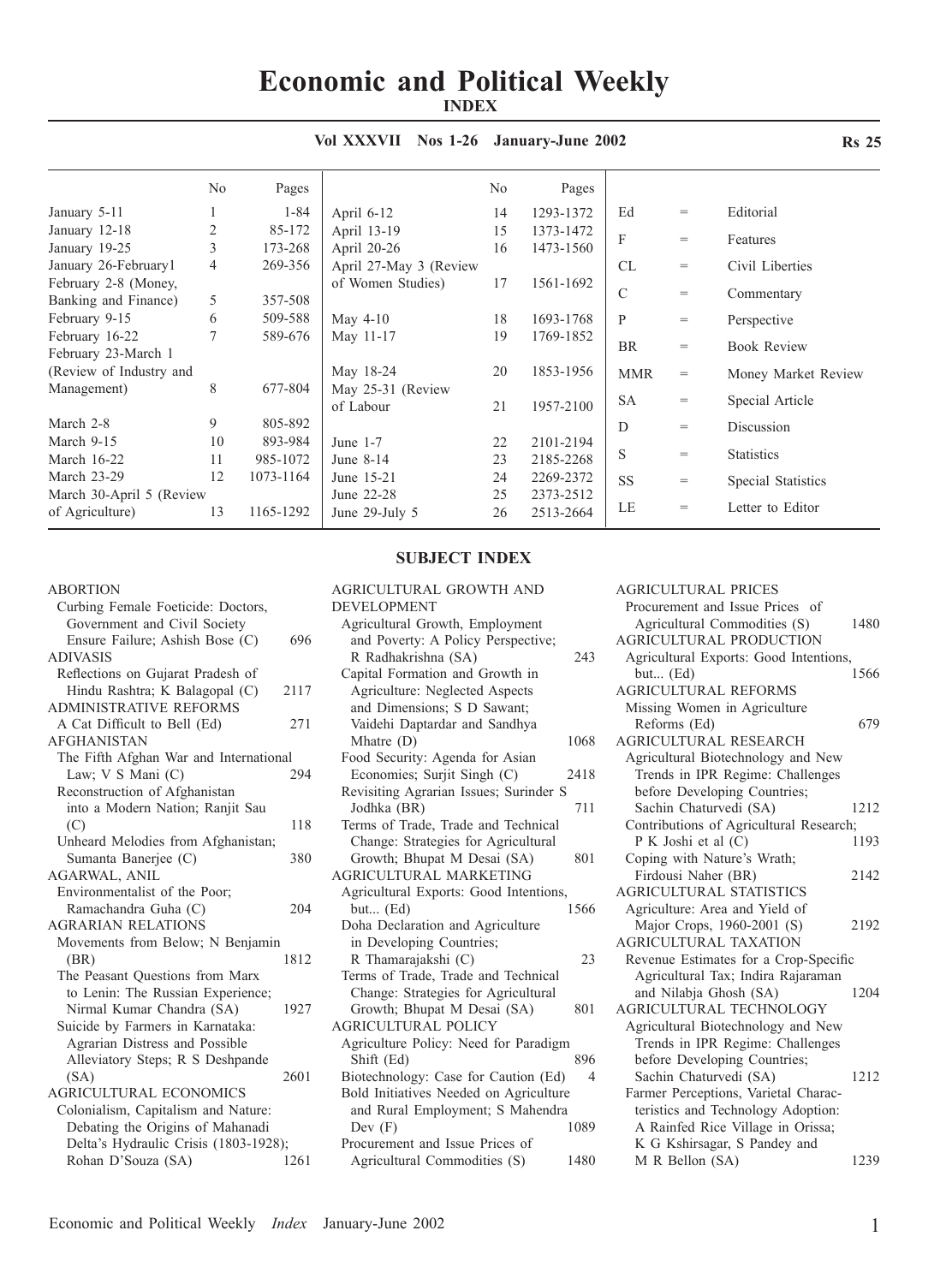| Small Cultivators in Bihar and                  |      |
|-------------------------------------------------|------|
| New Technology: Choice or                       |      |
| Compulsion? Kalpana Wilson                      |      |
| (SA)                                            | 1229 |
| <b>AHMEDABAD</b>                                |      |
| Ahmedabadi Youth: What Causes                   |      |
| Moral Amnesia? S Ganesh and                     |      |
| Mrudul Mody (C)                                 | 1969 |
| Narendra Modi's Directive to the                |      |
| Press; A G Noorani (CL)                         | 2111 |
| <b>AIR POLLUTION</b>                            |      |
| Vehicular Pollution Control in Delhi:           |      |
| Need for Integrated Approach;                   | 1147 |
| Vinish Kathuria (SA)<br><b>AIRPORT SECURITY</b> |      |
| Airport Profiling: Cost-Benefit                 |      |
| Calculus and Beyond; Devon                      |      |
| Carbado and Mitu Gulati (C)                     | 2408 |
| <b>ANDHRA PRADESH</b>                           |      |
| Behroonguda: A Rare Success Story               |      |
| in Joint Forest Management;                     |      |
| Emmanuel D'Silva and B Nagnath                  |      |
| (SA)                                            | 551  |
| Conserving Water: Andhra's Initiatives          |      |
| (Ed)                                            | 1565 |
| Continuing Militancy in Telangana;              |      |
| K Murali (C)                                    | 692  |
| Convergence of Programmes by                    |      |
| Empowering SHGs and PRIs;                       |      |
| D Bandyopadhyay, B N                            |      |
| Yugandhar and Amitava Mukharjee                 |      |
| (C)                                             | 2556 |
| Lambadas: Changing Cultural Patterns;           |      |
| Gita Ramaswamy and Bhangya                      |      |
| Bhukya (C)                                      | 1497 |
| New Populism and Liberalisation:                |      |
| Regime Shift under Chandrababu                  |      |
| Naidu in AP; G Krishna Reddy                    |      |
| (SA)                                            | 871  |
| Quality of Reproductive Care in                 |      |
| Private Hospitals in Andhra Pradesh:            |      |
| Women's Perception; Alex George                 |      |
| (SA)                                            | 1686 |
| Web of Opportunity; Suneeti Rao                 | 220  |
| (BR)<br><b>ANIMAL FEED</b>                      |      |
| Political Economy of the Animal                 |      |
| Feed and Food Contamination                     |      |
| Debate in India; Priya Deshingkar               |      |
| (SA)                                            | 1437 |
| <b>ARGENTINA</b>                                |      |
| Argentina and East Asia: The Peg                |      |
| Does It Yet Again; Ramkishen                    |      |
| Rajan (C)                                       | 116  |
| Argentina: Implosion of Neo-                    |      |
| liberalism; Frederic F Clairmont                |      |
| (C)                                             | 1196 |
| Restructuring Argentina's Debt:                 |      |
| How Is It Going to Happen?                      |      |
| Mitu Gulati (C)                                 | 30   |
| <b>ARMED FORCES</b>                             |      |
| Strategic Consequences of India's               |      |
| Economic Performance; Sanjay Baru               |      |
| (SA)                                            | 2583 |
| ASBESTOS INDUSTRY                               |      |
| Protecting Asbestos Victims (Ed)                | 2271 |

| ASIA                                                            |      |
|-----------------------------------------------------------------|------|
| Coping with Capital Account                                     |      |
| Crises: Financial Cooperation in                                |      |
| East Asia; Ramkishen Rajan (C)                                  | 704  |
| Food Security: Agenda for Asian                                 |      |
| Economies; Surjit Singh (C)                                     | 2418 |
| Labour and Capitalist Transformation                            |      |
| in Asia: Report on a Conference;<br>K P Kannan and Mario Rutten |      |
|                                                                 |      |
| (C)                                                             | 1981 |
| ASIA, SOUTH<br>Demographic History; Mridula                     |      |
| Ramanna (BR)                                                    | 1036 |
| Peace in South Asia: Pipe-Dream or                              |      |
| Real Possibility? Rohini Hensman                                |      |
| (P)                                                             | 1800 |
| Possession and Deployment of                                    |      |
| Nuclear Weapons in South Asia:                                  |      |
| An Assessment of Some Risks;                                    |      |
| R Rajaraman; M V Ramana and                                     |      |
| Zia Mian (SA)                                                   | 2459 |
| ASIA, WEST                                                      |      |
| Israel's Familiar Logic (Ed)                                    | 1167 |
| Violence and the Palestinian Struggle:                          |      |
| A Voice of Wisdom; DN (C)                                       | 618  |
| ASSAM                                                           |      |
| Assam: Panchayat Elections Finally                              |      |
| (Ed)                                                            | 88   |
| Protecting Forest Lands (Ed)                                    | 2516 |
| ATRE, TN                                                        |      |
| Driving a Coach-and-Four Over the                               |      |
| Village Cart and Gaav-Gada;                                     |      |
| S H Deshpande (SA)                                              | 2239 |
| <b>AUSTRALIA</b>                                                |      |
| Australia's Backward March?                                     |      |
| S P Seth (C)                                                    | 1401 |
| <b>AUTOMOBILE INDUSTRY</b>                                      |      |
| Changing Two-Wheeler Scene (Ed)                                 | 273  |
| 'Lemon Law' of Indian Auto Users;                               |      |
| Suneeti Rao (C)                                                 | 819  |
| Product Development: Learning from                              |      |
| Reva Experience; Rishikesh T                                    |      |
| Krishnan (C)                                                    | 1787 |
| <b>AYODHYA ISSUE</b>                                            |      |
| Ayodhya: High Cost of Prevarication                             |      |
| (Ed)                                                            | 809  |
| Crackdown in Faizabad: Are We                                   |      |
| Governed by the Constitution?                                   |      |
| Uma Chakravarti and Anand                                       |      |
| Chakravarti (C)                                                 | 2202 |
| Gujarat's Burning Train: India's                                |      |
| Inferno? Shreekant Sambrani (C)                                 | 1305 |
| Not for the Back-Burner (Ed)                                    | 1075 |
| AYURVEDA                                                        |      |
| Public Policy and Ayurveda: Modernis-                           |      |
| ing a Great Tradition; Madhulika                                |      |
| Banerjee (SA)                                                   | 1136 |
| <b>BALANCE OF PAYMENTS</b>                                      |      |
| India's Overall Balance of Payments                             | 1964 |
| (S)<br>Invisibles in India's Balance of                         |      |
| Payments: by Category of                                        |      |
| Transactions (S)                                                | 275  |
| <b>BANGLADESH</b>                                               |      |
| Coping with Nature's Wrath;                                     |      |
| Firdousi Naher (BR)                                             | 2142 |
|                                                                 |      |

Undermining Patriarchy, Empowering<br>Women, Rohini Hensman (BR) 1330 Women; Rohini Hensman (BR) BANK MANAGEMENT Banking: Missing Dynamism (MMR) 598<br>Cleaning the Augean Stables (Ed) 1476 Cleaning the Augean Stables (Ed) BANKING STATISTICS Money, Banking and Finance (SS) 483 Revitalising Growth: Idiom and Message; M K Datar (C) 373 BANKS Banking Sector Reforms: A Critical Overview; M G Bhide; A Prasad and Saibal Ghosh (SA) 399 Cost of Credit of Commercial Banks in a Deregulated Environment; K G K Subba Rao (SA) 660 Determinants of Off-Balance Sheet Activities: An Empirical Analysis of Public Sector Banks; D M Nachane and Saibal Ghosh (SA) 421 How Well Have Public Sector Banks Done? T T Ram Mohan (D) 1447 How Well Have Public Sector Banks Done?: A Note; Errol D'Souza (SA) 867 Issues in Asset Liability Management – I: A V Rajwade (C) 378 Issues in Asset Liability Management – II: The Regulatory Framework; A V Rajwade (C) 617 Issues in Asset Liability Management – III: More on the Regulatory Framework; A V Rajwade (C) 832 Issues in Asset Liability Management – IV: The Maturity Gap Model; A V Rajwade (C) 1017 Issues in Asset Liability Management – V: Pricing of Liabilities; A V Rajwade (C) 1186 Issues in Asset Liability Management – VI: Pricing of Assets; A V Rajwade (C) 1394 Issues in Asset Liability Management – VII: Management of Securities Portfolios; A V Rajwade (C) 1591 WTO and Indian Banking Sector: The Road Ahead; Mathew Joseph and Rupa Rege-Nitsure (SA) 2315 BEHROONGUDA Behroonguda: A Rare Success Story in Joint Forest Management; Emmanuel D'Silva and B Nagnath (SA) 551 BENARES Role of Benares in Constructing Political Hindu Identity; Marzia Casolari (SA) 1413 BIHAR Small Cultivators in Bihar and New Technology: Choice or Compulsion?<br>Kalpana Wilson (SA) 1229 Kalpana Wilson (SA) BIOSAFETY Precautionary Principle under Biosafety Protocol: Needs for a Cautious Approach; Swapan K Bhattacharya (P) 2441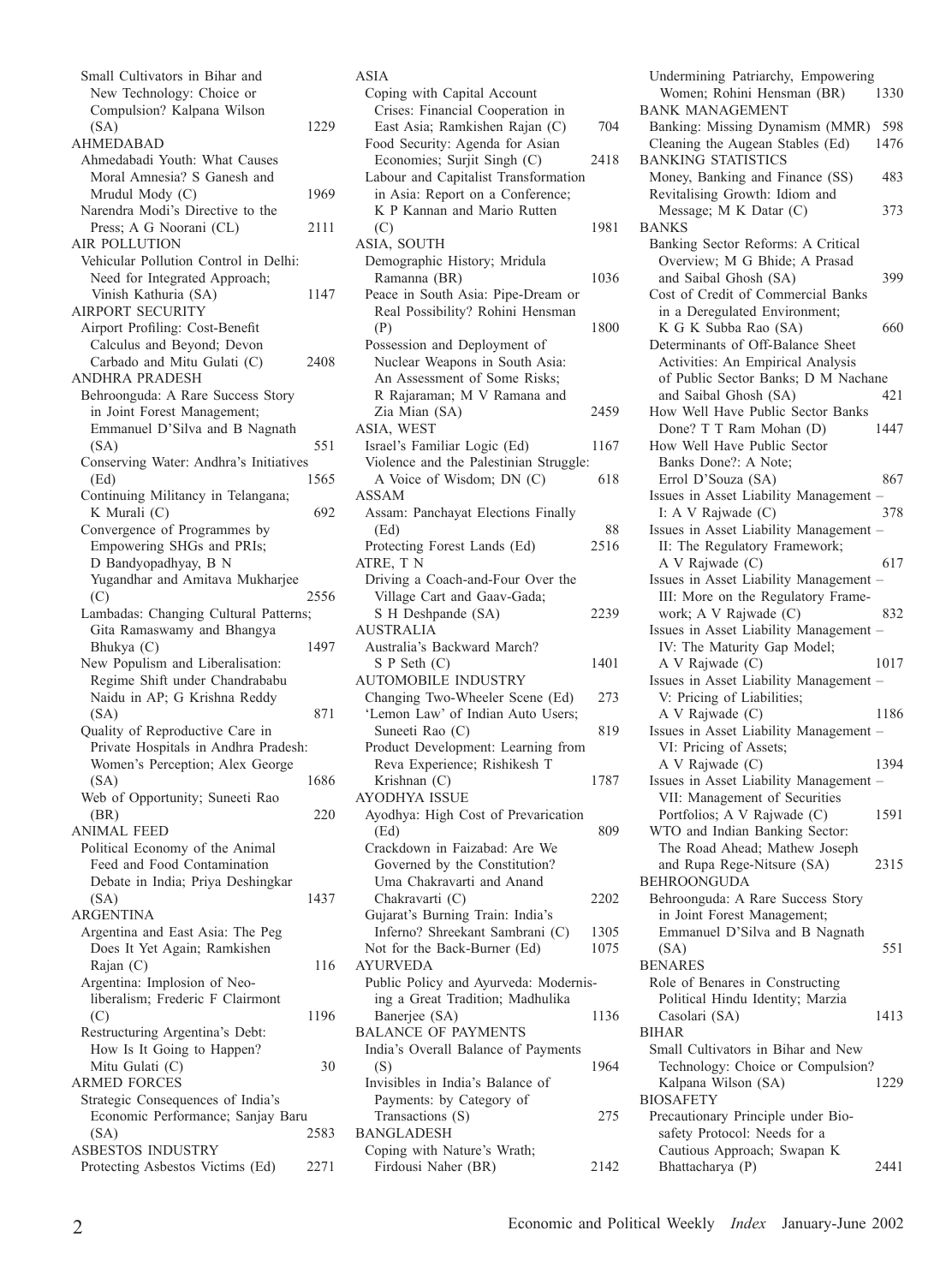| <b>BIOTECHNOLOGY</b>                                            |      |
|-----------------------------------------------------------------|------|
| Biotechnology: Case for Caution                                 |      |
| (Ed)                                                            | 4    |
| GMOs: Need for Appropriate Risk                                 |      |
| Assessment System; Pushpa M                                     |      |
| Bhargava (P)                                                    | 1402 |
| Patents for Biotechnology Inventions                            |      |
| in TRIPS; C Niranjan Rao (C)                                    | 2126 |
| Science for Humanity or for Profit?<br>Sreeram Chaulia (BR)     | 1658 |
| BIS                                                             |      |
| Did BIS Regulations Shorten Debt                                |      |
| Maturity in Developing Countries?                               |      |
| Dilip Ratha (SA)                                                | 1421 |
| BJP                                                             |      |
| BJP's Defeat in Assembly Elections:                             |      |
| Basic Issues Back to the Force;                                 |      |
| Asghar Ali Engineer (C)                                         | 912  |
| Crackdown in Faizabad: Are We                                   |      |
| Governed by the Constitution?                                   |      |
| Uma Chakravarti and Anand                                       |      |
| Chakravarti (C)                                                 | 2202 |
| Of Rallies and Reluctant Allies;                                |      |
| GPD (F)                                                         | 1570 |
| The Polity: BJP Prepares for the                                |      |
| Morrow; Mahesh Rangarajan (C)                                   | 1303 |
| <b>BOOKS REVIEWED</b>                                           |      |
| Acharya, Rajat and Bhaswar Moitra:                              |      |
| Effects of Globalisation on                                     |      |
| Industry and the Environment                                    | 1333 |
| Agarwal, Arun and K Sivaramakrishnan                            |      |
| (eds): Social Nature - Resources,                               |      |
| Representations and Rule in India                               | 938  |
| Amin, Samir: Capitalism in the Age                              |      |
| of Globalisation - The Management<br>of Contemporary Society    | 1407 |
| Asthana, M D and Pedro Madrano                                  |      |
| (eds): Towards Hunger Free India -                              |      |
| Agenda and Imperatives                                          | 627  |
| Bedi, Kiran, Parminder Jeet Singh and                           |      |
| Sandeep Srivastava: New Governance                              |      |
| Opportunities for India                                         | 220  |
| Bhagwati, Jagdish: Free Trade                                   |      |
| Today                                                           | 2447 |
| Brammer, Hugh: Agricultural Disaster                            |      |
| Management in Bangladesh                                        | 2142 |
| Chakravarti, Ranabir: Trade in                                  |      |
| Early India - Themes in Indian                                  |      |
| History                                                         | 2139 |
| Chen, Martha Alter: Perpetual                                   |      |
| Mourning - Widowhood in Rural                                   |      |
| India                                                           | 848  |
| Cherian, P J et al: William Logan's                             |      |
| Malabar Manual                                                  | 1902 |
| D'Souza, Dilip: Branded by Law -                                |      |
| Looking at India's Denotified                                   |      |
| Tribes                                                          | 391  |
| Dalmia, Vasudha, Angelika Malinar                               |      |
| and Martin Christof: Charisma                                   |      |
| and Canon - Essays on the                                       |      |
| Religious History of the Indian<br>Sub-continent                | 1900 |
|                                                                 |      |
| deSouza, Peter Ronald (ed):<br>Contemporary India - Transitions | 41   |
| Devadhuti, D: The Unknown                                       |      |
| Hsuan-tsang                                                     | 1511 |
|                                                                 |      |

| Dube, Saurabh: Untouchable Pasts -                                            |
|-------------------------------------------------------------------------------|
| Religion, Identity and Power among<br>a Central Indian Community<br>1332      |
| Ebenstein, Alan: Friedrich Hayek                                              |
| (a Biography)<br>223<br>Fuller, C J and Veronique Benei (eds):                |
| The Everyday State and Society in                                             |
| Modern India<br>1508<br>Ghimire, Krishna B: Land Reforms and                  |
| Peasant Livelihoods - The Social                                              |
| Dynamics of Rural Poverty and                                                 |
| Agrarian Reform in Developing<br>Countries<br>711                             |
| Gilmartin, David and Bruce B Lawrence                                         |
| (eds): Beyond Turk and Hindu -<br>Rethinking Religious Identities in          |
| Islamicate South Asia<br>1992                                                 |
| Giri, Anant Kumar: Rethinking Social                                          |
| 2309<br>Transformation<br>Grare, Frederic: Political Islam in                 |
| the Political Subcontinent - The                                              |
| Jama'at -i-Islami<br>306<br>Guha, Sumit: Health and Population                |
| in South Asia from Earliest Times                                             |
| to the Present<br>1036                                                        |
| Gupta, Gautam et al (eds): Issues in<br>Development Economics<br>1259         |
| Gyawali, Dipak: Water in Nepal<br>389                                         |
| Hall, Kenneth R (ed): Structure                                               |
| and Society in Early South India<br>Essays in Honour of Noboru                |
| Karashima<br>1810                                                             |
| Hiltebeitel, Alf: Draupadi among Rajputs,<br>Muslims and Dalits - Rethinking  |
| India's Oral and Classical Epics<br>2570                                      |
| Hodess, Robin: Global Corruption                                              |
| Report 2001<br>308<br>Kabeer, Naila: Bangladeshi Women                        |
| Workers and Labour Market Decisions -                                         |
| The Power to Choose<br>1330<br>Kerr, Ian J (ed): Railways in Modern           |
| India<br>1123                                                                 |
| Khilnani, Sunil and Sudipta Kaviraj:                                          |
| Civil Society<br>1899<br>Kohli, Atul (ed): The Success of                     |
| 39<br>India's Democracy                                                       |
| Lindberg, Anna: Experience and<br>218                                         |
| Identity<br>Lindberg, Anna: Experience and                                    |
| Identity - A Historical Account of                                            |
| Class, Caste, and Gender among the<br>Cashew Workers of Kerala<br>1512        |
| Lokuge, Chandani (ed): India Calling -                                        |
| The Memories of Cornelia Sorabji,                                             |
| India's First Woman Barrister<br>549<br>Ludden, David (ed): Reading Subaltern |
| Studies - Critical History, Contested                                         |
| Meaning and the Globalisation of<br>South Asia<br>2223                        |
| McCormick, Michael: Origins of the                                            |
| European Economy - Communications                                             |
| and Commerce, AD 300-900<br>2139<br>Melkote, Srinivas R and Sandhya Rao       |
| (eds): Critical Issues in Communic-                                           |
| ation - Looking Inwards for Answer -<br>Essays in Honour of K E Eapen<br>1807 |
|                                                                               |

| Mukhia, Banani: Women's Images,                                    |      |
|--------------------------------------------------------------------|------|
| Men's Imagination - Female                                         |      |
| Characters in Bengali Fiction                                      |      |
| in Late Ninteenth and Early                                        |      |
| Twentieth Century<br>Narayan, Deepa; Robert Chambers               | 629  |
| and Meera K Shah: Voices of the                                    |      |
| Poor - Crying Out for Change                                       | 2311 |
| Newman, Robert: Of Umbrellas,                                      |      |
| Goddesses and Dreams - Essays on                                   |      |
| Goan Culture and Society                                           | 714  |
| Nieuwenhuys, Olga: Children's Life-                                |      |
| worlds - Gender, Welfare and Labour<br>in the Developing World     | 43   |
| Norbu, Dawa: China's Tibet Policy                                  | 2313 |
| Page, David and William Crawley:                                   |      |
| Satellites over South Asia - Broad-                                |      |
| casting, Culture and the Public                                    |      |
| Interest                                                           | 130  |
| Patel, I G: Glimpses of Indian                                     |      |
| Economic Policy - An Insider's<br>View                             | 1655 |
| Radhakrishna, Meena: Dishonoured                                   |      |
| by History - Criminal Tribes and                                   |      |
| <b>British Colonial Policy</b>                                     | 391  |
| Rakshit, Mihir: The East Asian                                     |      |
| Currency Crises                                                    | 131  |
| Rifkin, Jeremy: The Biotech Century                                |      |
| Harnessing the Gene and Remaking                                   |      |
| the World<br>Robbins, Lionel, Steven Medema                        | 1658 |
| and Warren J Samuels (eds): A                                      |      |
| History of Economic Thought -                                      |      |
| The LSE Lectures                                                   | 851  |
| Roy, Sanjay K (ed): Refugees and                                   |      |
| Human Rights                                                       | 2450 |
| Roy, Suprakash: Peasant Revolts and                                |      |
| Democratic Struggles in India<br>Sakxena, K D: Dynamics of India's | 1812 |
| Textile Economy                                                    | 1257 |
| Sau, Ranjit: The Ideal of India -                                  |      |
| Secular Democracy with                                             |      |
| Development                                                        | 937  |
| Sengupta, Ramprasad: Ecology and                                   |      |
| $Economics - An Approach to$                                       |      |
| Sustainable Development<br>Settar, S and Indira Baptista Gupta     | 129  |
| (eds): Pangs of Partition, V.I - The                               |      |
| Parting of Ways. V.II - The Human                                  |      |
| Dimension                                                          | 1660 |
| Shah, A M: Exploring India's Rural                                 |      |
| $Fast - A$ Gujarat Village in the Early                            |      |
| Nineteenth Century<br>Shah, Ghanshyam (ed): Dalit                  | 2137 |
| Identity and Politics                                              | 1255 |
| Shastry, Nalini and Subrata Pandey:                                |      |
| Women Employees and Human                                          |      |
| Resource Management                                                | 2574 |
|                                                                    |      |
| Shourie, Arun: Courts and Their                                    |      |
| Judgments                                                          | 544  |
| Shurmer-Smith, Pamela and Arnold                                   |      |
| London: India - Globalisation and                                  |      |
| Change                                                             | 309  |
| Singh, Himmat: Green Revolution<br>Reconsidered - The Rural World  |      |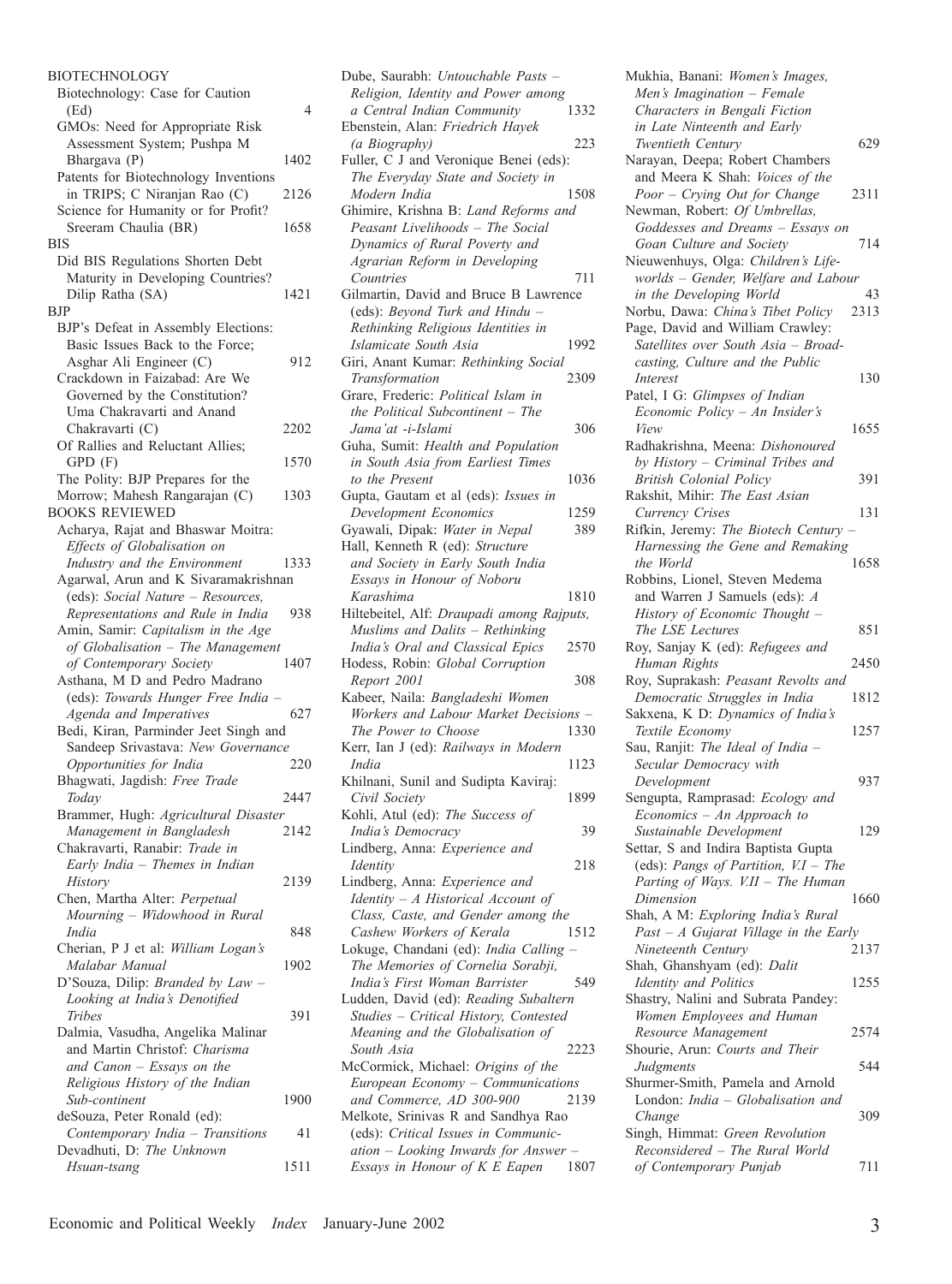Singh, Maina Chawla: *Gender, Religion and Heathen Lands – American Missionary Women in South Asia (1860s-1940s)* 1037 Szenberg, Michael: *Passions and Craft –*  $E$ conomists at Work Tellis, Ashley: *India's Emerging Nuclear Posture* 1994 Velody, Irving and Robin Williams (eds): *The Politics of Constructionism* 1034 BOURDIEU, PIERRE Pierre Bourdieu (1930-2002): A Personal Tribute; Meenakshi Thapan  $(C)$  826 Pierre Bourdieu (1930-2002): A Sociologist in Action; Roland Lardinois (C) 1019 BRITISH RULE Cricket in Colonial India; Boria Majumdar (D) 1449 BUDGET Fiscal Responsibility and Budget Management Bill: Offering Credible Commitments; Ajit Karnik (SA) 251 BUDGET, UNION Bold Initiatives Needed on Agriculture and Rural Employment; S Mahendra Dev (F) 1089 The Budget and the Economy; Pulapre Balakrishnan (F) 1083 Central Budget 2002-03: Creating Public Discredit for Asset-Grabbing; Amiya Kumar Bagchi (C) 1585 Dismal Balance Sheet (Ed) 359 Evaluating Quality of Budgets with a Composite Index; Shashanka Bhide and Manoj Panda (F) 1177 Financial Sector and the Budget 2002-03; Renu Kohli (F) 1092 Gross Capital Formation from the Budgetary Resources of the Central Government and Total Expenditure of the Central Government (S) 1172 Indirect Taxes; Sukumar Mukhopadhyay (F) 903 Is the Budget Becoming Fiscal Non-Event? N J Jhaveri (F) 1180 A Primer on Required Tax Policy; Errol D'Souza (F) 1175 Raised on Sand (Ed) 807 Reform Fatigue; Madhav Godbole (F) 905 Tax Policy as Revealed in the Budget for 2002-03; J Raja Chelliah (F) 1006 Thinking Underlying the Budget: Some Major Issues; P R Brahmanand (F) 1001 Union Budget and Flow of Funds; M K Datar (F) 1085 BUSINESS AND POLITICS A New Development Paradigm: Employment, Entitlement and Empowerment; Arvind Virmani (SA) 2145

CAPITAL ACCOUNT CONVERTIBILITY Cautious Capital Account Liberalisation (MMR) 1572 Coping with Capital Account Crises: Financial Cooperation in East Asia; Ramkishen Rajan (C) 704 CAPITAL FORMATION Gross Capital Formation from the Budgetary Resources of the Central Government and Total Expenditure of the Central Government (S) 1172 CAPITALISM Debacle of Neo-Liberalism; Frederic F Clairmont (P) 384 Labour and Capitalist Transformation in Asia: Report on a Conference; K P Kannan and Mario Rutten (C) 1981 Marxism, Capitalism, Globalisation; Rajen Harshe (BR) 1407 CASHEW INDUSTRY Work and Women's Identity; Shobhana Warrier (BR) 218 The World of Women's Work; S Uma Devi (BR) 1512 CASTES AND CASTE SYSTEM Caste and Untouchability in Rural Punjab; Surinder S Jodhka (SA) 1813 Caste Identity in Changing India; Mahesh Gavaskar (D) 2267 Caste, Hindutva and Hideousness; Ghanshyam Shah (C) 1391 Religion and Colonial Modernity: Rethinking Belief and Identity; Dilip M Menon (SA) 1662 Return to Faith-Based Systems; Ram Puniyani (D) 82 The Varna Trophic System: An Ecological Theory of Caste Formation; Purnendu S Kavoori (SA) 1156 CENTRE-STATE FINANCIAL RELATIONS Fiscal Policy and Growth; Ajit Karnik (C) 829 CENTRE-STATE RELATIONS Fiscal Federalism: A System at Stake (Ed) 1960 Social Sector Expenditures in the 1990s: Analysis of Central and State Budgets; S Mahendra Dev and Jos Mooij (SA) 853 CHANDIGARH Recasting Chandigarh Municipal Corporation; Gopal Krishan (C) 2553 CHAVEZ, HUGO Hugo Chavez: The Fall and Rise; Frederic F Clairmont (C) 1797 **CHENNAI** Gender Differentials in Famine Mortality: Madras (1876-78) and Punjab (1896-1997); Leela Sami (SA) 2593 Of Guns and Poses: A Study of Security in Courts; Swapna Sundar (C) 2204 CHILD LABOUR Child Labour in Tamil Nadu in the 1980s: A Preliminary Account of Its Nature, Extent and Distribution; Jayraj and S Subramanian (SA) 941

Labour of Children; V Gayathri (BR) 43 **CHINA** China's Bleak Economic Picture; A P Seth (C) 1986 China's Membership of WTO: A Few Impressions; C Satapathy (C) 2208 Pilgrim's Progress; K K Shah (BR) 1511 CHRISTIANITY Encounters and Their Meanings; Margrit Pernau (BR) 1037 CIVIL SOCIETY No Room for Dialogue; Tridip Suhrud (C) 1011 Romanticised Models and Reality; Sarah Joseph (BR) 1899 CO-OPERATIVE BANKS AND CREDIT D R Gadgil on Cooperative Common-<br>wealth: Nilakantha Rath (P) 1323 wealth; Nilakantha Rath (P) Unlearnt Lessons (Ed) 1856 Weak Link and Systemic Danger (Ed) 1771 CO-OPERATIVES D R Gadgil on Cooperative Common-<br>wealth: Nilakantha Rath (P) 1323 wealth; Nilakantha Rath (P) COAL INDUSTRY Coal: Groping for a Policy (Ed) 1564 On Death Fears (Ed) 2272 COFFEE INDUSTRY Coffee: Turning to Home Market (Ed) 177 COLONIALISM Colonialism, Capitalism and Nature: Debating the Origins of Mahanadi Delta's Hydraulic Crisis (1803-1928); Rohan D'Souza (SA) 1261 COMMUNAL VIOLENCE Ahmedabadi Youth: What Causes Moral Amnesia? S Ganesh and Mrudul Mody (C) 1969 Ayodhya: High Cost of Prevarication (Ed) 809 Communal Riots: Review of 2001; Asghar Ali Engineer (C) 100 Communal Upheaval as Resurgence of Social Darwinism; Jan Breman (C) 1485 Gujarat Violence: Meaning and Implications; Riaz Ahmad (C) 1870 Gujarat's Burning Train: India's Iinferno? Shreekant Sambrani (C) 1305 Gujarat: Healing and Immunising (Ed) 1375 Moral Catastrophes and Immoral Reasoning; S Subramanian (P) 2567 Passing Blame on Godhra Muslims; David Hardiman (C) 1785 Putting Gujarat in Perspective; Steven I Wilkinson (C) 1579 Reflections on Gujarat Pradesh of Hindu Rashtra; K Balagopal (C) 2117 The Vedic Taliban; Mukul Dube (C) 1885 When the Silent Majority Backs a Violent Minority; Sumanta Banerjee (C) 1183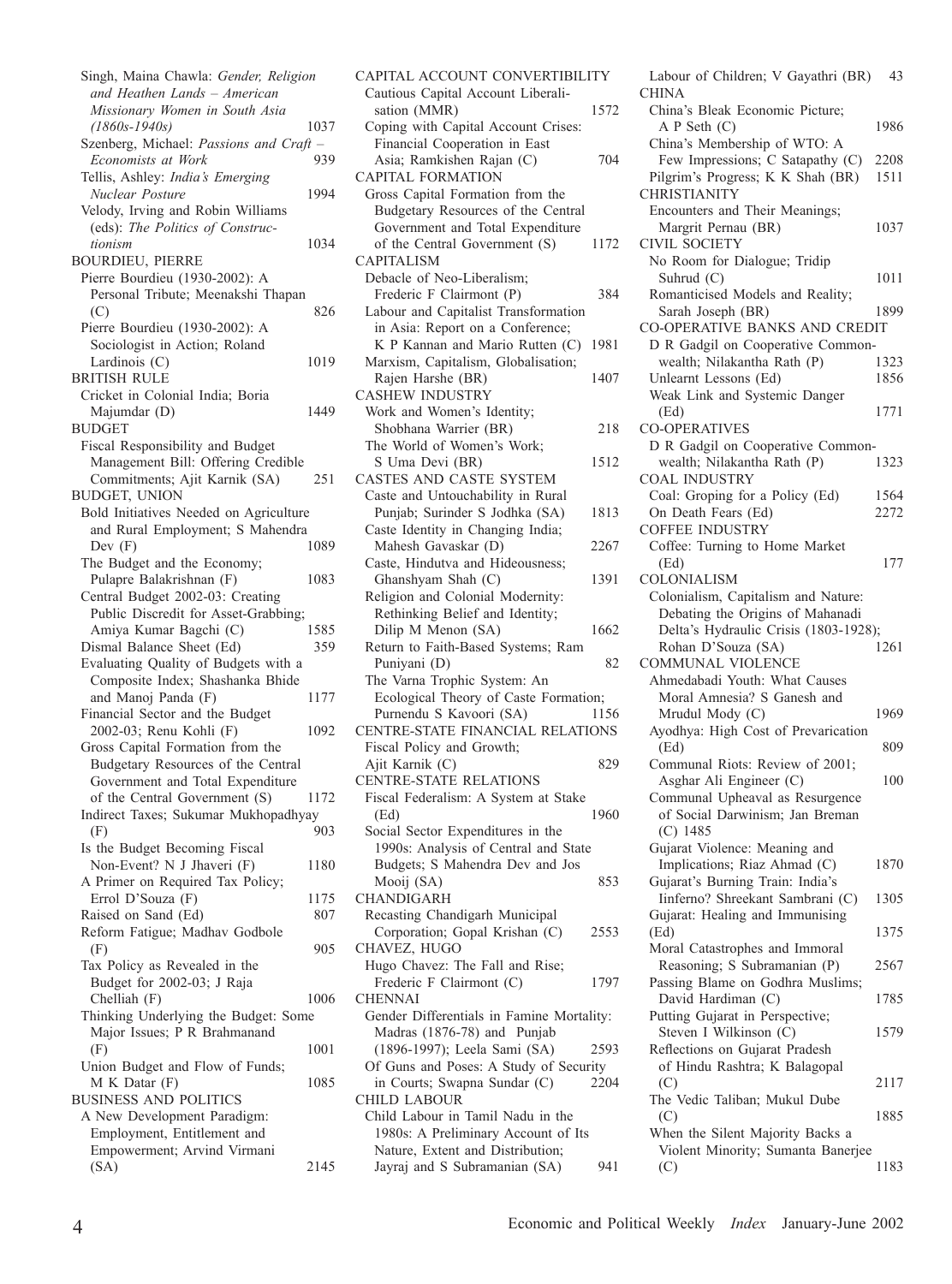| Whither Gujarat?: Violence and After; |      |
|---------------------------------------|------|
| Achyut Yagnik and Suchitra Sheth      |      |
| (C)                                   | 1090 |
| COMMUNICATION TECHNOLOGY              |      |
| Third World Perspectives on Com-      |      |
| munication; Venkatesh Chakravarthy    |      |
| (BR)                                  | 1807 |
| COMMUNITY DEVELOPMENT                 |      |
| Building Social Capital through State |      |
| Initiative: Participatory Planning in |      |
| Kerala; M S John and Jos              |      |
|                                       | 1939 |
| Chathukulam (SA)                      |      |
| <b>COMPANIES</b>                      |      |
| Apollo Tyres                          | 180  |
| Ashok Leyland                         | 596  |
| Atul                                  | 813  |
| Bajaj Auto                            | 92   |
| <b>Berger Paints</b>                  | 2109 |
| Britannia Industries                  | 596  |
| <b>BSES</b>                           | 92   |
| Ceat Tyres                            | 92   |
| Century Enka                          | 684  |
| Century Textiles                      | 2109 |
| <b>CESC</b>                           | 901  |
| Cipla                                 | 516  |
| Colour Chem                           |      |
|                                       | 1965 |
| EIH                                   | 180  |
| Escorts                               | 516  |
| Exide                                 | 2109 |
| Godfrey Phillips                      | 8    |
| Godrej Industries                     | 1965 |
| Grasim Industries                     | 1861 |
| <b>GSFC</b>                           | 901  |
| Gujarat Heavy Chemicals               | 2276 |
| India Cements                         | 2276 |
| Jaiprakash Industries                 | 2382 |
| Kinetic Engineering                   | 684  |
| Kochi Refineries                      | 2276 |
| Mahavir Spinning                      | 597  |
| Nirma                                 | 1965 |
| Parke-Davis                           | 8    |
| Pidilite Industries                   | 684  |
| Punjab Tractors                       |      |
|                                       | 516  |
| Raymonds                              | 2381 |
| Sudarshan Chemicals                   | 813  |
| Tata Steel                            | 180  |
| Unitech                               | 813  |
| United Phosphorus                     | 1860 |
| Usha International                    | 1861 |
| Voltas                                | 2381 |
| <b>CONGRESS PARTY</b>                 |      |
| In Comeback Mode (Ed)                 | 1477 |
| <b>CONSTITUTION OF INDIA</b>          |      |
| <b>Constitution Review Committee</b>  |      |
| and the Governor; Nirmalendu          |      |
| Bikash Rakshit (C)                    | 1397 |
| Enforcing the Constitution's Common   |      |
| Market Mandate: Time to Invoke        |      |
|                                       |      |
| Article 307; Amaresh Bagchi           |      |
| (P)                                   | 2303 |
| <b>CONSUMER GOODS</b>                 |      |
| More Than Marketing Story; Ashok      |      |
| Parthasarthi (D)                      | 353  |
| <b>CONSUMER PROTECTION</b>            |      |
| 'Lemon Law' of Indian Auto Users;     |      |
| Suneeti Rao (C)                       | 819  |

| <b>CORPORATE GOVERNANCE</b>                                               |      |
|---------------------------------------------------------------------------|------|
| The Unauthorised Code of Corporate                                        |      |
| Government; D N Ghosh (F)                                                 | 2112 |
| <b>CORPORATE SECTOR</b>                                                   |      |
| Financial Performance of Corporate<br>Sector (S)                          | 2108 |
| <b>CORRUPTION</b>                                                         |      |
| Corruption under the Scanner;                                             |      |
| Samuel Paul (BR)                                                          | 308  |
| COTTON, BT                                                                |      |
| Bt Cotton: Confusion Prevails;                                            |      |
| Suman Sahai (C)                                                           | 1973 |
| <b>CREDIT POLICY</b>                                                      |      |
| Credit Policy: Beyond Expansionary                                        |      |
| Signals (MMR)                                                             | 992  |
| <b>CRICKET</b>                                                            |      |
| Cricket in Colonial India;                                                |      |
| Boria Majumdar (D)                                                        | 1449 |
| <b>CRIMINAL LAW</b>                                                       |      |
| Law, Ideology and Female Sexuality:                                       |      |
| Gender Neutrality in Rape Law;                                            | 844  |
| Flavia Agnes (P)<br>Prevention of Terrorism Bill: Beyond                  |      |
| Party-Political Blinkers (Ed)                                             | 1169 |
| <b>CULTURAL HISTORY</b>                                                   |      |
| Cultural Encounters; Rowena Robinson                                      |      |
| (BR)                                                                      | 714  |
| Historical Identity and Cultural                                          |      |
| Difference: A Critical Note; Saurabh                                      |      |
| Dube (SA)                                                                 | 77   |
| Pilgrim's Progress; K K Shah (BR)                                         | 1511 |
| <b>CURRICULUM</b>                                                         |      |
| <b>Educational Reforms: Inspired</b>                                      |      |
|                                                                           |      |
| Incompetence; Krishna Kumar (C)                                           | 822  |
| Gender and Curriculum; Dipta Bhog                                         |      |
| (SA)                                                                      | 1638 |
| Missing Indigenous Bodies: Educational                                    |      |
| Enterprise and Victorian Morality                                         |      |
| in Mid-19th Century Bombay                                                |      |
| Presidency; Veronique Benei (SA) 1647                                     |      |
| <b>CUSTOMS DUTY</b>                                                       |      |
| Global Steel: Towards a Meltdown;                                         |      |
| Frederic F Clairmont (C)                                                  | 1500 |
| DABHOL PROJECT                                                            |      |
| Enron Imbroglio: A Power Engineer's                                       | 1553 |
| Perspective; B V Chitnis (SA)<br><b>DALITS</b>                            |      |
| Caste and the Metropolitan University;                                    |      |
| Anveshi Law Committee (C)                                                 | 1100 |
| Caste, Hindutva and Hideousness;                                          |      |
| Ghanshyam Shah (C)                                                        | 1391 |
| The Dalit Category and Its Different-                                     |      |
| iation; A M Shah (C)                                                      | 1317 |
| In Search of a Bourgeoisie: Dalit                                         |      |
| Politics Enters a New Phase;                                              |      |
| Aditya Nigam (C)                                                          | 1190 |
| Meanings of Dalit Identity;                                               |      |
| Surinder S Jodhka (BR)                                                    | 1255 |
| Oppression and Denial: Dalit                                              |      |
| Discrimination in the 1990s;                                              | 572  |
| Sukhadeo Thorat (SA)<br>Resources on Non-Brahmin Movement;                |      |
| Sharmila Rege and Praveen Chavan                                          |      |
| (D)                                                                       | 354  |
| Sensitising Officials on Dalits and<br>Reservations; P Radhakrishnan (SA) |      |

| Violence in University: Defending the          |      |
|------------------------------------------------|------|
| Indefensible; Sanjay Palshikar and             |      |
| Arun K Patnaik (C)                             | 1490 |
| <b>DAMS</b>                                    |      |
| Dams and Development;                          |      |
| Anant Phadke (C)                               | 1016 |
| <b>DEBT CRISIS</b>                             |      |
|                                                |      |
| Reforming Indian Debt Markets;                 |      |
| R H Patil (SA)                                 | 409  |
| <b>DEFAMATION</b>                              |      |
| Law of Libel in Pakistan: The                  |      |
| Nation Case; A G Noorani (CL)                  | 1777 |
| DEFENCE INDUSTRY                               |      |
| Russia's Military Industrial Complex:          |      |
| Struggle for Revival; R G Gidadhubli           |      |
| (C)                                            | 2215 |
| <b>DELHI</b>                                   |      |
|                                                |      |
| Daily Labour Market in Delhi:                  |      |
| Structure and Behaviour;                       |      |
| C S K Singh (SA)                               | 884  |
| Flawed Model (Ed)                              | 2187 |
| Rural Migrants and Labour Segment-             |      |
| ation: Micro-Level Evidence from               |      |
| Delhi Slums; Indrani Gupta and                 |      |
|                                                | 163  |
| Arup Mitra (SA)                                |      |
| Vehicular Pollution Control in Delhi:          |      |
| Need for Integrated Approach;                  |      |
| Vinish Kathuria (SA)                           | 1147 |
| <b>DEMOCRACY</b>                               |      |
| Liberal Democracy and Its Slippages;           |      |
| Harbans Mukhia (P)                             | 213  |
| A Subsidised Notion of Democracy;              |      |
| Gopal Guru (BR)                                | 39   |
|                                                |      |
| <b>DEVELOPMENT AID</b>                         |      |
| Official Development Assistance:               |      |
| The Human Rights Approach;                     |      |
| Arjun Sengupta (SA)                            | 1424 |
| Tobin Tax Revisited: A Global Tax              |      |
| for Global Purposes? Ramkishen                 |      |
| Rajan (C)                                      | 1024 |
| DEVELOPMENT ECONOMICS                          |      |
|                                                |      |
| Policies and Markets; Somesh K                 |      |
| Mathur (BR)                                    | 1259 |
| DHAWAN, SATISH                                 |      |
| A Tribute to Satish Dhawan;                    |      |
| Amulya K N Reddy (C)                           |      |
|                                                | 195  |
|                                                |      |
| DIGITAL LIBRARY                                |      |
| Digital Library on Indian Medicine             |      |
| Systems: Another Tool for Biopiracy;           |      |
| Devinder Sharma (C)                            | 2416 |
| DISASTER MANAGEMENT                            |      |
| Reducing Earthquake Losses: Towards            |      |
| a National Perspectives; Krishna               |      |
| S Vatsa (P)                                    | 1503 |
|                                                |      |
| <b>DISINVESTMENT</b>                           |      |
| Privatisation and Corporate Control            |      |
| (Ed)                                           | 1563 |
| DISTRICT PLANNING                              |      |
| D R Gadgil on Planning at the District         |      |
| Level; Nilakantha Rath (P)                     | 2219 |
| <b>DOCTORS</b>                                 |      |
| Medical Practice: Shirking Respon-             |      |
| sibility (Ed)                                  | 2190 |
| <b>EARTHQUAKES</b>                             |      |
|                                                |      |
| Ethnography of an Earthquake;<br>P D Khera (C) | 1021 |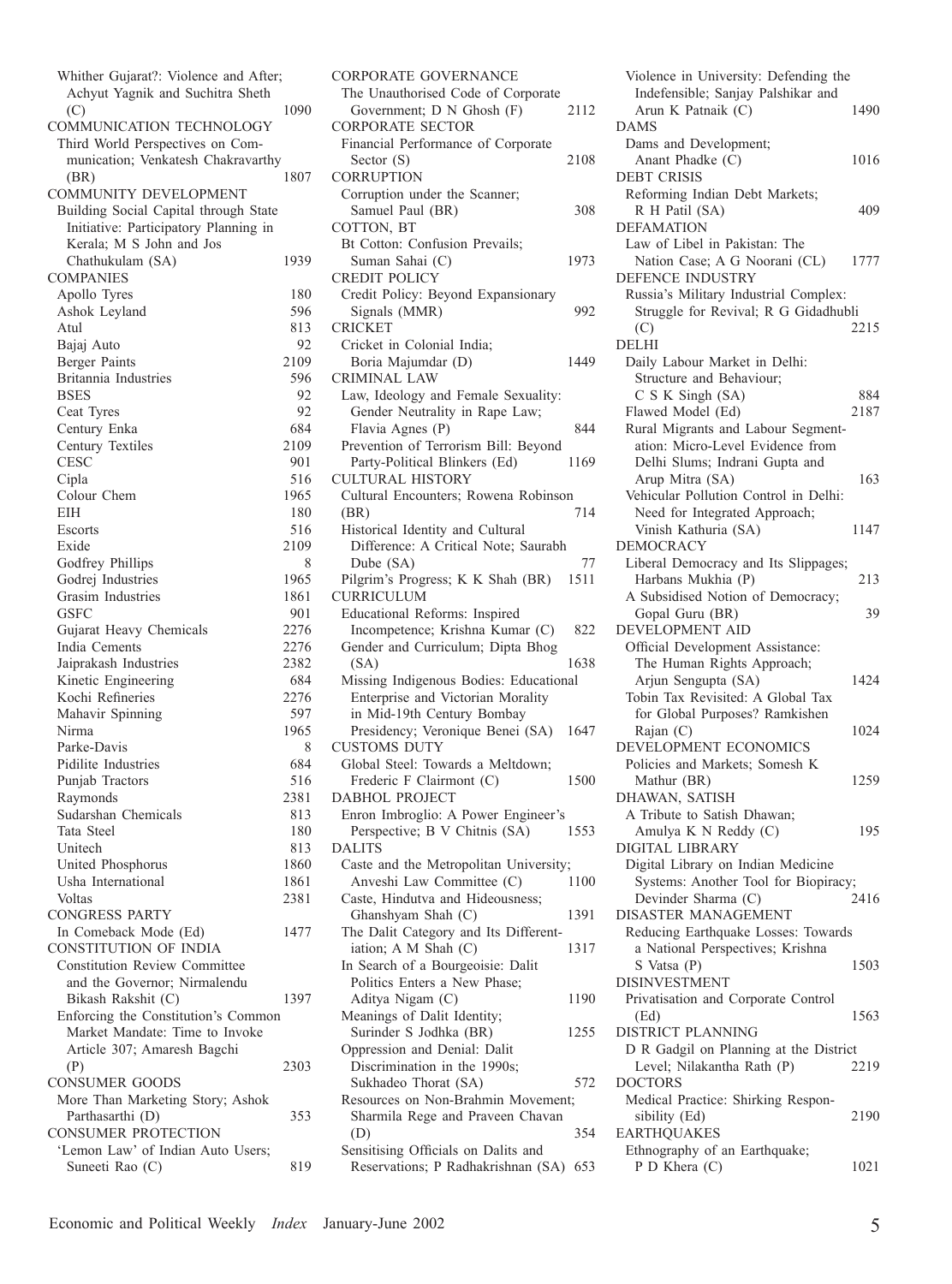| Reducing Earthquake Losses: Towards                                   |      |
|-----------------------------------------------------------------------|------|
| a National Perspectives; Krishna S                                    |      |
| Vatsa (P)<br>EAST ASIAN CRISIS                                        | 1503 |
| Asian Crisis Revisited; Ila Patnaik                                   |      |
| (BR)                                                                  | 131  |
| <b>ECOLOGY</b>                                                        |      |
| Ecological Economics; Kuntala                                         |      |
| Lahiri-Dutt (BR)                                                      | 129  |
| Scientists or Spies? Ecology in a                                     |      |
| Climate of Cold War Suspicion;                                        |      |
| Michael Lewis (SA)                                                    | 2323 |
| <b>ECONOMETRICS</b><br>Experiments in Participatory                   |      |
| Econometrics; Vijayendra Rao (P)                                      | 1887 |
| ECONOMIC FORECASTING                                                  |      |
| Prescription for 10 Per Cent Growth:                                  |      |
| Food for Thought; Rishikesh T                                         |      |
| Krishnan (C)                                                          | 1107 |
| ECONOMIC GROWTH AND                                                   |      |
| <b>DEVELOPMENT</b>                                                    |      |
| Argentina and East Asia: The Peg                                      |      |
| Does It Yet Again; Ramkishen                                          |      |
| Rajan (C)<br>China's Bleak Economic Picture;                          | 116  |
| A P Seth (C)                                                          | 1986 |
| Deceleration of Economic Growth                                       |      |
| in Punjab: Evidence, Explanation                                      |      |
| and a Way-Out; Lakhwinder Singh                                       |      |
| and Sukhpal Singh (SA)                                                | 579  |
| Development of UP: Tasks for the                                      |      |
| New Government; Kripa Shankar                                         |      |
| (C)                                                                   | 2122 |
| Economic Profile of Uttaranchal;                                      |      |
| Sridhar Krishna (SA)                                                  | 1843 |
| The Economy: Wrong Prescriptions                                      |      |
| (Ed)                                                                  | 592  |
| Prescription for 10 Per Cent Growth:<br>Food for Thought; Rishikesh T |      |
| Krishnan (C)                                                          | 1107 |
| Reconstruction of Afghanistan into a                                  |      |
| Modern Nation; Ranjit Sau (C)                                         | 118  |
| What Size the New Economy?: A                                         |      |
| Conduit Approach; Kalyan Raipuria                                     |      |
| (SA)                                                                  | 1062 |
| Withering Away of Canons of                                           |      |
| Financial Propriety; Madhav Godbole                                   |      |
| (C)                                                                   | 95   |
| <b>ECONOMIC HISTORY</b>                                               |      |
| Dismal Science in Enchanted Light;                                    |      |
| Neeraj Hatekar (BR)<br>A Gem of Economic and Social                   | 851  |
| History; Marcia J Frost (BR)                                          | 2137 |
| Role of Revisionism in History;                                       |      |
| Nigel Harris (BR)                                                     | 2139 |
| White Man's Embarrassment:                                            |      |
| European Vagrancy in 19th Century                                     |      |
| Bombay; Aravind Ganachari                                             |      |
| (SA)                                                                  | 2477 |
| ECONOMIC POLICY                                                       |      |
| Argentina: Implosion of Neo-                                          |      |
| liberalism; Frederic F Clairmont (C) 1196                             |      |
| Environment, Food Security and                                        |      |
| Natural Resources: Lacunae in                                         |      |
| Tenth Plan Approach Paper;                                            |      |
| Ashish Kothari (C)                                                    | 289  |

| From People's Plan to Plan sans                                              |      |
|------------------------------------------------------------------------------|------|
| People; S Mohanakumar (C)                                                    | 1492 |
| A Life in Political Economy;                                                 |      |
|                                                                              |      |
| Anand Chandavarkar (BR)                                                      | 1655 |
| Thinking Underlying the Budget: Some                                         |      |
| Major Issues; P R Brahmanand                                                 |      |
| (F)                                                                          | 1001 |
| <b>ECONOMIC REFORMS</b>                                                      |      |
| A Cat Difficult to Bell (Ed)                                                 | 271  |
|                                                                              |      |
| Economic Reforms and Industrial                                              |      |
| Structure in India; Sudip Chaudhuri                                          |      |
| (SA)                                                                         | 155  |
| Economic Reforms and Rural Poverty;                                          |      |
| Asha Maheshwari (SA)                                                         | 1676 |
|                                                                              |      |
| The Economy: Wrong Prescriptions                                             |      |
| (Ed)                                                                         | 592  |
| Evolving Monetary Policy in India:                                           |      |
| Some Perspectives; A Vasudevan                                               |      |
| (SA)                                                                         | 1055 |
| Indian Ocean Regionalism: Is There                                           |      |
| a Future? Saman Kelegama (C)                                                 | 2422 |
|                                                                              |      |
| Liberalisation and the Woman Worker;                                         |      |
| Renana Jhabvala and Shalini Sinha                                            |      |
| (SA)                                                                         | 2037 |
| Market Reforms and Industrial                                                |      |
| Productivity; Murali Patibandla                                              |      |
|                                                                              |      |
| and B V Phani (SA)                                                           | 59   |
| New Populism and Liberalisation:                                             |      |
| Regime Shift under Chandrababu                                               |      |
| Naidu in AP; G Krishna Reddy (SA) 871                                        |      |
| Overcoming Political Obstacles to                                            |      |
| Economic Reforms via Redistribution;                                         |      |
|                                                                              |      |
|                                                                              |      |
| Ajit Karnik (SA)                                                             | 2059 |
| Policy Implications of India's Patent                                        |      |
|                                                                              |      |
| Reforms: Patent Applications in the                                          |      |
| Post-1995 Era; Anitha Ramanna                                                |      |
| (SA)                                                                         | 2065 |
| Post-Reform Setbacks in Rural Employ-                                        |      |
| ment: Issues that Need Further                                               |      |
| Scrutiny; G K Chadha and P P Sahu                                            |      |
| (SA)                                                                         | 1998 |
|                                                                              |      |
| Recent Reforms in the Panchayat                                              |      |
| System in West Bengal: Toward                                                |      |
| Greater Participatory Governance?                                            |      |
| Maitreesh Ghatak and Maitreya                                                |      |
| Ghatak (SA)                                                                  | 45   |
| Reform Fatigue; Madhav Godbole                                               |      |
|                                                                              | 905  |
| (F)                                                                          |      |
| Telecommunications Liberalisation:                                           |      |
| Critical Role of Legal and                                                   |      |
| Regulatory Regime; Rajni Gupta                                               |      |
| (SA)                                                                         | 1668 |
|                                                                              | 3    |
| Turnaround in Power? (Ed)                                                    |      |
| World Bank-CII Study on Competitive-                                         |      |
| ness: Delimiting the Scope of Reform                                         |      |
| Agenda; K N Harilal and M Suresh                                             |      |
| Babu (C)                                                                     | 2410 |
| <b>ECONOMIC RESEARCH</b>                                                     |      |
| Standards of Teaching and Research                                           |      |
|                                                                              |      |
| in Economics; Deena Khatkhate                                                |      |
| (D)                                                                          | 2487 |
| Standards of Teaching and Research                                           |      |
| in Economics; Bhanoji Rao (C)                                                | 1980 |
| <b>ECONOMICS TEACHING</b>                                                    |      |
| Standards of Teaching and Research in<br>Economics; Deena Khatkhate (D) 2487 |      |

| Standards of Teaching and Research                                  |              |
|---------------------------------------------------------------------|--------------|
| in Economics; Bhanoji Rao (C)                                       | 1980         |
| ECONOMISTS                                                          |              |
| Did Hayek Deserve the Nobel Prize?<br>Anand Chandavarkar (BR)       | 223          |
| Iqbal Gulati (Ed)                                                   | 2188         |
| Unconventional Scholars; V V Bhatt                                  |              |
| (BR)                                                                | 939          |
| EDUCATION AND RELIGION                                              |              |
| Madrasa Education and Condition of                                  |              |
| Indian Muslims; D Bandyopadhyay                                     |              |
| (C)                                                                 | 1481         |
| Spotlight on Madrasas (Ed)                                          | 592          |
| Urdu and Madrasa Education;                                         |              |
| Imtiaz Ahmad (C)                                                    | 2285         |
| EDUCATIONAL POLICY AND                                              |              |
| <b>REFORMS</b>                                                      |              |
| Education Reforms: Struggle for<br>Professionalism; J S Rajput (SA) | 1559         |
| Education: More Grist to the Mill                                   |              |
| (Ed)                                                                | 1296         |
| Education: Obstacle Race (Ed)                                       | 512          |
| Educational Reforms: Inspired                                       |              |
| Incompetence; Krishna Kumar                                         |              |
| (C)                                                                 | 822          |
| Educational Services: Issues for India                              |              |
| in WTO Negotiations; Satish Y                                       |              |
| Deodhar (C)                                                         | 1791         |
| Gender and Curriculum; Dipta Bhog                                   |              |
| (SA)                                                                | 1638         |
| <b>ELECTIONS</b><br>Assam: Panchayat Elections Finally              |              |
| (Ed)                                                                | 88           |
| Assembly Elections: Decline of                                      |              |
| Identity Politics; Ashutosh Kumar                                   |              |
| and Sanjay Kumar (C)                                                | 1384         |
| Assembly Elections: Marginal                                        |              |
| Difference; Sanjay Kumar (C)                                        | 1879         |
| BJD on Notice (Ed)                                                  | 989          |
| BJP's Defeat in Assembly Elections:                                 |              |
| Basic Issues Back to the Force;                                     |              |
| Asghar Ali Engineer (C)                                             | 912          |
| Civic Elections: Politics from Above;<br>R Thirunavukkarasu (C)     | 698          |
| Elections and After: Opportunity to                                 |              |
| Restore Stability; K M De Silva                                     |              |
| (C)                                                                 | 838          |
| Hugo Chavez: The Fall and Rise;                                     |              |
| Frederic F Clairmont (C)                                            | 1797         |
| Jammu By-Election: Losers All;                                      |              |
| Balraj Puri (C)                                                     | 1316         |
| Kashmir: Putting Politics in Command;                               |              |
| Gautam Navlakha (C)                                                 | 608          |
| Long March to Multiparty Democracy;                                 |              |
| Girish Kumar (C)                                                    | 209          |
| Maharashtra: Splintered Outcomes<br>(Ed)                            | 681          |
| Manipur: Assembly Election: Trends                                  |              |
| and Issues; Oinam Bhagat and                                        |              |
| A Bimol Akoijam (C)                                                 |              |
| Miles to Go Yet (Ed)                                                | 519          |
|                                                                     | 2106         |
| Punjab Assembly Elections;                                          |              |
| P S Verma (C)                                                       | 2281         |
| Punjab: Few Real Issues (Ed)                                        | 513          |
| The Speaker's Election; GPD (F)<br>Survival Arrangement (Ed)        | 1869<br>1773 |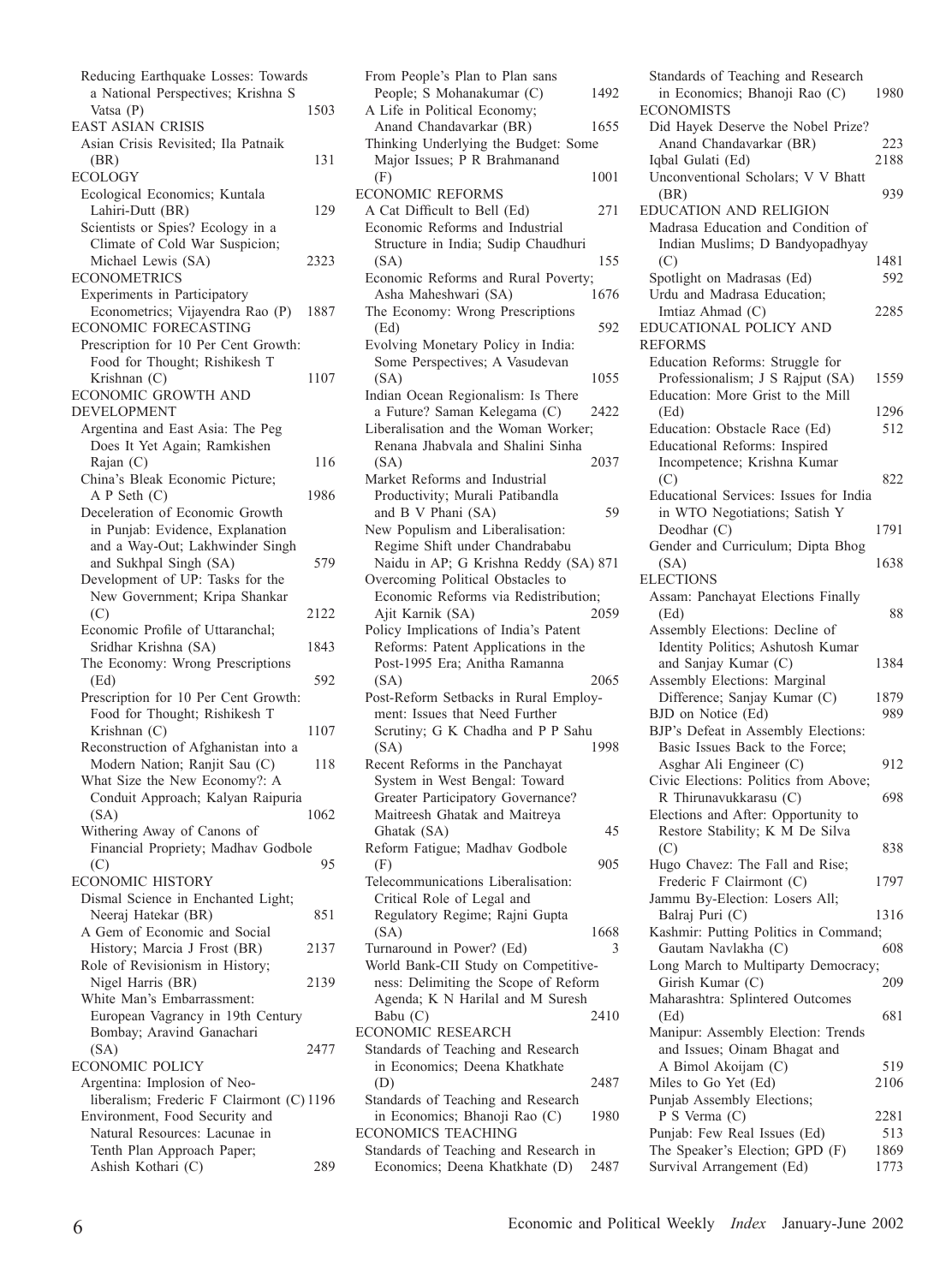| Tamil Nadu: Send Her Victorious;<br>MT(C)<br>Triangular Competition and Bipolar<br>Politics: Elections to Local Bodies                                      | 911          |
|-------------------------------------------------------------------------------------------------------------------------------------------------------------|--------------|
| in Maharashtra; Suhas Palshikar<br>(SA)<br>Uneasy Outcome (Ed)                                                                                              | 1273<br>810  |
| UP Assembly Elections: Caste<br>Dominates Ideology; A K Verma<br>(C)                                                                                        | 1975         |
| ELECTORAL REFORMS<br>Election to Rajya Sabha: Proposed<br>Reform; B Venkatesh Kumar (C)<br>ELECTRICITY TARIFF                                               | 292          |
| Electricity Bill, 2001: Need for<br>a Fresh Look; Madhav Godbole<br>(C)                                                                                     | 1874         |
| Electricity Regulatory Commissions:<br>The Jury Is Still Out; Madhav Godbole<br>(C)<br>EMPLOYEES' PROVIDENT FUND                                            | 2195         |
| Case for a Provident and Pension<br>Funds Authority; Mukul G Asher<br>(C)                                                                                   | 688          |
| <b>EMPLOYMENT</b>                                                                                                                                           |              |
| Agricultural Growth, Employment<br>and Poverty: A Policy Perspective;<br>R Radhakrishna (SA)<br>Employment and Unemployment<br>Situation in 1990s: How Good | 243          |
| Are NSS Data? Indira Hirway<br>(SA)<br>Employment, 1988-2000 (S)<br><b>EMPLOYMENT POLICY</b>                                                                | 2027<br>1080 |
| A New Development Paradigm:<br>Employment, Entitlement and<br>Empowerment; Arvind Virmani<br>(SA)<br>State Plan at Stake (Ed)<br>ENRON                      | 2145<br>272  |
| Enron Imbroglio: A Power Engineer's<br>Perspective; B V Chitnis (SA)<br><b>ENVIRONMENT</b>                                                                  | 1553         |
| Environmental Degradation: De-<br>forestation, Water Pollution and<br>Carbon Dioxide Emission                                                               |              |
| (Selected Countries) (S)<br>Environmentalist of the Poor;                                                                                                   | 683          |
| Ramachandra Guha (C)<br>Pervasive Links and the Study                                                                                                       | 204          |
| of Nature; Meena Bhargava<br>(BR)<br>WTO and Environment: Legitimisation                                                                                    | 938          |
| of Unilateral Trade Sanctions;<br>B S Chimni (SA)<br>ETHNIC CONFLICTS                                                                                       | 133          |
| Ethnic Politics and Land Use:<br>Genesis of Conflicts in India's<br>North-East; Sanjay Barbora (SA)<br><b>ETHNOGRAPHY</b>                                   | 1285         |
| Constructing the Past to Understand<br>the Present; Ghanshyam Shah<br>(BR)<br>De-notified and Nomadic Tribes:                                               | 1332         |
| A Perspective; Milind Bokil<br>(SA)                                                                                                                         | 148          |

| Ethnography of an Earthquake;      |      |
|------------------------------------|------|
| P D Khera (C)                      | 1021 |
| <b>EURO MONEY</b>                  |      |
| The British and the Euro;          |      |
| Nigel Harris (C)                   | 619  |
| The Euro: Boost to International   |      |
| Liquidity? (Ed)                    | 89   |
| <b>EUROPE</b>                      |      |
| Role of Revisionism in History;    |      |
| Nigel Harris (BR)                  | 2139 |
| <b>EXCHANGE RATE</b>               |      |
| Indices of Real Effective Exchange |      |
| Rate (REER and Nominal Effective   |      |
| Exchange Rate (NEER) of the        |      |
| Indian Rupee (S)                   | 991  |
| Real Exchange Rate Stationarity in |      |
| Managed Floats: Evidence from      |      |
| India; Renu Kohli (SA)             | 475  |
| <b>EXCISE DUTIES</b>               |      |
| Excise and Customs Duty Reform;    |      |
| Sukumar Mukhopadhyay (C)           | 285  |
| Indian Textile Industry; S Ganesh  |      |
| (C)                                | 1095 |
| <b>EXIM BANKS</b>                  |      |
| Revisiting the Exchange Standard,  |      |
| 1898-1913; Arun Banerji (SA)       | 1353 |
| <b>EXIM POLICY</b>                 |      |
|                                    |      |
| Duty Exemption and Remission       |      |
| Schemes: Case for Review;          |      |
| Toms Joseph and K Tharian George   |      |
| (C)                                | 909  |
| Exim Policy 2002-07; Sanjoy Bagchi |      |
| (C)                                | 1488 |
| Exim Policy, 2002-07: Focus Must   |      |
| Shift to Action; Sukumar           |      |
| Mukhopadhyay (C)                   | 1389 |
| Exim Policy: Expecting Too Much    |      |
| (Ed)                               | 1296 |
| Export Policy: Merely the Prologue |      |
| (Ed)                               | 361  |
| Exports: Is the Fog Lifting? (Ed)  | 2378 |
| <b>EXPORTS</b>                     |      |
| Exports: Is the Fog Lifting? (Ed)  | 2378 |
| <b>EXTERNAL DEBT</b>               |      |
| Did BIS Regulations Shorten Debt   |      |
| Maturity in Developing Countries?  |      |
| Dilip Ratha (SA)                   | 1421 |
| India's External Debt Outstanding, |      |
| 1996-2001 (S)                      | 179  |
| Restructuring Argentina's Debt:    |      |
| How Is It Going to Happen?         |      |
| Mitu Gulati (C)                    | 30   |
| <b>FAMILY PLANNING</b>             |      |
| India's Family Planning Programme: |      |
|                                    |      |
| An Unpleasant Essay; Arup          |      |
| Maharatna (SA)                     | 971  |
| <b>FAMINES</b>                     |      |
| Gender Differentials in Famine     |      |
| Mortality: Madras (1876-78) and    |      |
| Punjab (1896-1997); Leela Sami     |      |
|                                    |      |
| (SA)                               | 2593 |
| <b>FARMERS</b>                     |      |
| Suicide by Farmers in Karnataka:   |      |
| Agrarian Distress and Possible     |      |
| Alleviatory Steps; R S Deshpande   |      |

| District Level Estimates of Fertility                               |      |
|---------------------------------------------------------------------|------|
| from India's 2001 Census;                                           |      |
| Christophe Z Guilmoto and                                           |      |
| S Irudaya Rajan (SA)                                                | 665  |
| FERTILISER INDUSTRY                                                 |      |
| Fertiliser Industry in India: Moulded<br>by Government Policies;    |      |
| S Vankateshwarlu and Anindya Sen                                    |      |
| (SA)                                                                | 326  |
| Fertilisers: Long-Term Plan Needed                                  |      |
| (Ed)                                                                | 1297 |
| FINANCES, LOCAL GOVERNMENT                                          |      |
| Strengthening Local Governments:                                    |      |
| Rural Fiscal Decentralisation in                                    |      |
| India; Shikha Jha (SA)                                              | 2611 |
| FINANCES, STATES                                                    |      |
| Development of UP: Tasks for the                                    |      |
| New Government; Kripa Shankar                                       |      |
| (C)                                                                 | 2122 |
| FINANCES, UNION<br>Finances of Government of India                  |      |
| (SS)                                                                | 1451 |
| FINANCIAL MARKET                                                    |      |
| Cautious Capital Account                                            |      |
| Liberalisation (MMR)                                                | 1572 |
| Changing Financial Wind (MMR)                                       | 2385 |
| Financial Markets, Human Resource                                   |      |
| Policies and Flexibility; Errol                                     |      |
| D'Souza (SA)                                                        | 750  |
| Stable Interest Rates Profile                                       |      |
| (MMR)                                                               | 182  |
| FINANCIAL MARKET REGULATION<br>Why the Financial Sector Needs a     |      |
| Single Regulator; S Subramanyan                                     |      |
| (D)                                                                 |      |
|                                                                     |      |
|                                                                     | 169  |
| FINANCIAL SECTOR REFORMS                                            |      |
| Banking Sector Reforms: A Critical<br>Overview; M G Bhide; A Prasad |      |
| and Saibal Ghosh (SA)                                               | 399  |
| Capital Market: Cobwebs to be                                       |      |
| Cleared (Ed)                                                        | 2376 |
| Financial Sector and the Budget                                     |      |
| 2002-03; Renu Kohli (F)                                             | 1092 |
| Organisation of Regulatory Functions:                               |      |
| A Single Regulator? Nachiket                                        |      |
| Mor and Rupa Rege Nitsure                                           |      |
| (SA)                                                                | 449  |
| Reforming Indian Debt Markets;                                      | 409  |
| R H Patil (SA)<br>Risk and Productivity Change of                   |      |
| Public Sector Banks; Abhiman Das                                    |      |
| (SA)                                                                | 437  |
| FISCAL DEFICIT                                                      |      |
| Argentina and East Asia: The Peg                                    |      |
| Does It Yet Again; Ramkishen                                        |      |
| Rajan (C)                                                           | 116  |
| Fiscal Deficit and Rate of Interest:                                |      |
| An Econometric Analysis of the                                      |      |
| Deregulated Financial Regime;<br>Lekha Chakraborty (SA)             | 1831 |
| Fiscal Policy and Growth;                                           |      |
| Ajit Karnik (C)                                                     | 829  |
| Withering Away of Canons of                                         |      |
| Financial Propriety; Madhav<br>Godbole (C)                          | 95   |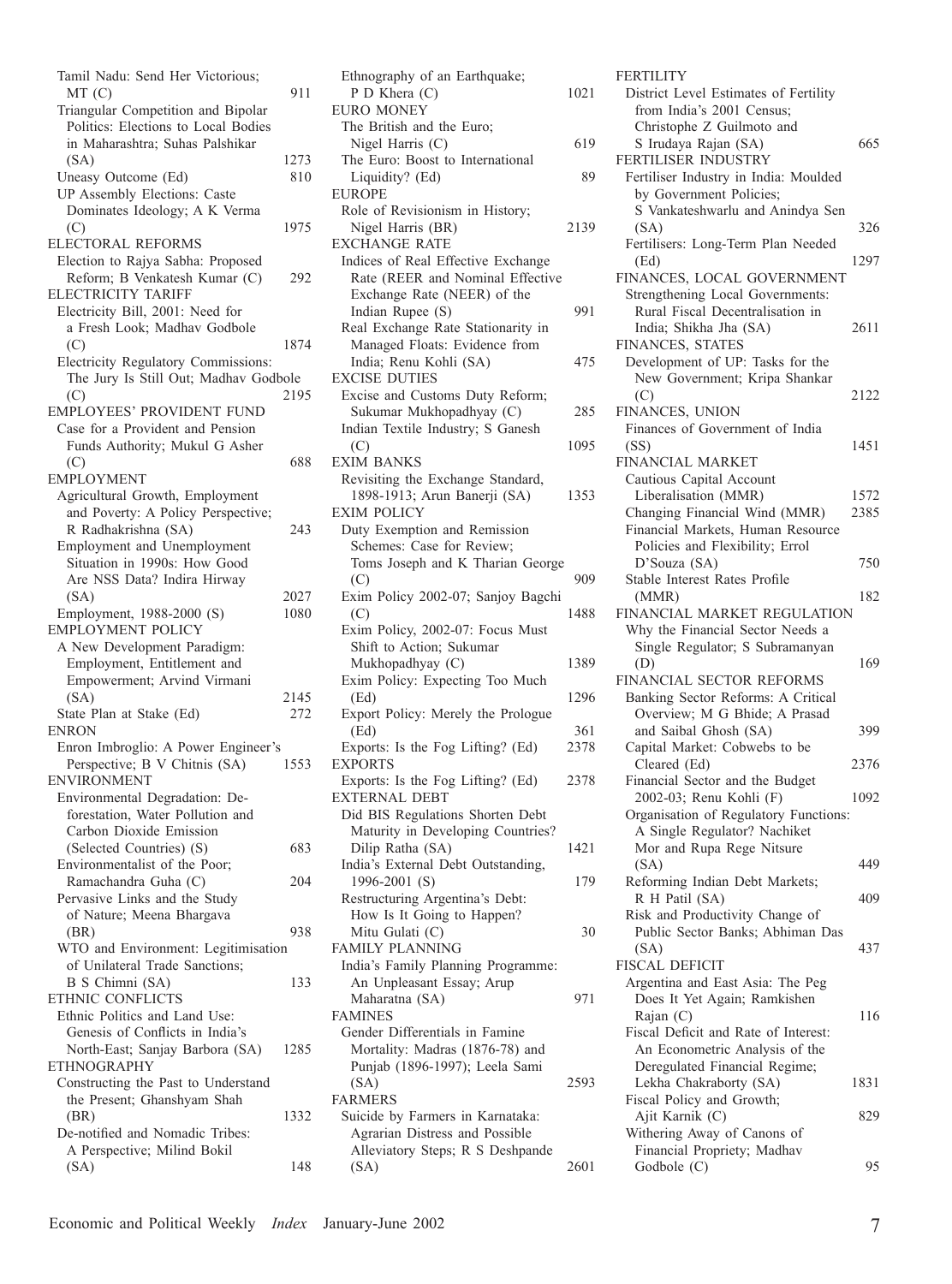FISCAL FEDERALISM Fiscal Federalism: A System at Stake (Ed) 1960 FISCAL POLICY Budgetary Arithmetic, Fiscal Imprudence and Macroeconomic Implications; D Tripati Rao (SA) 2081 Fiscal Policy and Growth; Ajit Karnik (C) 829 Fiscal Responsibility and Budget Management Bill: Offering Credible Commitments; Ajit Karnik (SA) 251 FIVE YEAR PLANS Environment, Food Security and Natural Resources: Lacunae in Tenth Plan Approach Paper; Ashish Kothari (C) 289 FLOOD CONTROL Colonialism, Capitalism and Nature: Debating the Origins of Mahanadi Delta's Hydraulic Crisis (1803-1928); Rohan D'Souza (SA) 1261 FOLK DANCE Conceptualising Popular Culture: Lavani and Powada in Maharashtra; Sharmila Rege (SA) 1038 Rethinking Popular Culture; Mangesh Kulkarni (D) 1558 FOOD CONTAMINATION Political Economy of the Animal Feed and Food Contamination Debate in India; Priya Deshingkar (SA) 1437 FOOD CORPORATION OF INDIA Agriculture Policy: Need for Paradigm Shift (Ed) 896 FOOD POLICY Efficiency and Equity of Food Market Interventions; Bharat Ramaswami (SA) 1129 Food Security; Shikha Jha (BR) 627 Imports of Food Products: Need for High Tariffs; Murali Patibandla (C) 1781 FOOD PROCESSING INDUSTRIES Long Haul (Ed) 2517 FOOD SECURITY Food Security: Agenda for Asian Economies; Surjit Singh (C) 2418 FOOD SUBSIDIES Efficiency and Equity of Food Market Interventions; Bharat Ramaswami (SA) 1129 FOODGRAIN TRADE Long Haul (Ed) 2517 FOREIGN AID Offcial Development Assistance: The Human Rights Approach; Arjun Sengupta (SA) 1424 FOREIGN BANKS WTO and Indian Banking Sector: The Road Ahead; Mathew Joseph and Rupa Rege-Nitsure (SA) 2315 FOREIGN DIRECT INVESTMENT Foreign Participation in Media; N Bhaskara Rao (C) 105

The Other Side of Foreign Investment by Imperial Powers: Transfer of Surplus from Colonies; Amiya Kumar Bagchi (SA) 2229 The Press: Behind the Historic Event (Ed) 2516 FOREIGN EXCHANGE REGULATIONS India's Foreign Exchange Reserves: Policy, Status and Issues; Y V Reddy (SA) 1906 International Reserve Holdings by Developing Countries: Why and How Much? Ramkishen Rajan (SA) 1915 RBI Intervention in the Forex Market: Results from a Tobit and Logit Model Using Daily Data; Soumya Kanti Ghosh (SA) 2333 FOREIGN EXCHANGE RESERVES Coping with Capital Account Crises: Financial Cooperation in East Asia; Ramkishen Rajan (C) 704 FOREIGN TRADE Foreign Trade, 1997-2002 (S) 2519 India-Sri Lanka Free Trade Act: Impact on Kerala; M Reghunathan  $(C)$  31 Role of Revisionism in History; Nigel Harris (BR) 2139 FORESTS AND FORESTRY Behroonguda: A Rare Success Story in Joint Forest Management; Emmanuel D'Silva and B Nagnath (SA) 551 Gendered Communication and Access to Social Space: Issues in Forest Management; V L V Kameswari (SA) 797 Protecting Forest Lands (Ed) 2516 FREEDOM FIGHTERS What Is a Name After All? GPD (F) 2113 FUNDAMENTAL RIGHTS The Right to Assembly; A G Noorani  $CL)$  518 FUTURES MARKETS A Long Haul (Ed) 2273 FUTURES TRADING Futures Trading: Locking in Profitable Prices; Kalyan Raipuria (C) 1883 GADGIL, D R D R Gadgil on Cooperative Commonwealth; Nilakantha Rath (P) 1323 D R Gadgil on Planning at the District Level; Nilakantha Rath (P) 2219 GANDHI, M K Mahatma Gandhi's Dialogues with Americans; Leonard A Gordon (SA) 337 GARMENT AND KNITTING INDUSTRY Flexible Production, Feminisation and Disorganisation: Evidence from Tiruppur Knitwear Industry; N Neetha (SA) 2045 Undermining Patriarchy, Empowering Women; Rohini Hensman (BR) 1330

**GATT** Social Clause in WTO: Cases for and Against; Sreeram Chaulia (C) 613 **GAZETTEERS** Logan's Malabar: Restore Authorship and Title; K T Rammohan; K Ravi Raman and Salim Balakrishnan (BR) 1902 GENDER STUDIES Gender Differentials in Famine Mortality: Madras (1876-78) and Punjab (1896-1997); Leela Sami (SA) 2593 The Need to Be Heard; Deepali Pant Joshi (BR) 2311 Other Side of Managing; Karuna Chanana (BR) 2574 GLOBALISATION Barmicede's Feast; Kuntala Lahiri-Dutt (BR) 1333 BSE and Nasdaq: Globalisation, Information Technology and Stock Prices; Sanjay K Hansda and Partha Ray (SA) 459 Globalisation and After; Ashutosh Kumar (BR) 309 Globalisation: Hopes, Realities and Coping Strategy; V S Vyas (P) 1109 Marx on Capital's Globalisation: The Dialectic of Negativity; Paresh Chattopadhyay (SA) 1839 Marxism, Capitalism, Globalisation; Rajen Harshe (BR) 1407 People's Movement against Global Capitalism; P R Dubhashi (P) 537 GOA Cultural Encounters; Rowena Robinson (BR) 714 Precariously Perched (Ed) 2272 **GOVERNORS** Constitution Review Committee and the Governor; Nirmalendu Bikash Rakshit (C) 1397 GREEN REVOLUTION Revisiting Agrarian Issues; Surinder S Jodhka (BR) 711 GUJARAT Bt Cotton: Confusion Prevails; Suman Sahai (C) 1973 Communal Upheaval as Resurgence of Social Darwinism; Jan Breman (C) 1485 The Dalit Category and Its Differentiation; A M Shah (C) 1317 Ethnography of an Earthquake; P D Khera (C) 1021 A Gem of Economic and Social History; Marcia J Frost (BR) 2137 Gujarat Violence: Meaning and Implications; Riaz Ahmad (C) 1870 Gujarat's Burning Train: India's Inferno? Shreekant Sambrani (C) 1305 Gujarat: Healing and Immunising (Ed) 1375 Moral Catastrophes and Immoral Reasoning; S Subramanian (P) 2567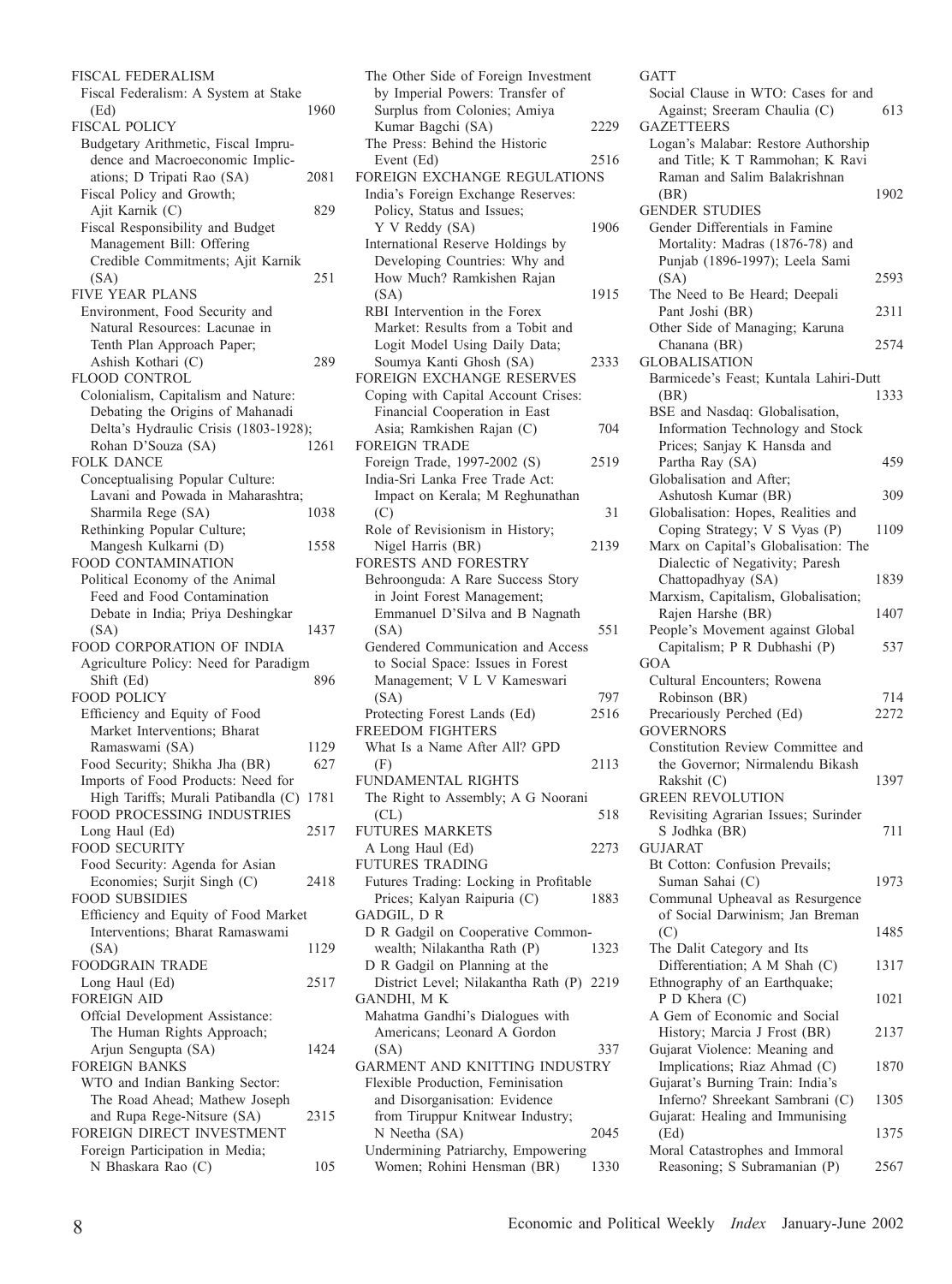| No Room for Dialogue; Tridip                   |           |
|------------------------------------------------|-----------|
| Suhrud (C)                                     | 1011      |
| Of Rallies and Reluctant Allies;               |           |
| GPD (F)                                        | 1570      |
| The Other Tragedy (Ed)                         | 1564      |
| Passing Blame on Godhra Muslims;               |           |
| David Hardiman (C)                             | 1785      |
| Politics over Governance (Ed)                  | 895       |
| Politics, Religion and Our Ailing              |           |
| Public Institutions; J B D'Souza               |           |
| (C)                                            | 1779      |
| Reflections on Gujarat Pradesh of              |           |
| Hindu Rashtra; K Balagopal (C)                 | 2117      |
| The Vedic Taliban; Mukul Dube                  |           |
| (C)                                            | 1885      |
|                                                |           |
| Whither Gujarat?: Violence and After;          |           |
| Achyut Yagnik and Suchitra Sheth               |           |
| (C)                                            | 1090      |
| GULATI, I S                                    |           |
| Iqbal Gulati (Ed)                              | 2188      |
| HAYEK, FRIEDRICH                               |           |
| Did Hayek Deserve the Nobel Prize?             |           |
| Anand Chandavarkar (BR)                        | 223       |
| HEALTH                                         |           |
| Demographic History; Mridula                   |           |
| Ramanna (BR)                                   | 1036      |
| Missing Indigenous Bodies:                     |           |
| Educational Enterprise and Victorian           |           |
| Morality in Mid-19th Century                   |           |
| Bombay Presidency; Veronique Benei             |           |
| (SA)                                           | 1647      |
| Structural Reforms and Health Equity:          |           |
| A Comparison of NSS Surveys,                   |           |
| 1986-1987 and 1995-96; Gita Sen;               |           |
| Aditi Iyer and Asha George (SA)                | 1342      |
| HEALTH AND ENVIRONMENT                         |           |
| Environment and Accountability:                |           |
| Impact of Industrial Pollution                 |           |
| on Rural Communities; Bhagirath                |           |
|                                                |           |
| Behera and V Ratna Reddy (SA)                  | 257       |
| Pesticide Spraying in Kerala: Human            |           |
| Cost and Environmental Loss;                   |           |
|                                                |           |
| S Rajendran (C)                                | 2206      |
| <b>HEALTH AND NUTRITION</b>                    |           |
| Nutrition: Shot in the Dark (Ed)               | 176       |
|                                                |           |
| HEALTH ECONOMICS<br>Slot-Machine Approach (Ed) | 87        |
| HEALTH INSURANCE                               |           |
| Assessing Private Health Insurance             |           |
| in India: Potential Impacts and                |           |
|                                                |           |
| Regulatory Issues; Ajay Mahal<br>(SA)          | 559       |
|                                                |           |
| <b>HEALTH POLICY</b>                           |           |
| Draft National Health Policy 2001-I:           |           |
| Debt Payment and Devaluing                     |           |
| Elements of Public Health;                     | 12        |
| Imrana Qadeer (C)                              |           |
| Draft National Health Policy,                  |           |
| 2001-II: Resource Generation without           |           |
| Planned Allocation; Ravi Duggal                |           |
| (C)                                            | 16        |
| Draft National Health Policy,                  |           |
| 2001-III: Mental Health: Serious               |           |
| Misconceptions; Bhargavi V Davar               |           |
| (C)<br>Health Gets Short Shrift (Ed)           | 20<br>987 |

| Slot-Machine Approach (Ed)             | 87   |
|----------------------------------------|------|
| <b>HEALTHCARE SERVICES</b>             |      |
| Medical Practice: Shirking Respon-     |      |
| sibility (Ed)                          | 2190 |
| Quality of Reproductive Care in        |      |
| Private Hospitals in Andhra            |      |
| Pradesh: Women's Perception;           |      |
| Alex George (SA)                       | 1686 |
| Structural Reforms and Health          |      |
| Equity: A Comparison of NSS            |      |
| Surveys, 1986-1987 and 1995-96;        |      |
| Gita Sen, Aditi Iyer and Asha George   |      |
| (SA)                                   | 1342 |
| HINDU-MUSLIM RELATIONS                 |      |
| Revisiting the Identity Problem;       |      |
| N R Farooqi (BR)                       | 1992 |
| <b>HINDUISM</b>                        |      |
| Anxieties of Hindu Right in Every-     |      |
| day Realm; Charu Gupta (C)             | 198  |
| Avenging Angels and Nurturing          |      |
| Mothers: Women in Hindu                |      |
| Nationalism; Manisha Sethi (SA)        | 1545 |
| <b>HINDUS</b>                          |      |
| Role of Benares in Constructing        |      |
| Political Hindu Identity; Marzia       |      |
| Casolari (SA)                          | 1413 |
| <b>HINDUTVA</b>                        |      |
| Caste, Hindutva and Hideousness;       |      |
| Ghanshyam Shah (C)                     | 1391 |
| Hindutva Policies in Coastal Region:   |      |
| Towards a Social Coalition;            |      |
| Muzaffar Assadi (C)                    | 2211 |
| <b>HISTORY</b>                         |      |
| History and Sources That Whisper;      |      |
| Kanakalatha Mukund (BR)                | 1810 |
| Interpretative Possibilities of        |      |
| Historical Fiction: Study of Kiran     |      |
| Nagarkar's Cuckold; Anirudh            |      |
| Deshpande (SA)                         | 1824 |
| Retelling History; Charu Gupta         |      |
| (BR)                                   | 1660 |
| <b>HISTORY EDUCATION</b>               |      |
| History of the Undoing of History;     |      |
| Bhupendra Yadav (C)                    | 192  |
| Tyranny of Labels and the Missing      |      |
| Liberal; Biswamoy Pati (D)             | 673  |
| HOUSEHOLD INCOME                       |      |
| Estimation of District Income and      |      |
| Poverty in Indian States: A Indira,    |      |
| Meenakshi Rajeev and Vinod Vyasulu     |      |
| (SA)                                   | 2171 |
| HOUSEHOLD SAVINGS                      |      |
| Estimation of District Income and      |      |
| Poverty in Indian States; A Indira,    |      |
| Meenakshi Rajeev and Vinod Vyasulu     |      |
| (SA)                                   | 2171 |
| HUMAN DEVELOPMENT                      |      |
| Human Development in Kerala:           |      |
| Structure and Agency in History;       |      |
| G K Lieten (SA)                        | 1539 |
| Issues in Social Indicators, Composite |      |
| Indices and Inequality; Achin          |      |
| Chakraborty (P)                        | 1199 |
| HUMAN RESOURCE DEVELOPMENT             |      |
| Other Side of Managing;                |      |
| Karuna Chanana (BR)                    | 2574 |

| HUMAN RIGHTS                                             |      |
|----------------------------------------------------------|------|
| A History of Care and Power;                             |      |
| Ranabir Samaddar (BR)                                    | 2450 |
| Human Rights in Kashmir;                                 |      |
| A G Noorani (CL)<br>Oppression and Denial: Dalit         | 1081 |
| Discrimination in the 1990s;                             |      |
| Sukhadeo Thorat (SA)                                     | 572  |
| <b>HYDERABAD</b>                                         |      |
| Caste and the Metropolitan University;                   |      |
| Anveshi Law Committee (C)                                | 1100 |
| Violence in University: Defending                        |      |
| the Indefensible; Sanjay Palshikar                       |      |
| and Arun K Patnaik (C)                                   | 1490 |
| HYDRO-ELECTRIC PROJECTS                                  |      |
| Small Gains (Ed)                                         | 2105 |
| <b>IMMIGRATION</b>                                       |      |
| Australia's Backward March?                              |      |
| S P Seth (C)                                             | 1401 |
| <b>INCOME AND SAVINGS</b>                                |      |
| Reform Fatigue; Madhav Godbole                           |      |
| (F)                                                      | 905  |
| INCOME DISTRIBUTION<br>Overcoming Political Obstacles to |      |
| Economic Reforms via Re-                                 |      |
| distribution; Ajit Karnik (SA)                           | 2059 |
| <b>INCOME TAX</b>                                        |      |
| Sinha's Dividend; H S Gulati (C)                         | 1396 |
| <b>INDIA-ISRAEL RELATIONS</b>                            |      |
| This Business with Israel; GPD (F)                       | 190  |
| <b>INDIA-NEPAL RELATIONS</b>                             |      |
| India-Nepal Trade: Course Correction                     |      |
| (Ed)                                                     | 988  |
| <b>INDIA-PAKISTAN RELATIONS</b>                          |      |
| From Ideology to Territory-Based                         |      |
| Nation: Pakistan's Transition and                        |      |
| Lessons for India; Balraj Puri (C)                       | 834  |
| Getting Back from the Brink (Ed)                         | 175  |
| India and Pakistan, 1947-2002;                           |      |
| Gyanendra Pandey (P)<br>An Indian in Pakistan; Maneesha  | 1027 |
| Tikekar (C)                                              | 1593 |
| Indo-Pak Brinkmanship: At the End                        |      |
| What Are We Left With?                                   |      |
| Sumanta Banerjee (C)                                     | 2550 |
| Kashmir: The Discourse in Pakistan;                      |      |
| Samina Yasmeen (C)                                       | 611  |
| Not by Warmongering (Ed)                                 | 1959 |
| Retelling History; Charu Gupta                           |      |
| (BR)                                                     | 1660 |
| Was the Indus Waters Treaty in                           |      |
| Trouble? Ramaswamy R Iyer                                |      |
| (C)                                                      | 2401 |
| Western Alarmism and Indo-Pak                            |      |
| Tensions; Sreeram Chaulia (C)                            | 2551 |
| Winnable Nuclear War?: Rhetoric                          |      |
| and Reality; N D Jayaprakash                             | 196  |
| (C)<br><b>INDIA-SRI LANKA RELATIONS</b>                  |      |
| India-Sri Lanka Free Trade Act:                          |      |
| Impact on Kerala; M Reghunathan                          |      |
| (C)                                                      | 31   |
| <b>INDIA-US PROJECTS</b>                                 |      |
| Scientists or Spies? Ecology in a                        |      |
|                                                          |      |
| Climate of Cold War Suspicion;<br>Michael Lewis (SA)     |      |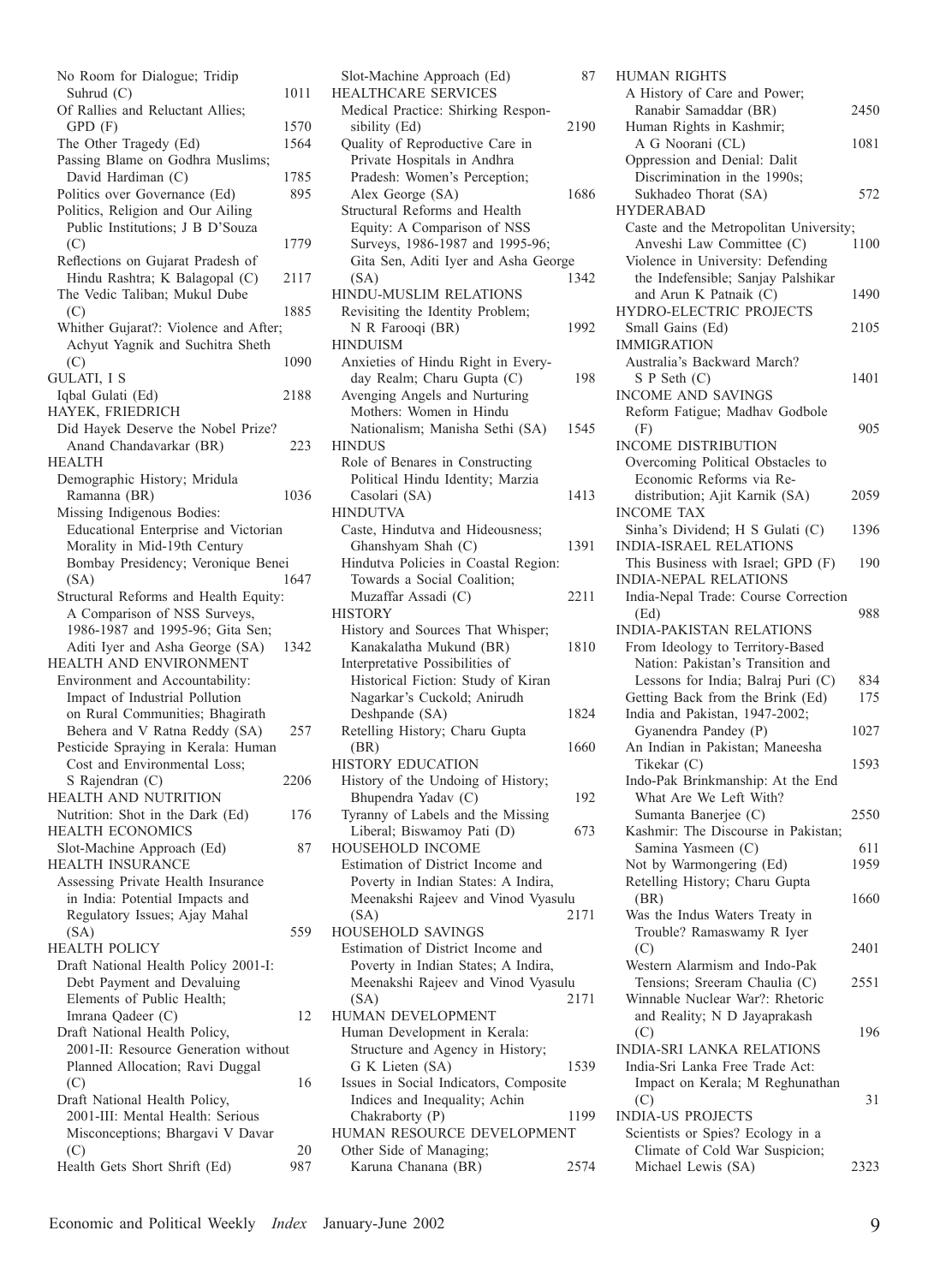INDIRECT TAXES Indirect Taxes; Sukumar Mukhopadhyay (F) 903 INDUSTRIAL FINANCE Are Listed Indian Firms Finance Constrained? Evidence for 1991-92 to 1997-98; Amiya Kumar Bagchi, Pranab Kumar Das and Bhaswar Moitra (SA) 727 INDUSTRIAL GROWTH AND DEVELOPMENT Competition and Competitiveness among States; Suresh Babu (SA) 1281 Economic Reforms and Industrial Structure in India; Sudip Chaudhuri (SA) 155 More than Marketing Story; Ashok Parthasarthi (D) 353 INDUSTRIAL INVESTMENT Competition and Competitiveness among States; Suresh Babu (SA) 1281 INDUSTRIAL LABOUR Casualisation of Urban Labour Force: Analysis of Recent Trends in Manufacturing; Jesim Pais (SA) 631 INDUSTRIAL LICENSING Political Lobbying and Fiscal Federalism: Case of Industrial Licences and Letters of Intent; Rongili Biswas and Sugata Marjit (SA) 716 INDUSTRIAL POLICY Industry: Looking beyond Survival (Ed) 988 INDUSTRIAL POLLUTION Barmicede's Feast; Kuntala Lahiri-Dutt (BR) 1333 Environment and Accountability: Impact of Industrial Pollution on Rural Communities; Bhagirath Behera and V Ratna Reddy (SA) 257 INDUSTRIAL PRODUCTION Financial Performance of Corporate Sector (S) 2108 Market Reforms and Industrial Productivity; Murali Patibandla and B V Phani (SA) 59 TFPG in Manufacturing: The 80s Revisited; P Balakrishnan and K Pushpangadan (SA) 323 Trends in Industrial Production (S) 1859 INDUSTRIAL RELATIONS Flexible Production, Feminisation and Disorganisation: Evidence from Tiruppur Knitwear Industry; N Neetha (SA) 2045 Labour and Capitalist Transformation in Asia: Report on a Conference; K P Kannan and Mario Rutten (C) 1981 INDUSTRIAL STATISTICS How to Improve India's Industrial Statistics; R Nagaraj (SA) 966 Potential Selectivity Bias in Data: Evalution of a Firm-Level Database on Indian Industry; Mita Choudhury (SA) 758

INFANT AND CHILD MORTALITY Exercises on IMR; Satish B Agnihotri<br>(D) 1948 (D) 1948 INFORMAL SECTOR Violence of Commodity Aesthetics: Hawkers, Demolition Raids and a New Regime of Consumption; Arvind Rajagopal (SA) 65 INFORMATION TECHNOLOGY BSE and Nasdaq: Globalisation, Information Technology and Stock Prices; Sanjay K Hansda and Partha Ray (SA) 459 Data Systems at Local Levels: Experience in an IT State; A Indira (C) 1188 Web of Opportunity; Suneeti Rao (BR) 220 What Size the New Economy? A Conduit Approach; Kalyan Raipuria (SA) 1062 INFRASTRUCTURE FINANCE Funding Urban Infrastructure: From Government to Markets; Abhay Pethe and Manju Ghodke (SA) 2467 Funds for Infrastructure, What about Policies? (Ed) 2375 INTELLECTUALS Intellectuals and Their Domain; Peter Ronald deSouza (D) 890 INTER-STATE RELATIONS Competition and Competitiveness among States; Suresh Babu (SA) 1281 INTEREST RATES Cost of Credit of Commercial Banks in a Deregulated Environment; K G K Subba Rao (SA) 660 Downward Rigidity of Indian Interest Rates; Raghbendra Jha  $(SA)$  469 Fiscal Deficit and Rate of Interest: An Econometric Analysis of the Deregulated Financial Regime; Lekha Chakraborty (SA) 1831<br>1831 Ionev Market Rates of Interest (S) Money Market Rates of Interest (S) Money Market Rates of Interest (S) 900 Money Market Rates of Interest, 2000-2001 (S) 91 Money Market Rates of Interest, 2001-2002 (S) 515 Money Market Rates of Interest, April 2001-April 2002 (S) 1775 Money Market Rates of Interest, Mar 2001-Mar 2002 (S) 1380 National Interest Rates: Commercial Bank's Lending Rates (S) 1568 Small Savings and Market Mythology; N A Mujumdar (C) 207 Stable Interest Rates Profile (MMR) 182 Structure of Interest Rates in India: 1970-71 to 2001-02 (S) 595 INTERNAL DEBT Debt and Investment Survey: An Underutilised Tool; K J S Satyasai  $(C)$  823

INTERNATIONAL ECONOMIC RELATIONS Porto Alegre: Another World Is Possible; Frederic F Clairmont (C) 929 INTERNATIONAL INVESTMENT World Bank-CII Study on Competitiveness: Delimiting the Scope of Reform Agenda; K N Harilal and M Suresh Babu (C) 2410 INTERNATIONAL LAW The Fifth Afghan War and International<br>Law: V S Mani (C) 294 Law;  $V S Mani (C)$ INTERNATIONAL RELATIONS Thus Spoke (Everyone on) General Musharraf; GPD (F) 276 INTERNATIONAL TRADE Role of Revisionism in History; Nigel Harris (BR) 2139 IRON AND STEEL INDUSTRY Global Steel: Towards a Meltdown; Frederic F Clairmont (C) 1500 IRRIGATION POLICY AND MANAGEMENT Irrigation and the Great Indian Rural Database: Vignettes from South India; Christophe Z Guilmoto (SA) 1223 Water Policy: Many Loose Ends (Ed) 1295 ISLAM Political Islam; Kalim Bahadur (BR) 306 ISRAEL After Israel's Worst, What Next? (Ed) 511 Israel's Familiar Logic (Ed) 1167 Sharon's Game (Ed) 1475 Violence and the Palestinian Struggle: A Voice of Wisdom; DN (C) 618 ITALY Competitiveness through Privatisation; Janina Gomes (C) 1789 JAMMU AND KASHMIR Human Rights in Kashmir; A G Noorani (CL) 1081 Jammu By-Election: Losers All; Balraj Puri (C) 1316 Kashmir: Putting Politics in Command; Gautam Navlakha (C) 608 JAPAN Japan-Singapore Economic Partnership Agreement; Ramkishen Rajan and Rahul Sen (C) 2565 JAYALALITHA, J Tamil Nadu: Send Her Victorious; MT (C) 911 Travails of a Statue; MT (C) 370 JUDGES Judging the Judges; Sumanta Banerjee  $( C)$  919 **JUDICIARY** Accountability of the Supreme Court: Arundhati Roy Case; S P Sathe (C) 1383 Judging the Judges; Sumanta Banerjee  $(C)$  919 Judging the Judges; S P Sathe (BR) 544 One of a Kind; Geetanjali Gangoli (BR) 549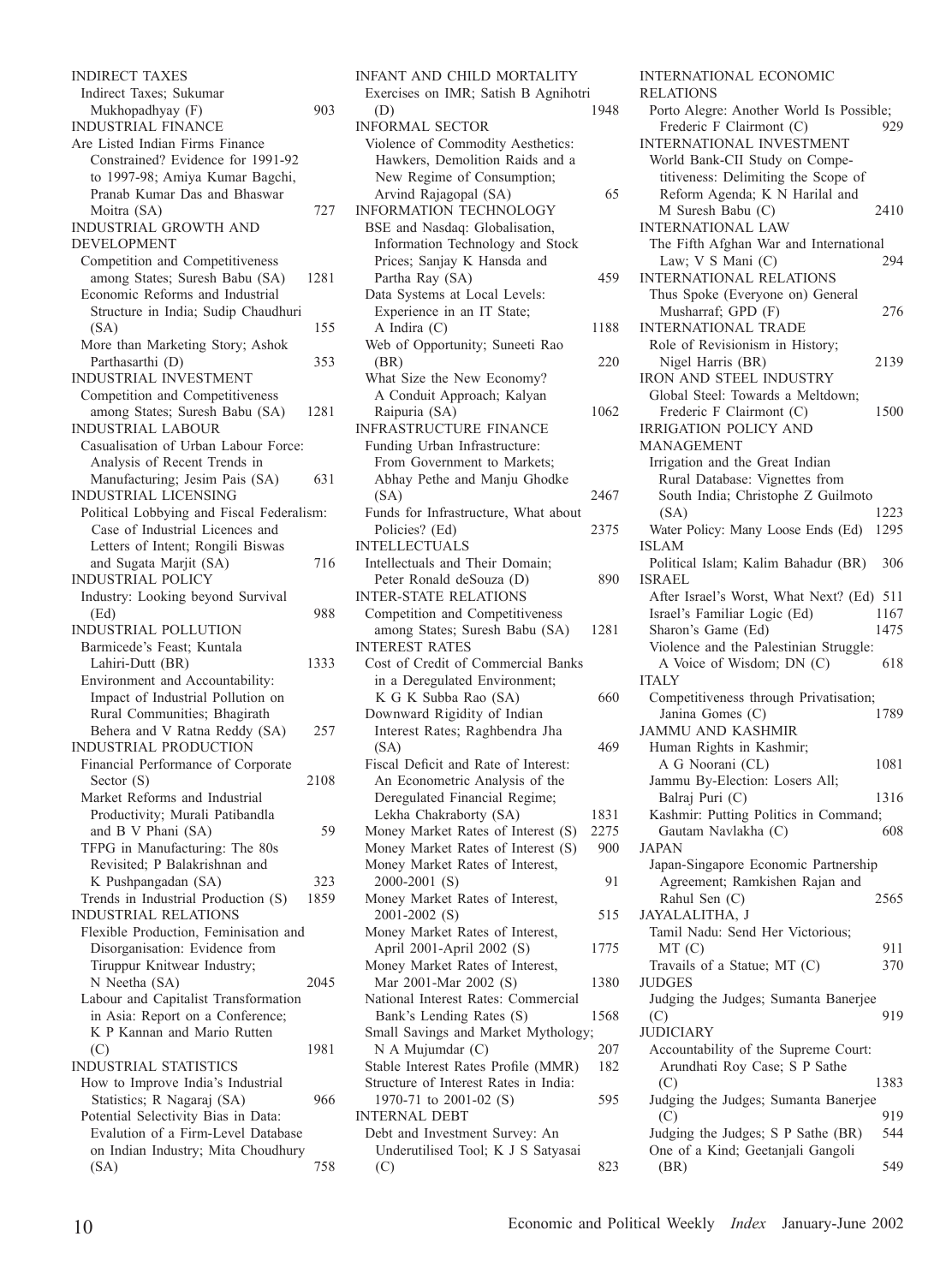| <b>JUTE INDUSTRY</b>                                           |      |
|----------------------------------------------------------------|------|
| Jute: Gains and Losses (Ed)                                    | 1077 |
| KARNATAKA                                                      |      |
| Are We Heading Towards a                                       |      |
| Destination-Based VAT?                                         |      |
| Perspectives from Karnataka;                                   |      |
| Renuka Viswanathan (SA)                                        | 140  |
| Community Pressure for Higher                                  |      |
| Quality of Education: Rural                                    |      |
|                                                                |      |
| Primary Schools in Karnataka;                                  |      |
| N Mythili (SA)                                                 | 2349 |
| Data Systems at Local Levels:                                  |      |
| Experience in an IT State;                                     |      |
| A Indira (C)                                                   | 1188 |
| Hindutva Policies in Coastal Region:                           |      |
| Towards a Social Coalition;                                    |      |
| Muzaffar Assadi (C)                                            | 2211 |
| Suicide by Farmers in Karnataka:                               |      |
| Agrarian Distress and Possible                                 |      |
| Alleviatory Steps; R S Deshpande                               |      |
| (SA)                                                           | 2601 |
| Women's Education in Western                                   |      |
| Ghats Regions of Karnataka;                                    |      |
| Usha Ramkumar (SA)                                             | 2076 |
| KASHMIR DISPUTE                                                |      |
|                                                                |      |
| Getting Back from the Brink (Ed)                               | 175  |
| Kashmir: The Dirty War; Prabhu                                 |      |
| Ghate (SA)                                                     | 313  |
| Kashmir: The Discourse in Pakistan;                            |      |
| Samina Yasmeen (C)                                             | 611  |
| Lone's Liberal Legacy; Rekha                                   |      |
| Chowdhary (C)                                                  | 2398 |
| KENYA                                                          |      |
| Agricultural Biotechnology and New                             |      |
| Trends in IPR Regime: Challenges                               |      |
| before Developing Countries; Sachin                            |      |
| Chaturvedi (SA)                                                | 1212 |
| KERALA                                                         |      |
| Adverse Juvenile Sex Ratio in Kerala;                          |      |
|                                                                |      |
| Vibhuti Patil (C)<br>Breaking New Ground: Adivasi Land         |      |
|                                                                | 2124 |
|                                                                |      |
| Struggle in Kerala; K Ravi Raman                               |      |
| (C)                                                            | 916  |
| From People's Plan to Plan sans                                |      |
| People; S Mohanakumar (C)                                      | 1492 |
| Human Development in Kerala:                                   |      |
|                                                                |      |
| Structure and Agency in History;                               | 1539 |
| G K Lieten (SA)                                                |      |
| India-Sri Lanka Free Trade Act:                                |      |
| Impact on Kerala; M Reghunathan                                |      |
| (C)                                                            | 31   |
| Pesticide Spraying in Kerala: Human                            |      |
| Cost and Environmental Loss;                                   |      |
| S Rajendran (C)                                                | 2206 |
| State Plan at Stake (Ed)                                       | 272  |
| Strike by Government Employees:                                |      |
| Much Ado about Nothing?                                        |      |
| K P Joseph (C)                                                 | 690  |
| Work and Women's Identity;                                     |      |
| Shobhana Warrier (BR)                                          | 218  |
| The World of Women's Work;                                     |      |
| S Uma Devi (BR)                                                | 1512 |
| KOLKATA                                                        |      |
|                                                                |      |
| Planned Urbanisation through Public                            |      |
| Participation: Case of New Town,<br>Kolkata; Sanjay Mitra (SA) | 1048 |

| KOTTAYAM                                  |      |
|-------------------------------------------|------|
| Building Social Capital through State     |      |
| Initiative: Participatory Planning        |      |
| in Kerala; M S John and Jos               |      |
| Chathukulam (SA)                          | 1939 |
| KYOTO PROTOCOL                            |      |
| People's Movement against Global          |      |
| Capitalism; P R Dubhashi (P)              | 537  |
| <b>LABOUR ECONOMICS</b>                   |      |
| Marxism and Labour History;               |      |
| Arup Kumar Sen (D)                        | 587  |
| <b>LABOUR MARKET</b>                      |      |
| Daily Labour Market in Delhi: Structure   |      |
| and Behaviour; C S K Singh (SA)           | 884  |
| <b>LABOUR POLICY</b>                      |      |
| Financial Markets, Human Resource         |      |
|                                           |      |
| Policies and Flexibility; Errol           |      |
| D'Souza (SA)                              | 750  |
| <b>LAMBADA COMMUNITY</b>                  |      |
| Lambadas: Changing Cultural Patterns;     |      |
| Gita Ramaswamy and Bhangya                |      |
| Bhukya (C)                                | 1497 |
| LAND HOLDINGS AND OWNERSHIP               |      |
| Breaking New Ground: Adivasi Land         |      |
| Struggle in Kerala; K Ravi Raman          |      |
| (C)                                       | 916  |
| Breaking the Deadlock: Land Reform        |      |
| Revisited; DN (C)                         | 2545 |
| <b>LAND REFORM</b>                        |      |
| Human Development in Kerala:              |      |
| Structure and Agency in History;          |      |
| G K Lieten (SA)                           | 1539 |
| Land Reforms, Productivity and            |      |
| Farm Size; Bharat Dogra (C)               | 532  |
| Land Reforms: Turning the Clock           |      |
| Back; Brian Lobo (C)                      | 529  |
| Revisiting Agrarian Issues;               |      |
| Surinder S Jodhka (BR)<br><b>LAND USE</b> | 711  |
| Ethnic Politics and Land Use:             |      |
| Genesis of Conflicts in India's           |      |
|                                           |      |
| North-East; Sanjay Barbora                | 1285 |
| (SA)<br><b>LAW AND ORDER</b>              |      |
| Of Guns and Poses: A Study of             |      |
| Security in Courts; Swapna Sundar         |      |
|                                           | 2204 |
| (C)<br><b>LAWS AND LEGISLATION</b>        |      |
| Dishonoured by History, Branded           |      |
|                                           |      |
| by Law; Rudolf C Heredia                  |      |
| (BR)                                      | 391  |
| Law of Libel in Pakistan: The             |      |
| Nation Case; A G Noorani (CL)             | 1777 |
| <b>LIBERALISM</b>                         |      |
| Debacle of Neo-Liberalism;                |      |
| Frederic F Clairmont (P)                  | 384  |
| Liberalism and Identity Politics;         |      |
| Nalini Rajan (D)                          | 266  |
| Liberals vs Left and Right;               |      |
| Sharad Patil (D)                          | 587  |
| Why Indian Liberals Have Gone             |      |
| AWOL; Meera Nanda (D)<br>LOCAL GOVERNMENT | 355  |
| Challenges of Rural-Urban Classification  |      |
| for Decentralised Governance;             |      |
| R B Bhagat (C)                            | 2413 |
|                                           |      |

| LOGAN, WILLIAM                                                      |      |
|---------------------------------------------------------------------|------|
| William Logan's Malabar Manual;                                     |      |
| P J Cherian (D)                                                     | 2356 |
| LOK SABHA                                                           |      |
| The Speaker's Election; GPD (F)                                     | 1869 |
| LONE, ABDUL GHANI                                                   |      |
| Lone's Liberal Legacy; Rekha                                        |      |
| Chowdhary (C)                                                       | 2398 |
| LTTE                                                                |      |
| From a Position of Strength (Ed)                                    | 1378 |
| Sri Lanka: A First Step (Ed)<br>MACROECONOMIC POLICY                | 1077 |
|                                                                     |      |
| Macroeconomic Management in the                                     | 1515 |
| Nineties; Shankar Acharya (SA)<br><b>MADHYA PRADESH</b>             |      |
| Education: Dead Hand of                                             |      |
| Obscurantism (Ed)                                                   | 1961 |
| MADRASAS                                                            |      |
| Madrasa Education and Condition of                                  |      |
| Indian Muslims; D Bandyopadhyay                                     |      |
| (C)                                                                 | 1481 |
| Spotlight on Madrasas (Ed)                                          | 592  |
| Urdu and Madrasa Education;                                         |      |
| Imtiaz Ahmad (C)                                                    | 2285 |
| MAHARASHTRA                                                         |      |
| Conceptualising Popular Culture:                                    |      |
| Lavani and Powada in Maharashtra;                                   |      |
| Sharmila Rege (SA)                                                  | 1038 |
| Dams and Development;                                               |      |
| Anant Phadke (C)                                                    | 1016 |
| Land Reforms: Turning the Clock                                     |      |
| Back; Brian Lobo (C)                                                | 529  |
|                                                                     |      |
| Maharashtra Rent Control Act 1999:                                  |      |
| Unfinished Agenda; Kiran Wadhva                                     |      |
| (SA)                                                                | 2471 |
| Maharashtra: Splintered Outcomes                                    |      |
| (Ed)                                                                | 681  |
| Resources on Non-Brahmin Movement;                                  |      |
| Sharmila Rege and Praveen Chavan                                    |      |
| (D)                                                                 | 354  |
| Rethinking Popular Culture;                                         |      |
| Mangesh Kulkarni (D)                                                | 1558 |
| Sugar Industry: Harsh Choice (Ed)                                   | 1962 |
| Triangular Competition and Bipolar                                  |      |
| Politics: Elections to Local Bodies                                 |      |
| in Maharashtra; Suhas Palshikar                                     |      |
| (SA)                                                                | 1273 |
| Withering Away of Canons of                                         |      |
| Financial Propriety; Madhav Godbole                                 |      |
| (C)                                                                 | 95   |
| <b>MALABAR</b>                                                      |      |
| Logan's Malabar: Restore Authorship                                 |      |
| and Title; K T Rammohan, K Ravi                                     |      |
| Raman and Salim Balakrishnan                                        |      |
| (BR)                                                                | 1902 |
| William Logan's Malabar Manual;<br>P J Cherian (D)                  | 2356 |
| <b>MANIPUR</b>                                                      |      |
|                                                                     |      |
| Manipur: Assembly Election - Trends<br>and Issues; Oinam Bhagat and |      |
| A Bimol Akoijam (C)                                                 | 519  |
| <b>MARATHI</b>                                                      |      |
| Driving a Coach-and-Four over the Village                           |      |
| Cart and Gaav-Gada;                                                 |      |
| S H Deshpande (SA)<br>Of Marathi and Welsh; GPD (F)                 | 2239 |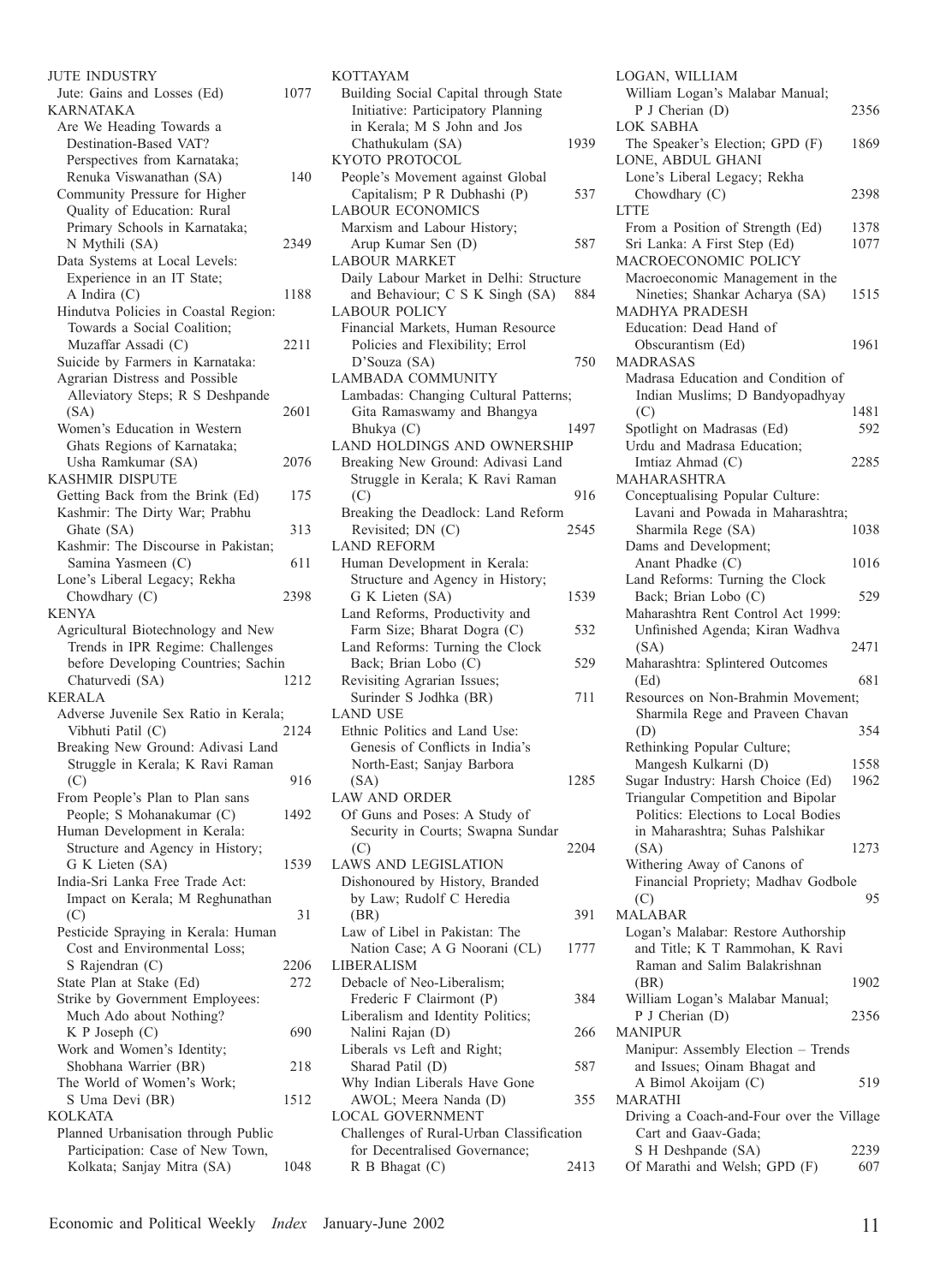Philosophical Discourse in Modern Marathi; G P Deshpande (P) 1987 MARXISM Marx on Capital's Globalisation: The Dialectic of Negativity; Paresh Chattopadhyay (SA) 1839 Marxism and Labour History; Arup Kumar Sen (D) 587 Marxism, Capitalism, Globalisation; Rajen Harshe (BR) 1407 McVEIGHS, TIMOTHY Timothy McVeighs of the Orient; Irfan Ahmad (C) 1399 MEDIA AND MASS COMMUNICATION Foreign Participation in Media; N Bhaskara Rao (C) 105 MEDICAL COUNCIL ACT A Paper Code? (Ed) 1855 MEDICAL EDUCATION Medical Education: Prioritising Reform (Ed) 360 MEDICAL ETHICS Medical Practice: Shirking Responsibility (Ed) 2190 A Paper Code? (Ed) 1855 MEDICAL RESEARCH Digital Library on Indian Medicine Systems: Another Tool for Biopiracy; Devinder Sharma (C) 2416 MEXICO Long March to Multiparty Democracy;<br>Girish Kumar (C) 209 Girish Kumar (C) MIDDLE CLASS Central Budget 2002-03: Creating Public Discredit for Asset-Grabbing; Amiya Kumar Bagchi (C) 1585 MIGRANT LABOUR Rural Migrants and Labour Segmentation: Micro-Level Evidence from Delhi Slums; Indrani Gupta and Arup Mitra (SA) 163 MODERNISM Religion and Colonial Modernity: Rethinking Belief and Identity; Dilip M Menon (SA) 1662 MONETARY POLICY Cautious, but Flexible (MMR) 1862 Changing Financial Wind (MMR) 2385 Evolving Monetary Policy in India: Some Perspectives; A Vasudevan (SA) 1055 RBI Intervention in the Forex Market: Results from a Tobit and Logit Model Using Daily Data; Soumya Kanti Ghosh (SA) 2333 Revitalising Growth: Idiom and Message; M K Datar (C) 373 MONEY AND BANKING Money, Banking and Finance (SS) 483 MONEY MARKET Cautious, but Flexible (MMR) 1862 Money Market Rates of Interest (S) 2275 Money Market Rates of Interest  $($ S $)$  900

Money Market Rates of Interest, 2000-2001 (S) 91 Money Market Rates of Interest, 2001-2002 (S) 515 Money Market Rates of Interest, Mar 2001-Mar 2002 (S) 1380 Money Market Rates of Interest, April 2001-April 2002 (S) 1775 Revisiting the Exchange Standard, 1898-1913; Arun Banerji (SA) 1353 MUMBAI Pre-Adolescent Girls in Municipal Schools in Mumbai; Vacha Kishori Project Team (SA) 1643 Shifting Cities: Urban Restructuring in Mumbai; Swapna Banerjee-Guha (P) 121 White Man's Embarrassment: European Vagrancy in 19th Century Bombay; Aravind Ganachari (SA) 2477 MUNICIPALITIES Civic Elections: Politics from Above; R Thirunavukkarasu (C) 69 Recasting Chandigarh Municipal Corporation; Gopal Krishan (C) 2553 MUSLIMS American Muslims, before and after September 11, 2001; Karen Leonard (C) 2293 Muslims in Public Service: A Comment; Mahmood Alam Raz (D) 983 Reflections on Gujarat Pradesh of Hindu Rashtra; K Balagopal (C) 2117 MUTUAL FUNDS UTI: Oceans of Spilt Milk (Ed) 88 NAGALAND Equality as Tradition: Women's Role in Naga Society; U A Shimray (C) 375 Miles to Go Yet (Ed) 2106 NAGARKAR, KIRAN Interpretative Possibilities of Historical Fiction: Study of Kiran Nagarkar's Cuckold; Anirudh Deshpande (SA) 1824 NARMADA PROJECT Accountability of the Supreme Court: Arundhati Roy Case; S P Sathe (C) 1383 Narmada Displacement: Continuing Outrage; Sanjay Sangvi (C) 2132 Narmada Project: Desperate Measures (Ed) 2377 Repopulating the Landscape: Space against Place in Narmada Valley; Judy Whitehead (SA) 1363 Resettlement Sites of Narmada Valley Project: Some Revealing Insights; Supriya Garikipati (SA) 2257 NATIONAL SECURITY Strategic Consequences of India's Economic Performance; Sanjay Baru (SA) 2583 NAXALISM Continuing Militancy in Telangana; K Murali  $(C)$  692

Naxalbari: Between Past and Future; Sumanta Banerjee (C) 2115 **NCERT** Education Reforms: Struggle for Professionalism; J S Rajput (SA) 1559 Education: More Grist to the Mill (Ed) 1296 Educational Reforms: Inspired Incompetence; Krishna Kumar (C) 822 Tyranny of Labels and the Missing Liberal; Biswamoy Pati (D) 673 NEPAL Water: Thinking to Good Purpose; Ramaswamy R Iyer (BR) 389 NGOs Education: Dead Hand of Obscurantism (Ed) 1961 NIKITIN, AFANASY Tribute to a Russian Trader: Afanasy Nikitin; P L Dash (C) 2134 NOBEL PRIZE Did Hayek Deserve the Nobel Prize? Anand Chandavarkar (BR) 223 NON-AGRICULTURAL EMPLOYMENT Changing Pattern of Non-agricultural Enterprises by Number and Employment, 1980-1998 (S) 7 NUCLEAR ARMS Mindset of the Nuclear Strategist; Achin Vanaik (BR) 1994 Nuclear Terrorism: A New Threshold? Achin Vanaik (F) 277 Possession and Deployment of Nuclear Weapons in South Asia: An Assessment of Some Risks; R Rajaraman; M V Ramana and Zia Mian (SA) 2459 Winnable Nuclear War? Rhetoric and Reality; N D Jayaprakash (C) 196 NUCLEAR ENERGY AND POLICY Mindset of the Nuclear Strategist; Achin Vanaik (BR) 1994 New US Nuclear Doctrine; Ninan Koshy (C) 1319 Nuclear Power: Hard Realities (Ed) 1076 OBITUARIES Obituary: Raj Kumar Talwar; A V Rajwade (C) 1783 OIL Petroleum: Decontrol Muddle (Ed) 1376 Petroleum: Fostering Competition (Ed) 680 ORISSA BJD on Notice (Ed) 989 Colonialism, Capitalism and Nature: Debating the Origins of Mahanadi Delta's Hydraulic Crisis (1803-1928); Rohan D'Souza (SA) 1261 Farmer Perceptions, Varietal Characteristics and Technology Adoption: A Rainfed Rice Village in Orissa; K G Kshirsagar, S Pandey and M R Bellon (SA) 1239 PAKISTAN Pervez Musharraf at Gates of Ijtihad; Ranjit Sau (C) 835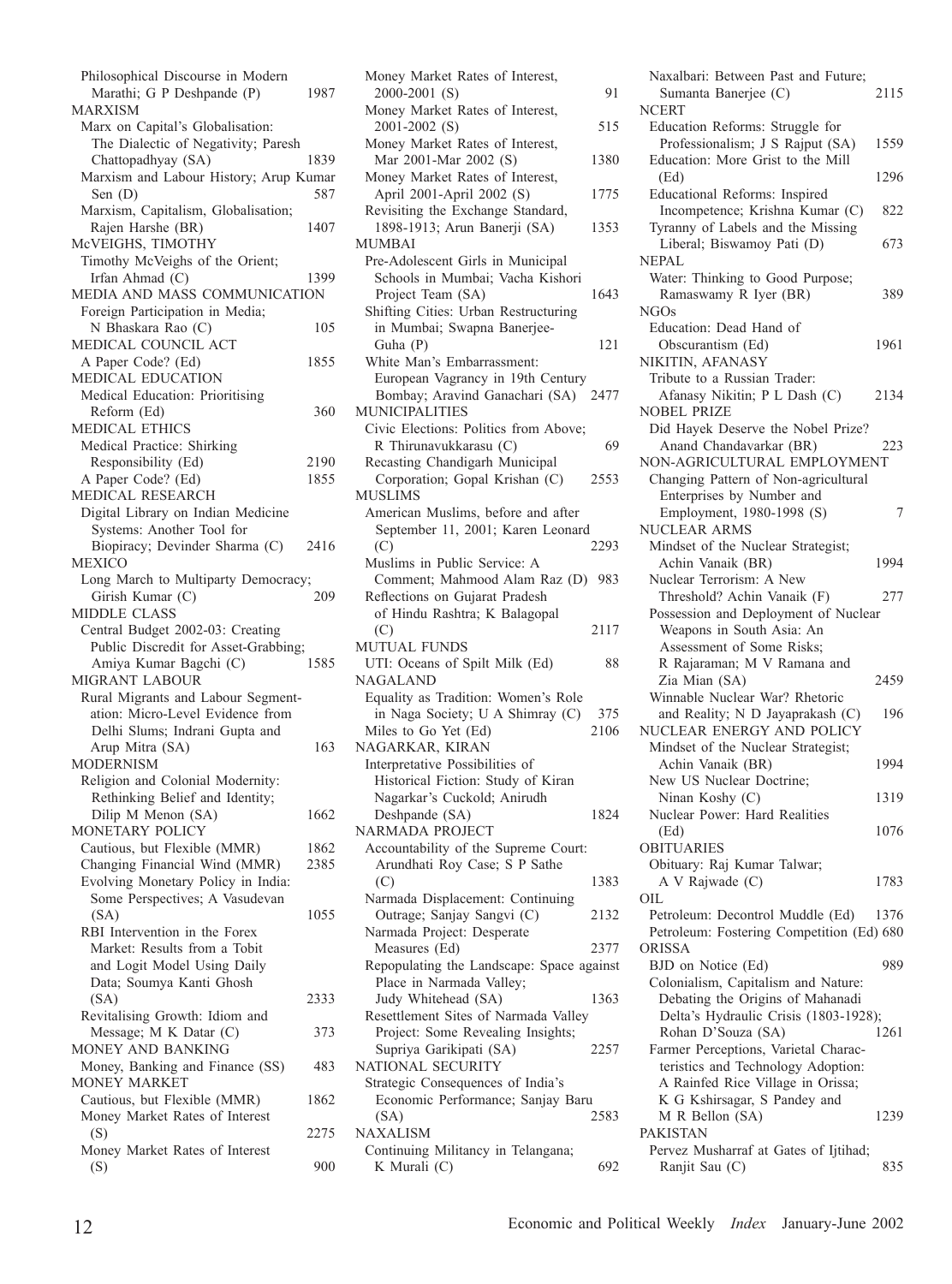| Musharraf; GPD (F)                                               |      |
|------------------------------------------------------------------|------|
|                                                                  | 276  |
| PALESTINE                                                        |      |
| Israel's Familiar Logic (Ed)                                     | 1167 |
| Violence and the Palestinian Struggle:                           |      |
| A Voice of Wisdom; DN (C)                                        | 618  |
| PANCHAYAT RAJ                                                    |      |
| Building Social Capital through State                            |      |
| Initiative: Participatory Planning in                            |      |
| Kerala; M S John and Jos                                         |      |
| Chathukulam (SA)                                                 | 1939 |
| Challenges of Rural-Urban Classification                         |      |
| for Decentralised Governance;                                    |      |
| R B Bhagat (C)                                                   | 2413 |
| Convergence of Programmes by                                     |      |
| Empowering SHGs and PRIs;                                        |      |
| D Bandyopadhyay, B N Yugandhar                                   |      |
| and Amitava Mukherjee (C)                                        | 2556 |
| Education: Panchayat and Decentrali-                             |      |
| sation: Myths and Reality; Poromesh                              |      |
| Acharya (SA)                                                     | 788  |
| Panchayats: Miles to Go (Ed)<br>A People-Oriented Panchayati Raj | 1377 |
| Framework; Mahi Pal (C)                                          | 700  |
| Recent Reforms in the Panchayat                                  |      |
| System in West Bengal: Toward                                    |      |
| Greater Participatory Governance?                                |      |
| Maitreesh Ghatak and Maitreya                                    |      |
| Ghatak (SA)                                                      | 45   |
| Strengthening Local Governments:                                 |      |
| Rural Fiscal Decentralisation in                                 |      |
| India; Shikha Jha (SA)                                           | 2611 |
| <b>PANCHAYATS</b>                                                |      |
| Assam: Panchayat Elections Finally                               |      |
| (Ed)                                                             | 88   |
| Panchayats and Elementary Education;                             |      |
| Buddhadeb Ghosh (D)                                              | 1850 |
| PATENTS LAWS                                                     |      |
|                                                                  |      |
| Amended Patents Act and Access                                   |      |
| to Medicines after Doha;                                         |      |
| Philippe Cullet (C)                                              | 2278 |
| Legal Factors in TRIPS; Nilima                                   |      |
| Chandiramani (C)                                                 | 200  |
| Patents for Biotechnology Inventions                             |      |
| in TRIPS; C Niranjan Rao (C)                                     | 2126 |
| Plural Concerns (Ed)                                             | 2103 |
| Policy Implications of India's Patent                            |      |
| Reforms: Patent Applications in the                              |      |
| Post-1995 Era; Anitha Ramanna                                    |      |
| (SA)                                                             | 2065 |
| PENSION SYSTEM                                                   |      |
| Case for a Provident and Pension Funds                           |      |
| Authority; Mukul G Asher (C)                                     | 688  |
| PESTICIDES                                                       |      |
| Pesticide Spraying in Kerala: Human                              |      |
| Cost and Environmental Loss;                                     |      |
| S Rajendran (C)                                                  | 2206 |
| PHARMACEUTICAL INDUSTRY                                          |      |
| Narrow Agenda (Ed)                                               | 591  |
| Pharmaceutical Policy, 2001: Industry                            |      |
| Wish-List; Anant Phadke (C)                                      | 528  |
| PHARMACEUTICALS POLICY                                           |      |
| Narrow Agenda (Ed)                                               | 591  |
| PHILOSOPHY                                                       |      |
| Academic Philosophy in India;<br>Nirmalangshu Mukherji (P)       | 931  |

| Digital Library on Indian Medicine            |      |
|-----------------------------------------------|------|
| Systems: Another Tool for                     |      |
| Biopiracy; Devinder Sharma (C)                | 2416 |
| PLANNING COMMISSION                           |      |
| Environment, Food Security and                |      |
| Natural Resources: Lacunae in                 |      |
| Tenth Plan Approach Paper;                    |      |
| Ashish Kothari (C)                            | 289  |
| <b>PLANTATIONS</b>                            |      |
| Plantations: Cheery in Parts (Ed)             | 898  |
| POLICE ATROCITIES                             |      |
| Human Rights in Kashmir;                      | 1081 |
| A G Noorani (CL)<br>POLITICAL PARTIES         |      |
| Jammu By-Election: Losers All;                |      |
| Balraj Puri (C)                               | 1316 |
| Long March to Multiparty Democracy;           |      |
| Girish Kumar (C)                              | 209  |
| Precariously Perched (Ed)                     | 2272 |
| POLITICAL SITUATION                           |      |
| Electoral Identity Politics in Uttar Pradesh: |      |
| Hung Assembly Again;                          |      |
| Sudha Pai (SA)                                | 1334 |
| Pervez Musharraf at Gates of Ijtihad;         |      |
| Ranjit Sau (C)                                | 835  |
| Political Prospects in UP: Pointers           |      |
| from a Pre-Poll Survey; A K Verma             |      |
| (C)                                           | 525  |
| Society vs State? Civil Society,              |      |
| Political Society and Non-Party               |      |
| Political Process in India;                   |      |
| Sarah Joseph (P)                              | 299  |
| Travails of a Statue; MT (C)                  | 370  |
| POLITICS AND CASTE                            |      |
| Meanings of Dalit Identity;                   |      |
| Surinder S Jodhka (BR)                        | 1255 |
| <b>UP Assembly Elections: Caste</b>           |      |
| Dominates Ideology; A K Verma                 |      |
| (C)                                           | 1975 |
| POLITICS AND RELIGION                         |      |
| Hindutva Policies in Coastal Region:          |      |
| Towards a Social Coalition;                   |      |
| Muzaffar Assadi (C)                           | 2211 |
| Liberalism and Identity Politics;             |      |
| Nalini Rajan (D)                              | 266  |
| Political Islam; Kalim Bahadur (BR)           | 306  |
| Politics over Governance (Ed)                 | 895  |
| Politics, Religion and Our Ailing             |      |
| Public Institutions; J B D'Souza              |      |
|                                               |      |
| (C)                                           | 1779 |
| The Polity: BJP Prepares for the              |      |
| Morrow; Mahesh Rangarajan (C)                 | 1303 |
| Putting Gujarat in Perspective;               |      |
| Steven I Wilkinson (C)                        | 1579 |
| Role of Benares in Constructing               |      |
| Political Hindu Identity; Marzia              |      |
| Casolari (SA)                                 | 1413 |
| When the Silent Majority Backs a              |      |
| Violent Minority; Sumanta Banerjee            |      |
| (C)                                           | 1183 |
| <b>POLLUTION</b>                              |      |
| Environmental Degradation: Deforest-          |      |
| ation, Water Pollution and Carbon             |      |
| Dioxide Emission (Selected<br>Countries) (S)  | 683  |

PIRACY

| <b>POPULATION</b>                                                         |              |
|---------------------------------------------------------------------------|--------------|
| Demographic History; Mridula                                              |              |
| Ramanna (BR)                                                              | 1036         |
| POPULATION POLICY                                                         |              |
| Population Policy: From Bad to                                            |              |
| Worse; Mohan Rao (C)<br>Rewinding Population Policy (Ed)                  | 2120<br>2515 |
| POTO                                                                      |              |
| Prevention of Terrorism Bill: Beyond                                      |              |
| Party-Political Blinkers (Ed)                                             | 1169         |
| Re-promulgation of POTO: Is It                                            |              |
| Legal? D Nagasaila and V Suresh                                           |              |
| (C)                                                                       | 371          |
| <b>POVERTY</b><br>Agricultural Growth, Employment                         |              |
| and Poverty: A Policy Perspective;                                        |              |
| R Radhakrishna (SA)                                                       | 243          |
| Estimation of District Income and                                         |              |
| Poverty in Indian States; A Indira,                                       |              |
| Meenakshi Rajeev and Vinod Vyasulu                                        |              |
| (SA)                                                                      | 2171         |
| The Need to be Heard; Deepali                                             |              |
| Pant Joshi (BR)<br>POVERTY ALLEVIATION                                    | 2311         |
| PROGRAMMES                                                                |              |
| Micro-Credit and Rural Poverty:                                           |              |
| An Analysis of Empirical Evidence;                                        |              |
| Pallavi Chavan and R Ramakumar                                            |              |
| (SA)                                                                      | 955          |
| State-Adjusted Expenditure on Social                                      |              |
| and Poverty Alleviation Programmes;<br>Abusaleh Shariff, Prabir Ghosh and |              |
| S K Mondal (SA)                                                           | 767          |
| <b>POWER INDUSTRY</b>                                                     |              |
| Electricity Regulatory Commissions:                                       |              |
| The Jury Is Still Out; Madhav Godbole                                     |              |
| (C)                                                                       | 2195         |
| Flawed Model (Ed)                                                         | 2187         |
| Power Sector Reforms: If Wishes<br>Were Horses; Madhav Godbole (P)        | 621          |
| Turnaround in Power? (Ed)                                                 | 3            |
| <b>POWER POLICY</b>                                                       |              |
| Power Sector Reforms: If Wishes                                           |              |
| Were Horses; Madhav Godbole (P)                                           | 621          |
| PRESS                                                                     |              |
| Narendra Modi's Directive to the<br>Press; A G Noorani (CL)               |              |
|                                                                           |              |
|                                                                           | 2111         |
| The Press: Behind the Historic                                            | 2516         |
| Event (Ed)<br>PRESS FREEDOM                                               |              |
| Law of Libel in Pakistan: The Nation                                      |              |
| Case; A G Noorani (CL)                                                    | 1777         |
| PRIMARY EDUCATION                                                         |              |
| Community Pressure for Higher                                             |              |
| Quality of Education: Rural Primary                                       |              |
| Schools in Karnataka; N Mythili<br>(SA)                                   | 2349         |
| Education: Dead Hand of Obscurantism                                      |              |
| (Ed)                                                                      | 1961         |
| Education: Panchayat and Decentrali-                                      |              |
| sation: Myths and Reality;                                                |              |
| Poromesh Acharya (SA)                                                     | 788          |
| The New Segregation: Reflections on                                       |              |
| Gender and Equity in Primary<br>Education; Vimala Ramachandran            |              |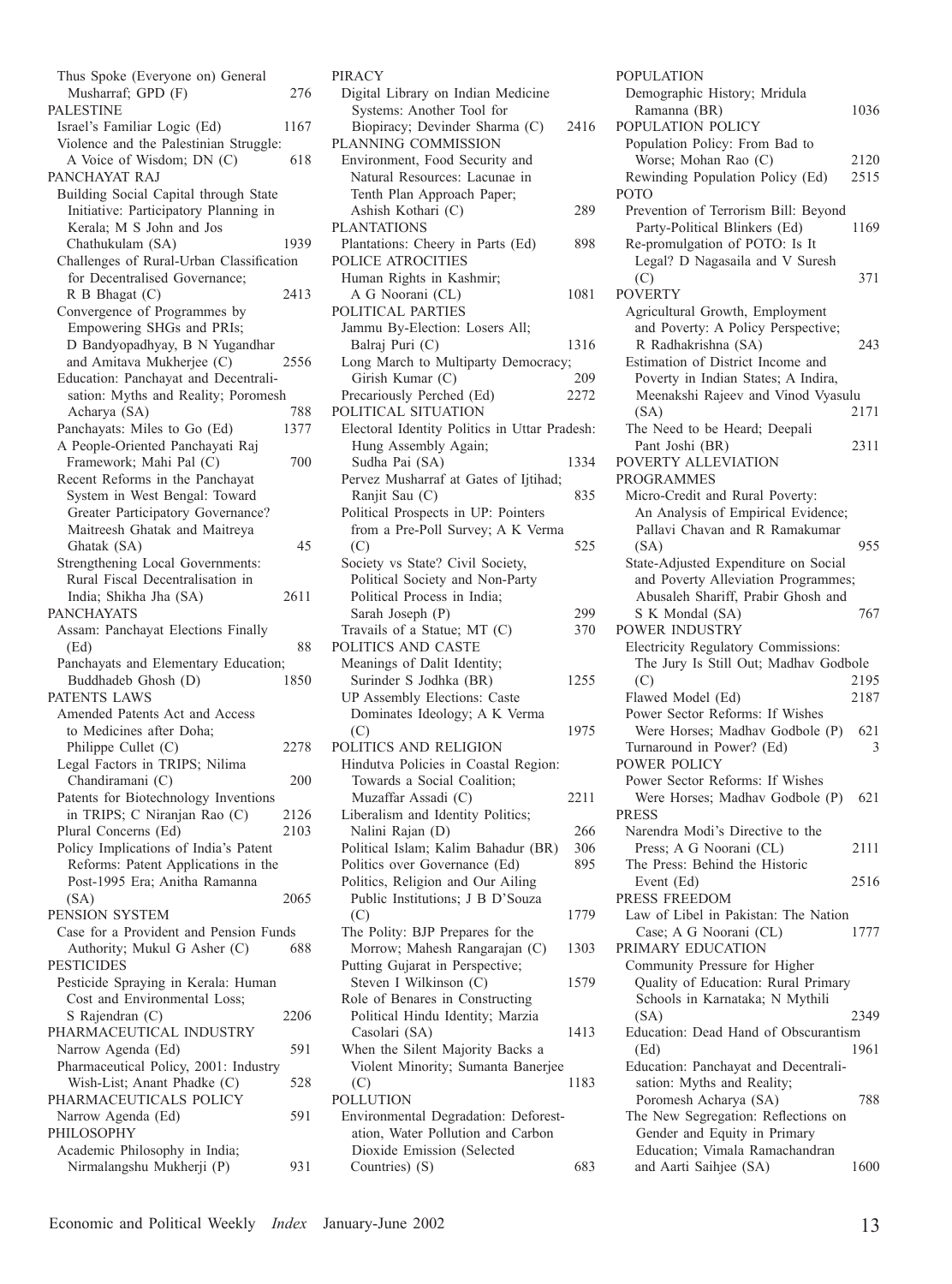Panchayats and Elementary Education;<br>Buddhadeb Ghosh (D) 1850 Buddhadeb Ghosh (D) Pre-Adolescent Girls in Municipal Schools in Mumbai; Vacha Kishori Project Team (SA) 1643 PRIVATISATION Competitiveness through Privatisation;<br>Janina Gomes (C) 1789 Janina Gomes  $(C)$ Flawed Model (Ed) 2187 Privatisation and Corporate Control (Ed) 1563 Privatisation: Gains to Taxpayers and Employees; Pradip Baijal (P) 1595 Public Sector Banks in India: Should They Be Privatised? K B L Mathur (SA) 2245 PUBLIC ADMINISTRATION Politics, Religion and Our Ailing Public Institutions; J B D'Souza (C) 1779 Web of Opportunity; Suneeti Rao (BR) 220 PUBLIC EXPENDITURE Social Sector Expenditures in the 1990s: Analysis of Central and State Budgets; S Mahendra Dev and Jos Mooij (SA) 853 State-Adjusted Expenditure on Social and Poverty Alleviation Programmes; Abusaleh Shariff, Prabir Ghosh and S K Mondal (SA) 767 PUBLIC HEALTH Health Gets Short Shrift (Ed) 987 PUBLIC INVESTMENT Debt and Investment Survey: An Underutilised Tool; K J S Satyasai  $(C)$  823 Select Macroeconomic Aggregates: Growth Rates, Saving Rates and Investment Rates: New Series, 1951-2001 (S) 364 PUBLIC SAVINGS Select Macroeconomic Aggregates: Growth Rates, Saving Rates and Investment Rates – New Series, 1951-2001 (S) 364 PUBLIC SECTOR BANKS Deregulation and Performance of Public Sector Banks; T T Ram Mohan (SA) 393 How Well Have Public Sector Banks Done? A Note; Errol D'Souza (SA) 867 Non-Performing Loans of PSU Banks: Some Panel Results; Indira Rajaraman and Garima Vasishtha (SA) 429 Public Sector Banks in India: Should They Be Privatised? K B L Mathur (SA) 2245 Risk and Productivity Change of Public Sector Banks; Abhiman Das (SA) 437 Some Issue of Growth and Profitability in Indian Public Sector Banks; Saumitra Chaudhari (SA) 2155

PUBLIC SECTOR ENTERPRISES VSNL Investment in Tata Teleservices;<br>
T H Chowdary (C) 2201  $T H$  Chowdary  $(C)$ PUBLIC SERVICES Muslims in Public Service: A Comment; Mahmood Alam Raz (D) 983 PULSES Step Motherly Treatment (Ed) 1478 PUNJAB Assembly Elections: Decline of Identity Politics; Ashutosh Kumar and Sanjay Kumar (C) 1384 Caste and Untouchability in Rural Punjab; Surinder S Jodhka (SA) 1813 Deceleration of Economic Growth in Punjab: Evidence, Explanation and a Way-Out; Lakhwinder Singh and Sukhpal Singh (SA) 579 Gender Differentials in Famine Mortality: Madras (1876-78) and Punjab (1896-1997); Leela Sami (SA) 2593 Punjab Assembly Elections; P S Verma (C) 2281 Punjab: Few Real Issues (Ed) 513 Revisiting Agrarian Issues; Surinder S Jodhka (BR) 711 RAILWAY BUDGET Railways: Chugging Along (Ed) 808 Reinventing Indian Railways: Derailed Agenda; S Sreeraman (C) 1013 RAILWAYS No-Changers Prevail (Ed) 272 Raj and the Railways; S Sarath (BR) 1123 RAJASTHAN Nuclear Power: Hard Realities (Ed) 1076 RAJYA SABHA Election to Rajya Sabha: Proposed Reform; B Venkatesh Kumar (C) 292 RBI Changing Financial Wind (MMR) 2385 Cleaning the Augean Stables (Ed) 1476 RBI Intervention in the Forex Market: Results from a Tobit and Logit Model Using Daily Data; Soumya Kanti Ghosh (SA) 2333 Revitalising Growth: Idiom and Message; M K Datar (C) 373 Unlearnt Lessons (Ed) 1856 REDDY, Y V Small Savings and Market Mythology; N A Mujumdar (C) 207 **REFUGEES** A History of Care and Power; Ranabir Samaddar (BR) 2450 Lifeworld of Refugees; Deepak K Singh (C) 2572 RELIEF AND REHABILITATION The Other Tragedy (Ed) 1564 Resettlement Sites of Narmada Valley Project: Some Revealing Insights; Supriya Garikipati (SA) 2257

RELIGIOUS FUNDAMENTALISM When the Silent Majority Backs a Violent Minority; Sumanta Banerjee (C) 1183 RELIGIOUS HISTORY Of Religious Traditions; C J Fuller (BR) 1900 RENT CONTROL ACT Maharashtra Rent Control Act 1999: Unfinished Agenda; Kiran Wadhva (SA) 2471 RESERVATION POLICY In Search of a Bourgeoisie: Dalit Politics Enters a New Phase; Aditya Nigam (C) 1190 Meanings of Dalit Identity; Surinder S Jodhka (BR) 1255 Sensitising Officials on Dalits and Reservations; P Radhakrishnan  $(SA)$  653 RIVER WATER DISPUTE Was the Indus Waters Treaty in Trouble? Ramaswamy R Iyer (C) 2401 ROBBINS, LIONEL Dismal Science in Enchanted Light; Neeraj Hatekar (BR) 851 RURAL CREDIT AND BANKING Capital Formation and Growth in Agriculture: Neglected Aspects and Dimensions; S D Sawant, Vaidehi Daptardar and Sandhya Mhatre (D) 1068 Micro-Credit and Rural Poverty: An Analysis of Empirical Evidence; Pallavi Chavan and R Ramakumar (SA) 955 Scheduled Commercial Banks Direct Finance to Farmers according to Size of Landholdings (Short-Term and Long-Term $)$  (S) 812 RURAL HEALTH SERVICES Rural Health Care in West Bengal; Krishna Soman (C) 2562 RURAL LABOUR AND EMPLOYMENT Bold Initiatives Needed on Agriculture and Rural Employment; S Mahendra Dev (F) 1089 Post-Reform Setbacks in Rural Employment: Issues That Need Further Scrutiny; G K Chadha and P P Sahu (SA) 1998 RURAL POVERTY Economic Reforms and Rural Poverty; Asha Maheshwari (SA) 1676 RURAL SOCIETY A Gem of Economic and Social History; Marcia J Frost (BR) 2137 RUSSIA The Peasant Questions from Marx to Lenin: The Russian Experience; Nirmal Kumar Chandra (SA) 1927 Russia's Military Industrial Complex: Struggle for Revival; R G Gidadhubli

(C) 2215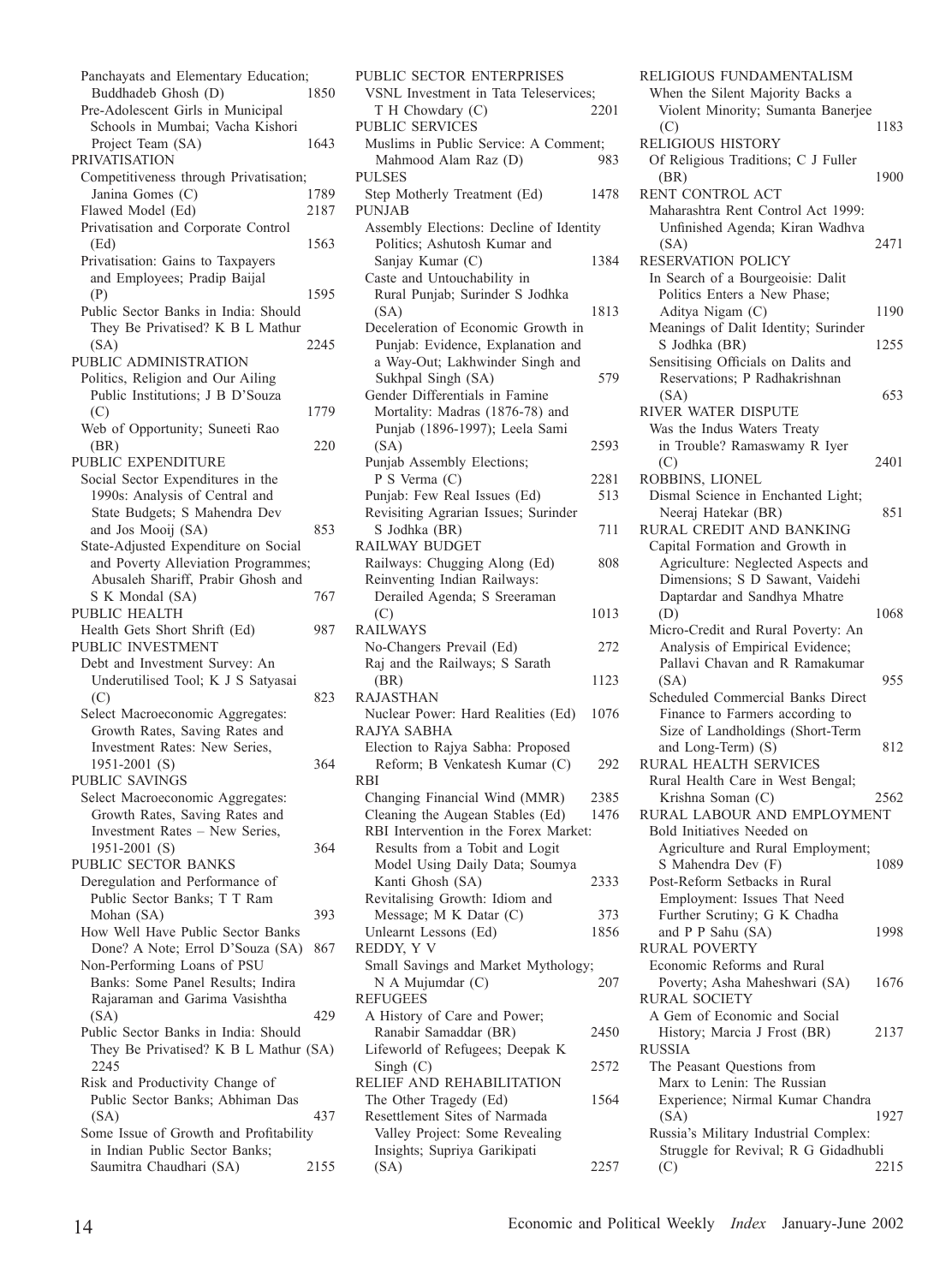| SCHEDULED CASTES AND TRIBES                                 |      |
|-------------------------------------------------------------|------|
| De-Notified and Nomadic Tribes:                             |      |
| A Perspective; Milind Bokil<br>(SA)                         | 148  |
| <b>SCIENCE AND TECHNOLOGY</b>                               |      |
| Science for Humanity or for Profit?                         |      |
| Sreeram Chaulia (BR)                                        | 1658 |
| SCIENTISTS                                                  |      |
| The Laboratory and the World:                               |      |
| Conversations with C V Seshadri;<br>Shiv Visvanathan (SA)   | 2163 |
| <b>SEAFOOD</b>                                              |      |
| WTO and Environment: Legitimi-                              |      |
| sation of Unilateral Trade Sanctions;                       |      |
| B S Chimni (SA)                                             | 133  |
| <b>SEBI</b>                                                 |      |
| Capital Market: Cobwebs to be                               | 2376 |
| Cleared (Ed)<br>Demutualisation of Stock Exchanges;         |      |
| R H Patil (C)                                               | 1103 |
| SEBI: A Different Agenda (Ed)                               | 897  |
| <b>SECULARISM</b>                                           |      |
| Of Rallies and Reluctant Allies;                            |      |
| GPD (F)                                                     | 1570 |
| Towards a Secular Democracy;                                |      |
| Harsh Sethi (BR)<br>SEPTEMBER 11, 2001                      | 937  |
| American Muslims, Before and After                          |      |
| September 11, 2001; Karen Leonard                           |      |
| (C)                                                         | 2293 |
| Zeroing in on Ground Zero:                                  |      |
| Trauma of September 11;                                     |      |
| Ashish Bose (C)                                             | 1321 |
| SESHADRI, C V<br>The Laboratory and the World:              |      |
| Conversations with C V Seshadri;                            |      |
| Shiv Visvanathan (SA)                                       | 2163 |
| <b>SEX RATIO</b>                                            |      |
| Adverse Juvenile Sex Ratio in Kerala;                       |      |
| Vibhuti Patil (C)                                           | 2124 |
| <b>SHIMLA</b><br>Gender, Culture and Space in the           |      |
| Shimla Mall; H Kalpana (C)                                  | 2403 |
| <b>SHOPPING MALLS</b>                                       |      |
| Gender, Culture and Space in the                            |      |
| Shimla Mall; H Kalpana (C)                                  | 2403 |
| <b>SINGAPORE</b>                                            |      |
| Going It Alone: Singapore's New                             |      |
| Commercial Trade Strategy;                                  |      |
| Ramkishen Rajan (C)<br>Japan-Singapore Economic Partnership | 534  |
| Agreement; Ramkishen Rajan and                              |      |
| Rahul Sen (C)                                               | 2565 |
| Trade Facilitation: A Singapore Issue                       |      |
| Knocking at WTO's Door;                                     |      |
| C Satapathy (C)                                             | 1587 |
| SINO-TIBETIAN RELATIONS                                     |      |
| Tibet and the Middle Kingdom;<br>Abanti Bhattacharya (BR)   | 2313 |
| <b>SMALL FARMERS</b>                                        |      |
| Small Cultivators in Bihar and New                          |      |
| Technology: Choice or Compulsion?                           |      |
| Kalpana Wilson (SA)                                         | 1229 |
| <b>SMALL SAVINGS</b>                                        |      |
| Small Savings and Market Mythology;                         | 207  |
| N A Mujumdar (C)                                            |      |

| SMALL-SCALE INDUSTRIES                                                           |
|----------------------------------------------------------------------------------|
| Small Industry: Not Small Forever                                                |
| 1772<br>(Ed)                                                                     |
| <b>SOCIAL CAPITAL</b>                                                            |
| Building Social Capital through                                                  |
| State Initiative: Participatory                                                  |
| Planning in Kerala; M S John                                                     |
| and Jos Chathukulam (SA)<br>1939                                                 |
| <b>SOCIAL CHANGE</b>                                                             |
|                                                                                  |
| God, Truth and Human Agency;                                                     |
| Arun K Patnaik (BR)<br>2309                                                      |
| Pervez Musharraf at Gates of Ijtihad;                                            |
| Ranjit Sau (C)<br>835                                                            |
| <b>SOCIAL CONFLICTS</b>                                                          |
| Naxalbari: Between Past and Future;                                              |
| Sumanta Banerjee (C)<br>2115                                                     |
| <b>SOCIAL MOVEMENTS</b>                                                          |
| Resources on Non-Brahmin Movement;                                               |
| Sharmila Rege and Praveen Chavan                                                 |
| 354<br>(D)                                                                       |
| SOCIAL SCIENCE RESEARCH                                                          |
|                                                                                  |
| On Research and Action; Jean Dreze                                               |
| 817<br>(C)                                                                       |
| <b>SOCIAL SCIENCES</b>                                                           |
| Rethinking Social Sciences;                                                      |
| $K S$ Chalam $(C)$<br>921                                                        |
| <b>SOCIO-ECONOMIC STUDIES</b>                                                    |
| Seventeen Blind (Wo)men and an                                                   |
| Elusive Elephant; Manish Kumar                                                   |
| Thakur (BR)<br>41                                                                |
| <b>SOCIOLOGISTS</b>                                                              |
| Pierre Bourdieu (1930-2002): A                                                   |
|                                                                                  |
| Personal Tribute; Meenakshi Thapan                                               |
| (C)<br>826                                                                       |
| Pierre Bourdieu (1930-2002): A                                                   |
| Sociologist in Action; Roland                                                    |
| Lardinois (C)<br>1019                                                            |
| SOCIOLOGY                                                                        |
| Freedom and Its Limits; Vikash                                                   |
| N Pandey (BR)<br>1034                                                            |
| SODA ASH INDUSTRY                                                                |
| Industry: Walking the Tightrope (Ed)<br>512                                      |
| SOFTWARE INDUSTRY                                                                |
| Configuration of Indian Software                                                 |
|                                                                                  |
|                                                                                  |
| Industry; Pradosh Nath and                                                       |
| Amitava Hazra (SA)<br>737                                                        |
| Software Industry: Challenges Ahead;                                             |
| Sanjivani Vaze (D)<br>982                                                        |
| <b>SOIL POLLUTION</b>                                                            |
|                                                                                  |
| Traditional vs Modern Practices in Salinity<br>Control; Nirmala Sengupta         |
| 1247                                                                             |
| (SA)                                                                             |
| SORABJI, CORNELIA                                                                |
| One of a Kind; Geetanjali Gangoli                                                |
| (BR)<br>549                                                                      |
| <b>SOUTH INDIA</b>                                                               |
| History and Sources that Whisper;                                                |
| Kanakalatha Mukund (BR)<br>1810                                                  |
| Irrigation and the Great Indian Rural                                            |
| Database: Vignettes from South                                                   |
| India; Christophe Z Guilmoto (SA)<br>1223                                        |
| <b>SPICES</b>                                                                    |
| Exports: Spices Losing Ground (Ed)<br>593                                        |
| <b>SRI LANKA</b>                                                                 |
|                                                                                  |
| Elections and After: Opportunity to<br>Restore Stability; K M deSilva (C)<br>838 |

| From a Position of Strength (Ed)<br>Sri Lanka: A First Step (Ed)<br><b>STATE AND SOCIETY</b>                                                                                                             | 1378<br>1077 |
|----------------------------------------------------------------------------------------------------------------------------------------------------------------------------------------------------------|--------------|
| State and Society in India: Porous<br>Boundary; V K Natraj (BR)<br>STATE ELECTRICITY BOARDS                                                                                                              | 1508         |
| Flawed Model (Ed)<br>STATISTICAL SYSTEM<br>Data Systems at Local Levels:                                                                                                                                 | 2187         |
| Experience in an IT State; A Indira<br>(C)                                                                                                                                                               | 1188         |
| Decentralised Statistical System:<br>Report of the National Statistical<br>Commission; Nilakantha Rath (P)<br>Employment and Unemployment<br>Situation in 1990s: How Good<br>Are NSS Data? Indira Hirway | 707          |
| (SA)                                                                                                                                                                                                     | 2027         |
| Restructuring the Statistical System;<br>A K Dasgupta (D)<br><b>STOCK MARKET</b>                                                                                                                         | 1448         |
| BSE and Nasdaq: Globalisation,<br>Information Technology and Stock<br>Prices; Sanjay K Hansda and Partha Ray<br>(SA)                                                                                     | 459          |
| Demutualisation of Stock Exchanges;<br>R H Patil (C)<br><b>STREET VENDORS</b>                                                                                                                            | 1103         |
| Violence of Commodity Aesthetics:<br>Hawkers, Demolition Raids and a<br>New Regime of Consumption;<br>Arvind Rajagopal (SA)<br>STRIKES AND LOCKOUTS<br>Strike by Government Employees:                   | 65           |
| Much Ado about Nothing?                                                                                                                                                                                  |              |
| K P Joseph (C)<br><b>SUBALTERN STUDIES</b>                                                                                                                                                               | 690          |
| Subaltern Studies: Questioning the<br>Basics; Tirthankar Roy (BR)<br><b>SUGAR INDUSTRY</b>                                                                                                               | 2223         |
| Nutrition: Shot in the Dark (Ed)                                                                                                                                                                         | 176          |
| Sugar Industry: Harsh Choice (Ed)<br><b>SUSTAINABLE DEVELOPMENT</b><br>Ecological Economics; Kuntala                                                                                                     | 1962         |
| Lahiri-Dutt (BR)<br>TALWAR, RAJ KUMAR                                                                                                                                                                    | 129          |
| Obituary: Raj Kumar Talwar;<br>A V Rajwade (C)<br><b>TAMIL NADU</b>                                                                                                                                      | 1783         |
| Child Labour in Tamil Nadu in the<br>1980s: A Preliminary Account of<br>Its Nature, Extent and Distribution;                                                                                             |              |
| Jayraj and S Subramanian (SA)<br>Civic Elections: Politics from Above;                                                                                                                                   | 941          |
| R Thirunavukkarasu (C)                                                                                                                                                                                   | 698          |
| Tamil Nadu: Send Her Victorious;                                                                                                                                                                         |              |
| MT(C)<br>Travails of a Statue; MT (C)                                                                                                                                                                    | 911<br>370   |
| <b>TAXATION</b><br>Are We Heading Towards a Destination-                                                                                                                                                 |              |
| Based VAT? Perspectives from<br>Karnataka; Renuka Viswanathan                                                                                                                                            |              |
| (SA)<br>Enforcing the Constitution's Common                                                                                                                                                              | 140          |
| Market Mandate: Time to Invoke<br>Article 307; Amaresh Bagchi (P)                                                                                                                                        | 2303         |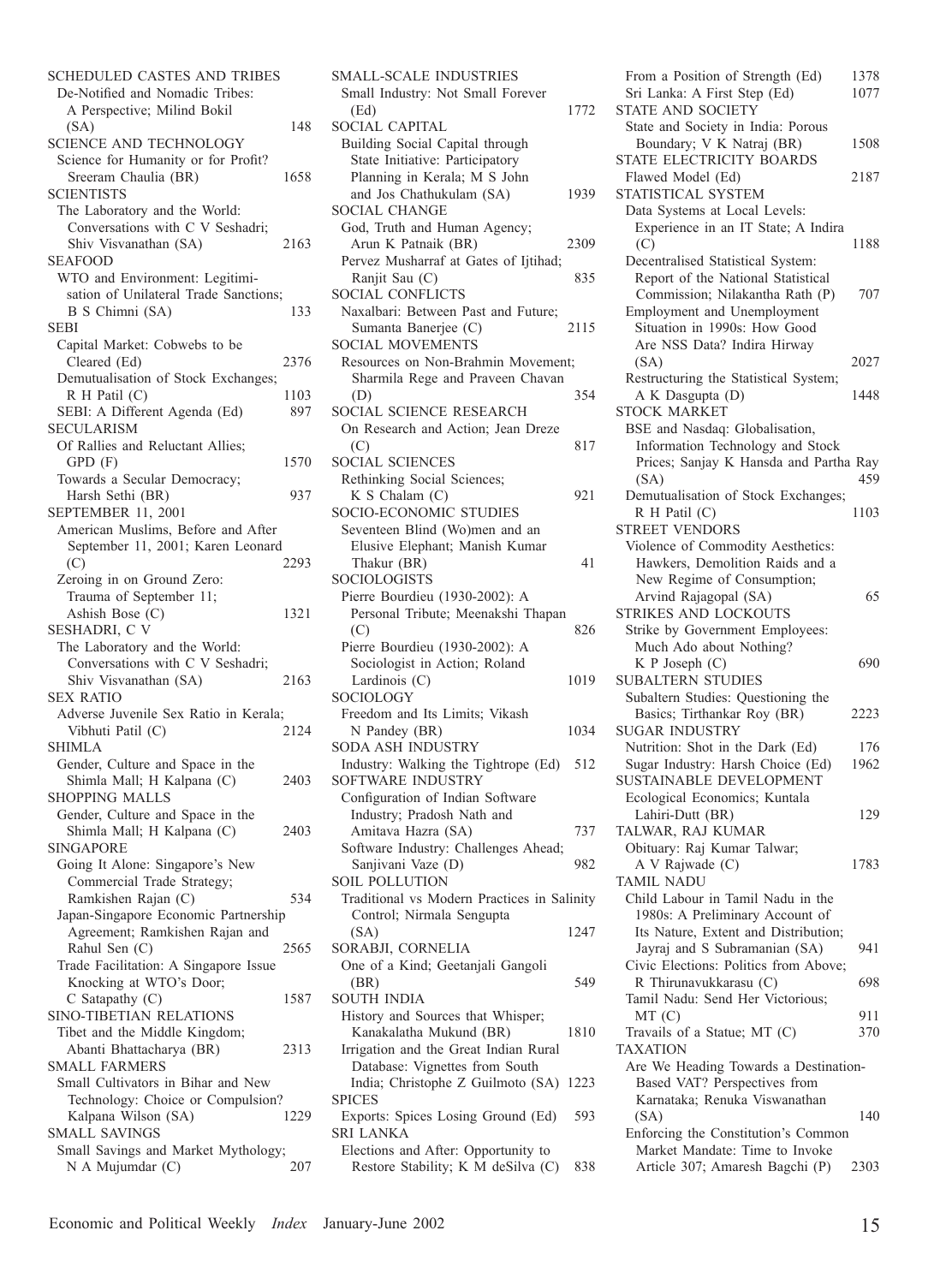Textiles: Preparing for 2005 (Ed) 176 Tobin Tax Revisited: A Global Tax for Global Purposes? Ramkishen Rajan (C) 1024 TECHNOLOGY AND DEVELOPMENT Restoring Conceptual Independence to Technology; Prabir Purkayastha (P) 33 TELECOMMUNICATIONS Arrogance of Power (Ed) 2104 Indian Telecommunication Statistics (S) 1300 Sense and Nonsense on Village Public Telephones; T H Chowdary  $(C)$  1315 Telecommunications Liberalisation: Critical Role of Legal and Regulatory Regime; Rajni Gupta (SA) 1668 VSNL Investment in Tata Teleservices;<br>
T H Chowdary (C) 2201  $T H$  Chowdary  $(C)$ TELECOMMUNICATIONS POLICY Telecommunications: Flawed Policy (Ed) 1170 TELEVISION Linking Pins in a Global World; Pradip Thomas (BR) 130 TERRORISM After Israel's Worst, What Next? (Ed) 511 American Left: Seduced and Abandoned? Kurt Jacobsen (C) 211 The Mussalam-e-Murgh Dossier  $(SA)$  686 Nuclear Terrorism and All That; J V Deshpande (D) 1370 Nuclear Terrorism: A New Threshold? Achin Vanaik (F) 277 Prevention of Terrorism Bill: Beyond Party-Political Blinkers (Ed) 1169 Sharon's Game (Ed) 1475 Spotlight on Madrasas (Ed) 592 Timothy McVeighs of the Orient; Irfan Ahmad (C) 1399 Winnable Nuclear War? Rhetoric and Reality; N D Jayaprakash (C) 196 Zeroing in on Ground Zero: Trauma of September 11; Ashish Bose (C) 1321 TEXTILE INDUSTRY Indian Textile Industry; S Ganesh (C) 1095 Murder in the Mills; Sanjoy Bagchi (BR) 1257 Textiles: Preparing for 2005 (Ed) 176 Work Organisation and Employment Contracts: Technological Modernisation in Textile Firms; Deepita Chakravarty (SA) 743 TOURISM INDUSTRY Tourism: Getting the Act Together  $(Ed)$  5 TOWN AND URBAN PLANNING Planned Urbanisation through Public Participation: Case of New Town, Kolkata; Sanjay Mitra (SA) 1048

**TRADE** Role of Revisionism in History; Nigel Harris (BR) 2139 TRADE AGREEMENTS Japan-Singapore Economic Partnership Agreement; Ramkishen Rajan and Rahul Sen (C) 2565 TRADE LIBERALISATION Case for Free Trade; Pravin Krishna (BR) 2447 TRADE POLICY Going It Alone: Singapore's New Commercial Trade Strategy; Ramkishen Rajan (C) 534 India at Doha: Retrospect and Prospect; Arvind Panagariya (C) 279 Trade Facilitation: A Singapore Issue Knocking at WTO's Door; C Satapathy (C) 1587 TRIBAL DEVELOPMENT Lambadas: Changing Cultural Patterns; Gita Ramaswamy and Bhangya Bhukya (C) 1497 TRIBALS Breaking New Ground: Adivasi Land Struggle in Kerala; K Ravi Raman  $( C)$  916 De-Notified and Nomadic Tribes: A Perspective; Milind Bokil (SA) 148 Dishonoured by History, Branded by Law; Rudolf C Heredia (BR) 391 TRIPS Amended Patents Act and Access to Medicines after Doha; Philippe Cullet (C) 2278 India at Doha: Retrospect and Prospect; Arvind Panagariya (C) 279 Legal Factors in TRIPS; Nilima Chandiramani (C) 200 Patents for Biotechnology Inventions in TRIPS; C Niranjan Rao (C) 2126 People's Movement against Global Capitalism; P R Dubhashi (P) 537<br>
lural Concerns (Ed) 2103 Plural Concerns (Ed) UNEMPLOYMENT Employment and Unemployment Situation in 1990s: How Good Are NSS Data? Indira Hirway (SA) 2027 Mysore Kirloskar: Workers' Alternative to Unemployment; Sureshramana Mayya (SA) 2053 UNITED STATES American Left: Seduced and Abandoned? Kurt Jacobsen (C) 211 Global Steel: Towards a Meltdown; Frederic F Clairmont (C) 1500 New US Nuclear Doctrine; Ninan Koshy (C) 1319 The Other Side of Foreign Investment by Imperial Powers: Transfer of Surplus from Colonies; Amiya Kumar Bagchi (SA) 2229 UNIVERSITIES Caste and the Metropolitan University; Anveshi Law Committee (C) 1100

Violence in University: Defending the Indefensible; Sanjay Palshikar and Arun K Patnaik (C) 1490 UNTOUCHABILITY Caste and Untouchability in Rural Punjab; Surinder S Jodhka (SA) 1813 The Varna Trophic System: An Ecological Theory of Caste Formation; Purnendu S Kavoori (SA) 1156 URBANISATION Funding Urban Infrastructure: From Government to Markets; Abhay Pethe and Manju Ghodke (SA) 2467 Planned Urbanisation through Public Participation: Case of New Town, Kolkata; Sanjay Mitra (SA) 1048 Shifting Cities: Urban Restructuring in Mumbai; Swapna Banerjee-Guha (P) 121 URDU Minorities, Education and Language: The Case of Urdu; Hasan Abdullah (C) 2288 Reflections on Teaching Urdu in Germany; Christina Oesterheld  $($ C $)$  112 Urdu and Madrasa Education; Imtiaz Ahmad (C) 2285 Urdu Education in India; Ather Farouqui (C) 106 Urdu in India: Theodore Wright  $(C)$  107 Urdu Language and Education: Need for Political Will and Strategy; Ather Farouqui (C) 2406 UTI UTI: Oceans of Spilt Milk (Ed) 88 UTTAR PRADESH Crackdown in Faizabad: Are We Governed by the Constitution? Uma Chakravarti and Anand Chakravarti (C) 2202 Development of UP: Tasks for the New Government; Kripa Shankar (C) 2122 Electoral Identity Politics in Uttar Pradesh: Hung Assembly Again; Sudha Pai (SA) 1334 Political Prospects in UP: Pointers from a Pre-Poll Survey;  $AK \, Verman (C)$  525 Survival Arrangement (Ed) 1773 Uneasy Outcome (Ed) 810 UP Assembly Elections: Caste Dominates Ideology; A K Verma (C) 1975 Women Legislators in UP: Background, Emergence and Role; Pitam Singh and J K Pundir (C) 923 UTTARANCHAL Assembly Elections: Marginal Difference; Sanjay Kumar (C) 1879 Economic Profile of Uttaranchal; Sridhar Krishna (SA) 1843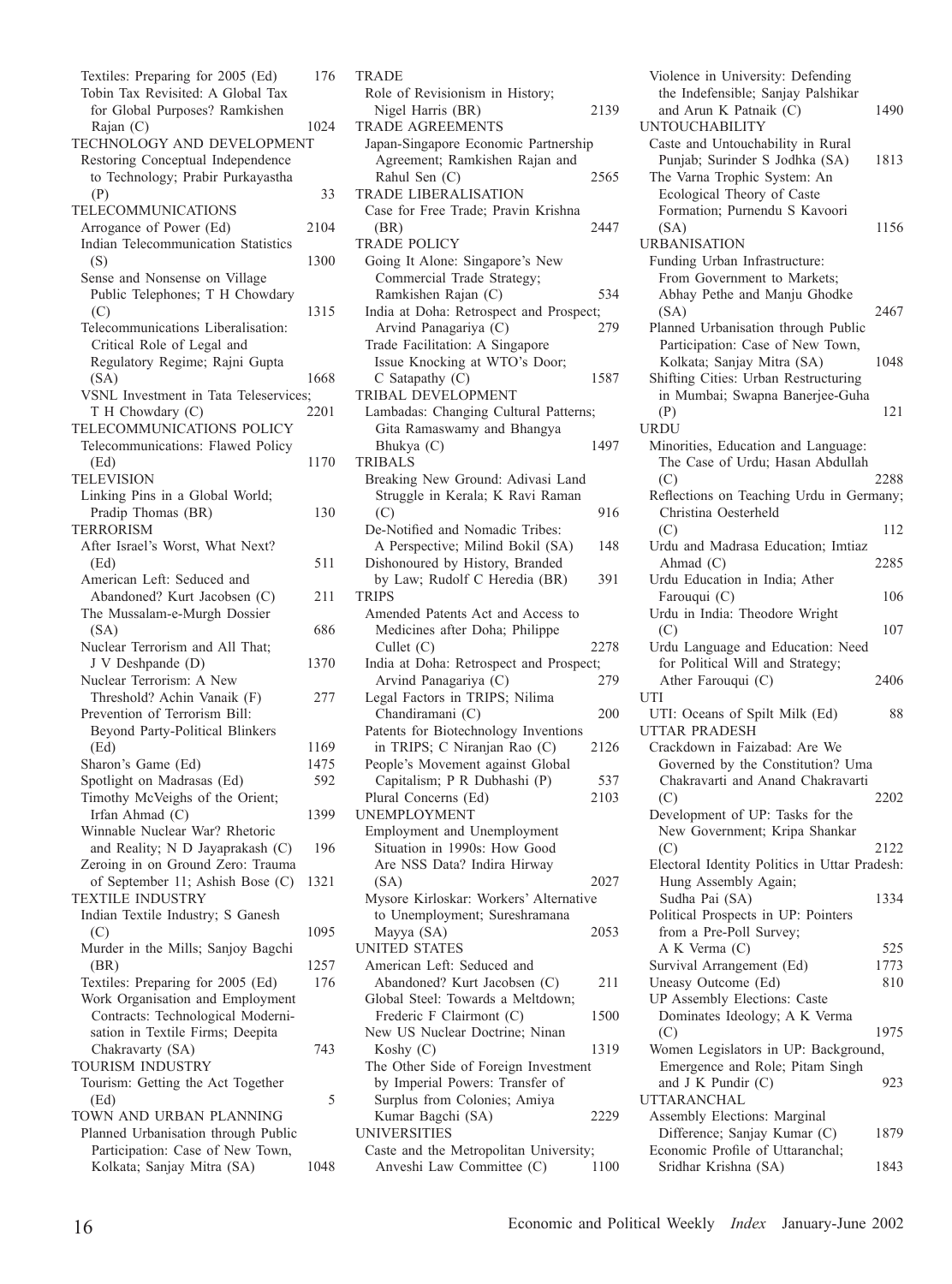| A People-Oriented Panchayati Raj<br>Framework; Mahi Pal (C)<br><b>VALUE ADDED TAX</b>                   | 700         |
|---------------------------------------------------------------------------------------------------------|-------------|
| Are We Heading Towards a Destination-<br>Based VAT?: Perspectives from<br>Karnataka; Renuka Viswanathan |             |
| (SA)<br>VENEZUELA                                                                                       | 140         |
| Hugo Chavez: The Fall and Rise;<br>Frederic F Clairmont (C)<br>VIETNAM-UNITED STATES RELATION           | 1797        |
| A Vietnam Diary; GPD (F)<br>VIOLENCE AGAINST WOMEN                                                      | 1301        |
| Law, Ideology and Female Sexuality:<br>Gender Neutrality in Rape Law;<br>Flavia Agnes (P)               | 844         |
| VISHWA HINDU PARISHAD<br>Anxieties of Hindu Right in<br>Everyday Realm; Charu Gupta                     |             |
| (C)<br>Not for the Back-Burner (Ed)                                                                     | 198<br>1075 |
| <b>WATER MARKETS</b><br>Water Markets: Public Resource and<br>Private Appropriation; G S Ganesh         |             |
| Prasad $(C)$<br>WATER RESOURCE MANAGEMENT                                                               | 28          |
| Conserving Water: Andhra's Initiatives<br>(Ed)<br>Dams and Development; Anant                           | 1565        |
| Phadke (C)<br>Water: Thinking to Good Purpose;                                                          | 1016        |
| Ramaswamy R Iyer (BR)<br>WATERSHED DEVELOPMENT<br>Mainstreaming Participatory Watershed                 | 389         |
| Development; Shashi L Kolavalli<br>and John Kerr (SA)                                                   | 225         |
| <b>WEST BENGAL</b><br>Enrolment, Dropout and Grade<br>Completion of Girl Children in                    |             |
| West Bengal; Piyali Sengupta and<br>Jaba Guha (SA)<br>Recent Reforms in the Panchayat                   | 1621        |
| System in West Bengal: Toward<br>Greater Participatory Governance?                                      |             |
| Maitreesh Ghatak and Maitreya<br>Ghatak (SA)<br>Rural Health Care in West Bengal;                       | 45          |
| Krishna Soman (C)<br>WHOLESALE PRICE INDEX                                                              | 2562        |
| Trends in Wholesale Price Index<br>(S)                                                                  | 2380        |

| WIDOWS                                                                |      |
|-----------------------------------------------------------------------|------|
| Lives of Seclusion; Swati Ghosh                                       |      |
| (BR)                                                                  | 848  |
| <b>WOMEN</b>                                                          |      |
| Avenging Angels and Nurturing Mothers:<br>Women in Hindu Nationalism; |      |
| Manisha Sethi (SA)                                                    | 1545 |
| WOMEN AND AGRICULTURE                                                 |      |
| Missing Women in Agriculture                                          |      |
| Reforms (Ed)                                                          | 679  |
| WOMEN AND DEVELOPMENT                                                 |      |
| Equality as Tradition: Women's Role                                   |      |
| in Naga Society; U A Shimray (C)                                      | 375  |
| WOMEN AND LAW                                                         |      |
| Law, Ideology and Female Sexuality:                                   |      |
| Gender Neutrality in Rape Law;                                        |      |
| Flavia Agnes (P)<br>WOMEN AND POLITICS                                | 844  |
| Women Legislators in UP: Background,                                  |      |
| Emergence and Role; Pitam Singh                                       |      |
| and J K Pundir (C)                                                    | 923  |
| WOMEN AND RELIGION                                                    |      |
| Encounters and Their Meanings;                                        |      |
| Margrit Pernau (BR)                                                   | 1037 |
| Heroins of Little Kingdoms;                                           |      |
| Mandakranta Bose (BR)                                                 | 2570 |
| WOMEN AND WORK                                                        |      |
| Flexible Production, Feminisation                                     |      |
| and Disorganisation: Evidence                                         |      |
| from Tiruppur Knitwear Industry;                                      |      |
| N Neetha (SA)                                                         | 2045 |
| Liberalisation and the Woman Worker;                                  |      |
| Renana Jhabvala and Shalini Sinha                                     |      |
| (SA)                                                                  | 2037 |
| Undermining Patriarchy, Empowering                                    |      |
| Women; Rohini Hensman (BR)                                            | 1330 |
| Work and Women's Identity;<br>Shobhana Warrier (BR)                   | 218  |
| WOMEN'S EDUCATION                                                     |      |
| Enrolment, Dropout and Grade                                          |      |
| Completion of Girl Children in                                        |      |
| West Bengal; Piyali Sengupta and                                      |      |
| Jaba Guha (SA)                                                        | 1621 |
| Gender and Curriculum; Dipta Bhog                                     |      |
| (SA)                                                                  | 1638 |
| Literacy, Power, and Feminism;                                        |      |
| Malini Ghose (SA)                                                     | 1615 |
| Missing Indigenous Bodies: Educational                                |      |
| Enterprise and Victorian Morality in                                  |      |
| Mid-19th Century Bombay Presidency;                                   |      |
| Veronique Benei (SA)                                                  | 1647 |

| The New Segregation: Reflections on<br>Gender and Equity in Primary       |      |
|---------------------------------------------------------------------------|------|
| Education; Vimala Ramachandran<br>and Aarti Saihjee (SA)                  | 1600 |
| Pre-Adolescent Girls in Municipal<br>Schools in Mumbai: Vacha Kishori     |      |
| Project Team (SA)                                                         | 1643 |
| Women's Education in Western<br>Ghats Regions of Karnataka;               |      |
| Usha Ramkumar (SA)                                                        | 2076 |
| WOMEN'S EMPOWERMENT                                                       |      |
| Literacy, Power, and Feminism;                                            |      |
| Malini Ghose (SA)                                                         | 1615 |
| WOMEN'S STATUS                                                            |      |
| Heroins of Little Kingdoms;<br>Mandakranta Bose (BR)                      | 2570 |
| Imagined Women; Barnita Bagchi                                            |      |
| (BR)                                                                      | 629  |
| WORKERS' PARTICIPATION IN                                                 |      |
| <b>MANAGEMENT</b>                                                         |      |
| Mysore Kirloskar: Workers' Alternative                                    |      |
| to Unemployment; Sureshramana                                             |      |
| Mayya (SA)<br><b>WTO</b>                                                  | 2053 |
| China's Membership of WTO:                                                |      |
| A Few Impressions; C Satapathy                                            |      |
| (C)                                                                       | 2208 |
| Doha Declaration and Agriculture                                          |      |
| in Developing Countries;                                                  |      |
| R Thamarajakshi (C)                                                       | 23   |
| Educational Services: Issues for India                                    |      |
| in WTO negotiations; Satish Y                                             |      |
| Deodhar (C)<br>India at Doha: Retrospect and                              | 1791 |
| Prospect; Arvind Panagariya (C)                                           | 279  |
| People's Movement against                                                 |      |
| Global Capitalism; P R Dubhashi                                           |      |
| (P)                                                                       | 537  |
| Precautionary Principle under Biosafety<br>Protocol: Needs for a Cautious |      |
| Approach; Swapan K Bhattacharya                                           |      |
| (P)                                                                       | 2441 |
| Social Clause in WTO: Cases                                               |      |
| For and Against; Sreeram Chaulia                                          |      |
| (C)                                                                       | 613  |
| Trade Facilitation: A Singapore                                           |      |
| Issue Knocking at WTO's Door;<br>$C$ Satapathy $(C)$                      | 1587 |
| WTO and Environment: Legitimi-                                            |      |
| sation of Unilateral Trade Sanctions;                                     |      |
| B S Chimni (SA)                                                           | 133  |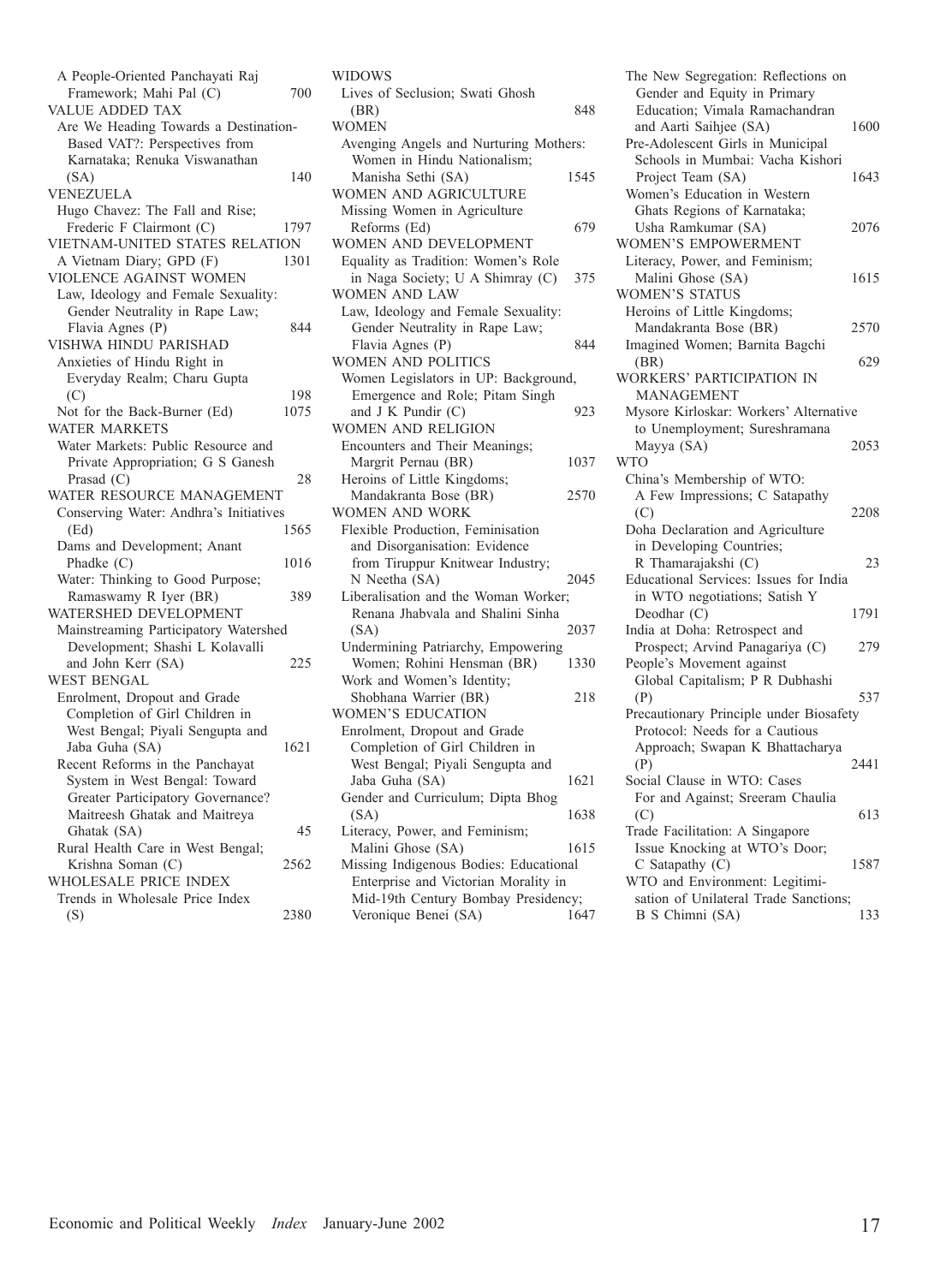## **Economic and Political Weekly INDEX**

|                          |    |           | Vol XXXVII<br>Nos $27-52$   |    | July-December 2002 |            |                   | <b>Rs</b> 25        |
|--------------------------|----|-----------|-----------------------------|----|--------------------|------------|-------------------|---------------------|
|                          | No | Pages     |                             | No | Pages              |            |                   |                     |
| July 6-12 (Review of     |    |           | October 5-11                | 40 | 4081-4168          | Ed         | $=$               | Editorial           |
| Science Studies)         | 27 | 2665-2836 | October 12-18               | 41 | 4169-4248          | F          |                   |                     |
| July 13-19               | 28 | 2837-2964 | October 19-25               | 42 | 4249-4340          |            | $=$               | Features            |
| July 20-26               | 29 | 2965-3084 | October 26-November 1       |    |                    | CL         | $=$               | Civil Liberties     |
| July 27-august 2         |    |           | (Review of Women)           |    |                    |            |                   |                     |
| (Review of Agriculture)  | 30 | 3085-3212 | Studies)                    | 43 | 4341-4468          | C          | $=$               | Commentary          |
| August 3-9               | 31 | 3213-3304 | November 2-8/9-15           |    |                    | P          | $=$               | Perspective         |
| August 10-16             | 32 | 3305-3380 | (Pakistan: Socio-Political  |    |                    |            |                   |                     |
| August 17-23             | 33 | 3381-3472 | Dynamics)                   |    | 44.45 4469-4580    | <b>BR</b>  | $=$               | <b>Book Review</b>  |
| August 24-30             | 34 | 3473-3560 | November 16-22              | 46 | 4581-4652          | <b>MMR</b> | $=$               | Money Market Review |
| August 31-September 6    |    |           | November 23-29              | 47 | 4653-4748          |            |                   |                     |
| (Social Science Research |    |           | November 30-December 6      |    |                    | <b>SA</b>  | $\qquad \qquad =$ | Special Article     |
| in South Asia)           | 35 | 3561-3684 | (Gujarat: Crisis of         |    |                    | D          | $=$               | Discussion          |
| September 7-13           | 36 | 3685-3768 | Identity                    | 48 | 4749-4872          |            |                   |                     |
| September 14-20          | 37 | 3769-3860 | December 7-13               | 49 | 4873-4968          | S          | $=$               | <b>Statistics</b>   |
| September 21-27          | 38 | 3861-3968 | December 14-20              | 50 | 4969-5056          | <b>SS</b>  | $=$               | Special Statistics  |
| September 28-October 4   |    |           | December 21-27              | 51 | 5057-5144          |            |                   |                     |
| (Review of Industry)     |    |           | December 28-January 3, 2003 |    |                    | LE         | $=$               | Letter to Editor    |
| And Management           | 39 | 3969-4080 | (Review of Labour)          | 52 | 5145-5276          |            |                   |                     |

### **SUBJECT INDEX**

AGRIBUSINESS

| Another Blaze (Ed)                       | 5148 |
|------------------------------------------|------|
| <b>ACCOUNTANCY</b>                       |      |
| Addressing Corporate Crime: Lessons      |      |
| from Washington: Mitu Gulati             |      |
| and Kim Krawiec (C)                      | 3329 |
| Guarding the Guards (Ed)                 | 2667 |
| Wall Street Capitalism and the           |      |
| World of Professional Managers;          |      |
| $D N$ Ghosh $(P)$                        | 3803 |
| ACHAYA, KT                               |      |
| K T Achaya: A Tribute;                   |      |
| Vinod K Huria (C)                        | 3884 |
| <b>ADIVASIS</b>                          |      |
| Adivasis, Hindutva and Post-Godhra       |      |
| Riots in Gujarat; Lancy Lobo (SA) 4844   |      |
| <b>ADOPTION LAW</b>                      |      |
| Adoption Laws: Need for Reform;          |      |
| Aarthi S Anand and Prema Chandra         |      |
| (C)                                      | 3891 |
| <b>ADVERTISING</b>                       |      |
| It's the Image that is Imperfect;        |      |
| Indhu Rajagopal and Jennifer Gales       |      |
| (P)                                      | 3333 |
| <b>AFRICA</b>                            |      |
| The Forgotten Agenda;                    |      |
| D Bandyopadhyay (BR)                     | 5179 |
| Recasting Indo-African Development       |      |
| Cooperation; Rajen Harshe (P)            | 4116 |
| AFRICA, SOUTH                            |      |
| Water Security and Management:           |      |
| Lessons from South Africa;               |      |
| V Ratna Reddy (C)                        |      |
|                                          | 2878 |
| <b>AFRICAN HISTORY</b>                   |      |
| Heart of Darkness; Bindu R Desai<br>(BR) | 3257 |

**ACCIDENTS** 

| Prospects of Regional Agribusiness;     |      |
|-----------------------------------------|------|
| Girish Kumar (BR)                       | 4201 |
| <b>AGRICULTURAL ECONOMICS</b>           |      |
| Agriculture in India and Pakistan,      |      |
| 1900-95: A Further Note; Takashi        |      |
| Kurosaki (SA)                           | 3149 |
| Agriculture: Problems in Punjab         |      |
| (Ed)                                    | 2969 |
| Crisis in Agrarian Economy in           |      |
| Punjab: Some Urgent Steps;              |      |
| H S Sindhu (SA)                         | 3132 |
| Our Agrarian Future: A Medium-Term      |      |
| Perpective on Asian Agriculture;        |      |
| V S Vyas (SA)                           | 5017 |
| AGRICULTURAL GROWTH AND                 |      |
| <b>DEVELOPMENT</b>                      |      |
| Agricultural Biotechnology Development, |      |
| Policy and Impact in China; Jikun       |      |
| Hunga, Ruifa Hu, Qinfang Wang,          |      |
| James Keeley and Jose Falck Zepeda      |      |
| (SA)                                    | 2756 |
| Agricultural Growth in West             |      |
| Bengal in 1980s: S Datta Ray            |      |
| (D)                                     | 3858 |
| Companies and Farming: Unlocking        |      |
| Growth (Ed)                             | 2841 |
| Development or Destruction?             |      |
| Ramaswamy R Iyer (BR)                   | 4429 |
| Growth and Rural Poverty; Maithreyi     |      |
| Krishnaraj (BR)                         | 3924 |
| Prajateerpu: Food and Farming           |      |
| Futures for Andhra Pradesh: A           |      |
| Citizens' Jury/Scenario Workshop;       |      |
| Michel P Pimbert and Tom Wakeford       |      |
| (SA)                                    | 2778 |

### AGRICULTURAL LABOUR

Labour, Market Linkages and Gender: Case Study of a Village in Tamil Nadu; K Balasubramanian, P Tamizoli and S Murugakani (SA) 4390 AGRICULTURAL LAND Farm Land Law of Russia: Changing Course of History? R G Gidadhubli and Arun Mohanty (C) 3587 AGRICULTURAL POLICY Agricultural Biotechnology Development, Policy and Impact in China; Jikun Hunga, Ruifa Hu, Qinfang Wang, James Keeley and Jose Falck Zepeda (SA) Agriculture: Seed Policy (Ed) 4585 Companies and Farming: Unlocking Growth (Ed) 2841 Ensuring Safe Use of Biotechnology: Key Challenges; Aarti Gupta (SA) 2762 Innovation and Policy Process: Case of Transgenic Sweet Potato in Kenya; Hannington Odame, Patricia Kameri-Mbote and David Wafula (SA) 2770 Karnataka: Coconut Economy and Neera Tapping; S Rajendran (C) 4361 Reforms in Agricultural Extension: New Policy Network; Rita Sharma (SA) 3124 AGRICULTURAL PRODUCTION Trends in Agricultural Production, 1990-2002 (S) 3091 AGRICULTURAL REFORMS Reforms in Agricultural Extension: New Policy Network; Rita Sharma (SA) 3124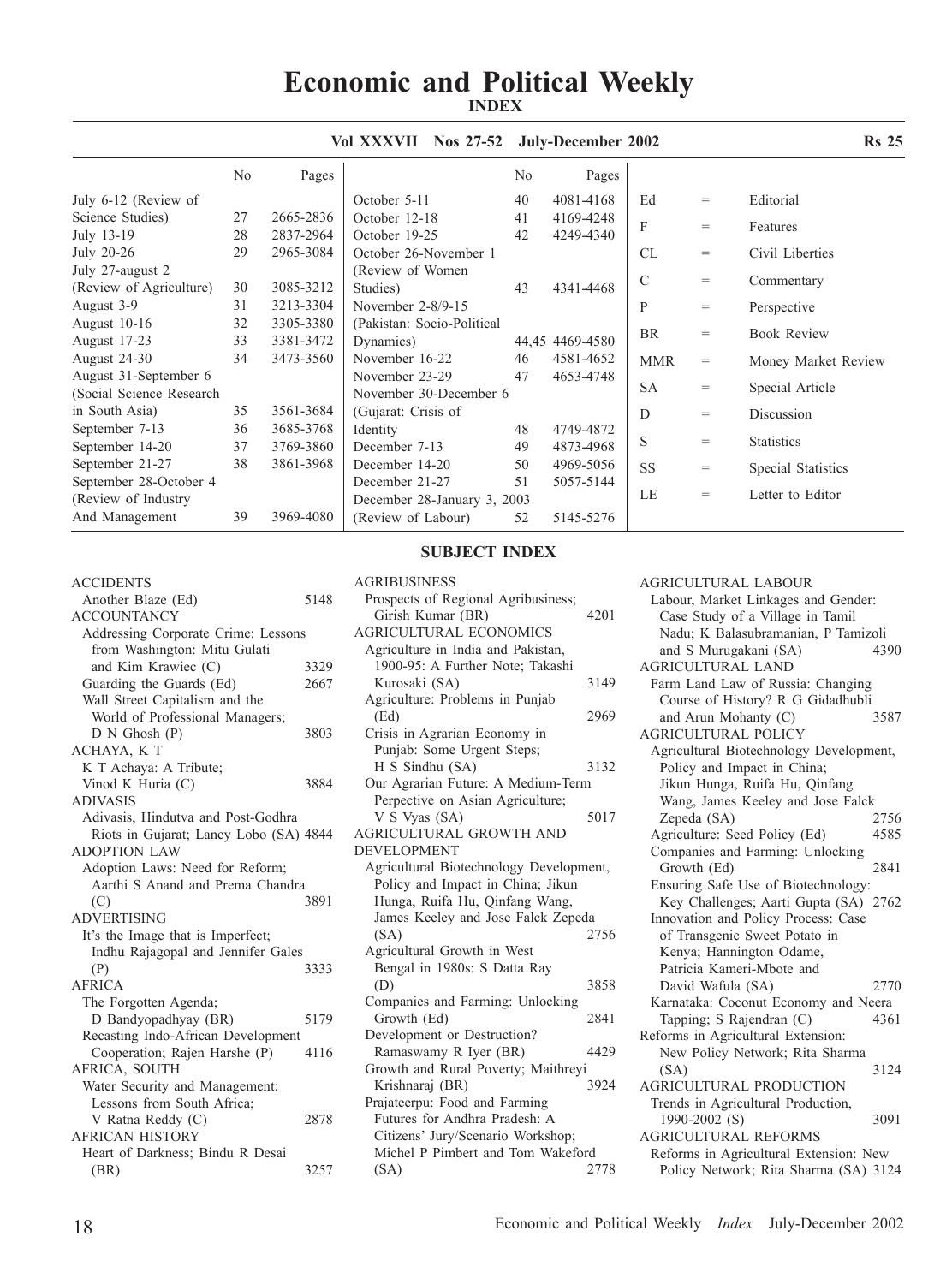AGRICULTURAL RESEARCH Innovation and Policy Process: Case of Transgenic Sweet Potato in Kenya; Hannington Odame, Patricia Kameri-<br>Mbote and David Wafula (SA) 2770 Mbote and David Wafula (SA) Red-Taping Agricultural Research; Dayanatha Jha (C) 4600 Transnational Corporate Science and Regulation of Agricultural Biotechnology; Dominic Glover (SA) 2734 AGRICULTURAL SCIENTIST K T Achaya: A Tribute; Vinod K Huria (C) 3884 AGRICULTURAL STATISTICS Faulty farm database of West Bengal; Sankar Ray (D) 5275 Trends in Agricultural Production, 1990-2002 (S) 3091 AGRICULTURAL SUBSIDY Income Support: Alternative to Government Procurment (Ed) 4876 AGRICULTURAL TECHNOLOGY Innovation and Policy Process: Case of Transgenic Sweet Potato in Kenya; Hannington Odame, Patricia Kameri-Mbote and David Wafula (SA) 2770 Transnational Corporate Science and Regulation of Agricultural Biotechnology; Dominic Glover (SA) 2734 AHMEDABAD Communal Space Over Life Space: Saga of Increasing Vulnerability in Ahmedabad; Darshini Mahadevia 4850 AIR POLLUTION On Track, Differently (Ed) 4471 AMBEDKAR, B R National and Village: Images of Rural India in Gandhi, Nehru and Ambedkar; Surinder S Jodhka (SA) 3343 Notes on Ambedkar's Water Resources Policies; P Abraham (C) 4772 ANDAMAN AND NICOBAR ISLANDS Jarwas of Andaman islands: Their Social and Historical Reconstruction: Vishvajit Pandya (SA) 3830 ANDHRA PRADESH Bt Cotton: Farmers' Reactions; G Shourie David and Y V S T Sai (C) 4601 Information Technology for Development; T H Chowdary (C) 3886 No to Child Labour, Yes to Education: Unfolding of a Grass Roots Movement in Andhra Pradesh; Rekha Wazir (SA) 5225 Prajateerpu: Food and Farming Futures for Andhra Pradesh: A Citizens' Jury/Scenario Workshop; Michel P Pimbert and Tom Wakeford (SA) 2778 Towards a People's Plan for Power Sector Reform; T L Sankar (SA) 4143 ANDREWS, C F S K Rudra, C F Andrews and M K Gandhi: Friendship, Dialogue and Interiority in the Question of Indian Nationalism; Susan Visvanathan (SA) 3532

| <b>ANTHROPOLOGY</b>                                                 |      |
|---------------------------------------------------------------------|------|
| Being and Identity; Chhaya Datar                                    |      |
| (BR)                                                                | 3120 |
| Understanding Social Processes and<br>Institutions; M N Panini (BR) | 4913 |
| <b>ARAL SEA</b>                                                     |      |
| Aral Sea: Environmental Tragedy in                                  |      |
| Central Asia; Rama Sampath Kumar                                    |      |
| (C)<br><b>ARCHAELOGY</b>                                            | 3797 |
| Probing the Past; Monika Saxena                                     |      |
| (BR)                                                                | 3517 |
| <b>ARCHITECTURE</b>                                                 |      |
| Lucknow Nawabs: Architecture and                                    |      |
| Identity; Simonetta Casci (C)                                       | 3711 |
| <b>ARMED FORCES</b>                                                 |      |
| Turning the Indifferent to Anger;                                   |      |
| N H (C)                                                             | 4781 |
| <b>ARTISANS</b>                                                     |      |
| Migration of Rural Artisans: Evidence                               |      |
| from Haryana and Rajasthan;                                         |      |
| S S Solanki (C)                                                     | 3579 |
| <b>ASEAN</b>                                                        |      |
| ASEAN and SAARC: Select Futuristic                                  | 3581 |
| Scenarios; Kalyan Raipuria (C)<br>India and ASEAN: In a Different   |      |
| League (Ed)                                                         | 4584 |
| <b>ASIA</b>                                                         |      |
| Asia and US Global Strategy;                                        |      |
| Sumanta Banerjee (C)                                                | 4187 |
| Demise of Islamism?; A G Noorani                                    |      |
| (BR)                                                                | 3022 |
| The Forgotten Agenda;                                               |      |
|                                                                     |      |
| D Bandyopadhyay (BR)                                                | 5179 |
| Our Agrarian Future: A Medium-term                                  |      |
| Perpective on Asian Agriculture;                                    |      |
| V S Vyas (SA)                                                       | 5017 |
| ASIA, SOUTH                                                         |      |
| Institutional Context of Social Science                             |      |
| Research in South Asia:                                             |      |
| Partha Chatterjee (SA)                                              | 3604 |
| South-South solidarity: Reflections from                            |      |
| Kathmandu; Ashish Bose (C)<br>Understanding Gender and Kinship;     | 4369 |
| Pushpesh Kumar (BR)                                                 | 4043 |
| ASIAN DEVELOPMENT BANK                                              |      |
| Asian Development Bank and Pakistan:                                |      |
| Case Study of Access to Justice                                     |      |
| Programme; A Ercleawin and                                          |      |
| M Nauman (SA)                                                       | 4561 |
| <b>ASSAM</b>                                                        |      |
| Assam: Roll-call of the Dead;                                       |      |
| Udayon Misra (C)                                                    | 3781 |
| Assam: Towards a Consensus (Ed)                                     | 4173 |
| <b>AUDITING</b>                                                     |      |
| Guarding the Guards (Ed)                                            | 2667 |
| <b>AYODHYA ISSUE</b>                                                |      |
| Ayodhya Issue and Freedom of<br>Expression; P Radhakrishnan (C)     | 4099 |
| <b>BACKWARD CLASSES</b>                                             |      |
| Other Backward Classes: Then and                                    |      |
| Now; Nomita Yadav (C)                                               | 4495 |
| Vanniyar Separatism; P Radhakrishnan                                |      |
| (C)                                                                 | 3315 |
| <b>BALANCE OF PAYMENTS</b>                                          |      |
| India's Overall Balance of Payments,<br>1993-2002 (S)               | 3867 |

| BANGALORE                                                           |      |
|---------------------------------------------------------------------|------|
| Urban Poverty Alleviation in Bangalore;                             |      |
| Joop W De Wit (SA)<br><b>BANGLADESH</b>                             | 3935 |
| Causes of Fertility Decline in India and                            |      |
| Bangladesh: Role of Community;                                      |      |
| S Mahendra Dev, K S James and                                       |      |
| Binayak Sen (SA)<br>Closure of Adamjee jute Mills:                  | 4447 |
| Ominous sign; Anu Muhammad (C) 3895                                 |      |
| Women as Victims and Agents of                                      |      |
| Change; Arindam Banik (BR)                                          | 3025 |
| Women Garment Workers in                                            |      |
| Bangladesh; Syeda Sarmin Absar<br>(C)                               | 3012 |
| <b>BANKING REFORMS</b>                                              |      |
| Central Banking and Public Policy                                   |      |
| Making; A Premchand (BR)                                            | 4041 |
| Only a Beginning (Ed)<br><b>BANKING STATISTICS</b>                  | 4875 |
| Money and Banking Statistics:                                       |      |
| Post-ICICI Merger with ICICI Bank,                                  |      |
| 2001-2002 (S)                                                       | 2971 |
| <b>BANKRUPTCY</b>                                                   |      |
| Fiscal and Political Bankruptcy (Ed) 4343                           |      |
| BANKS<br>Banking on Universality;                                   |      |
| Joydeep Sen (C)                                                     | 4770 |
| Central Banking and Public Policy                                   |      |
| Making; A Premchand (BR)                                            | 4041 |
| Only a Beginning (Ed)<br><b>BEEDI INDUSTRY</b>                      | 4875 |
| Changing Face of Beedi Industry:                                    |      |
| A Study in Karnataka; D Rajasekhar                                  |      |
|                                                                     |      |
| and G Sreedhar (SA)                                                 | 4023 |
| Women's Employment and Reduction of                                 |      |
| Child Labour: Beedi Workers in                                      |      |
| Rural Tamil Nadu; Velayutham                                        |      |
| Saravanan (SA)<br><b>BHOPAL GAS DISASTER</b>                        | 5205 |
| Bhopal Disaster: Another Grim                                       |      |
| Anniversary (Ed)                                                    | 4876 |
| <b>BIFR</b>                                                         |      |
| Redefining the Debtor-creditor                                      |      |
| Relationship: NPA Ordiance;                                         | 3786 |
| M K Datar (C)<br>BIHAR                                              |      |
| Education:Tough Lessons (Ed)                                        | 3217 |
| <b>BIODIVERSITY</b>                                                 |      |
| A First Step (Ed)                                                   | 5149 |
| <b>BIOTECHNOLOGY</b><br>Agricultural Biotechnology Develop-         |      |
| ment, Policy and Impact in China;                                   |      |
| Jikun Hunga, Ruifa Hu, Qinfang Wang,                                |      |
| James Keeley and Jose Falck                                         |      |
| Zepeda (SA)                                                         | 2756 |
| Biotech Science, Biotech Business:<br>Current Challenges and Future |      |
| Prospects; Ian Scoones (SA)                                         | 2725 |
| A Biotechnology Story: Notes from                                   |      |
| India; Shiv Visvanathan and                                         |      |
| Chandrika Parmar (SA)<br>Ensuring Safe Use of Biotechnology:        | 2714 |
| Key Challenges; Aarti Gupta (SA) 2762                               |      |
| Smallholder Access to Biotechnology:                                |      |
| Case of Rhizobium Inocula in<br>Kenya; Hannington Odame (SA) 2748   |      |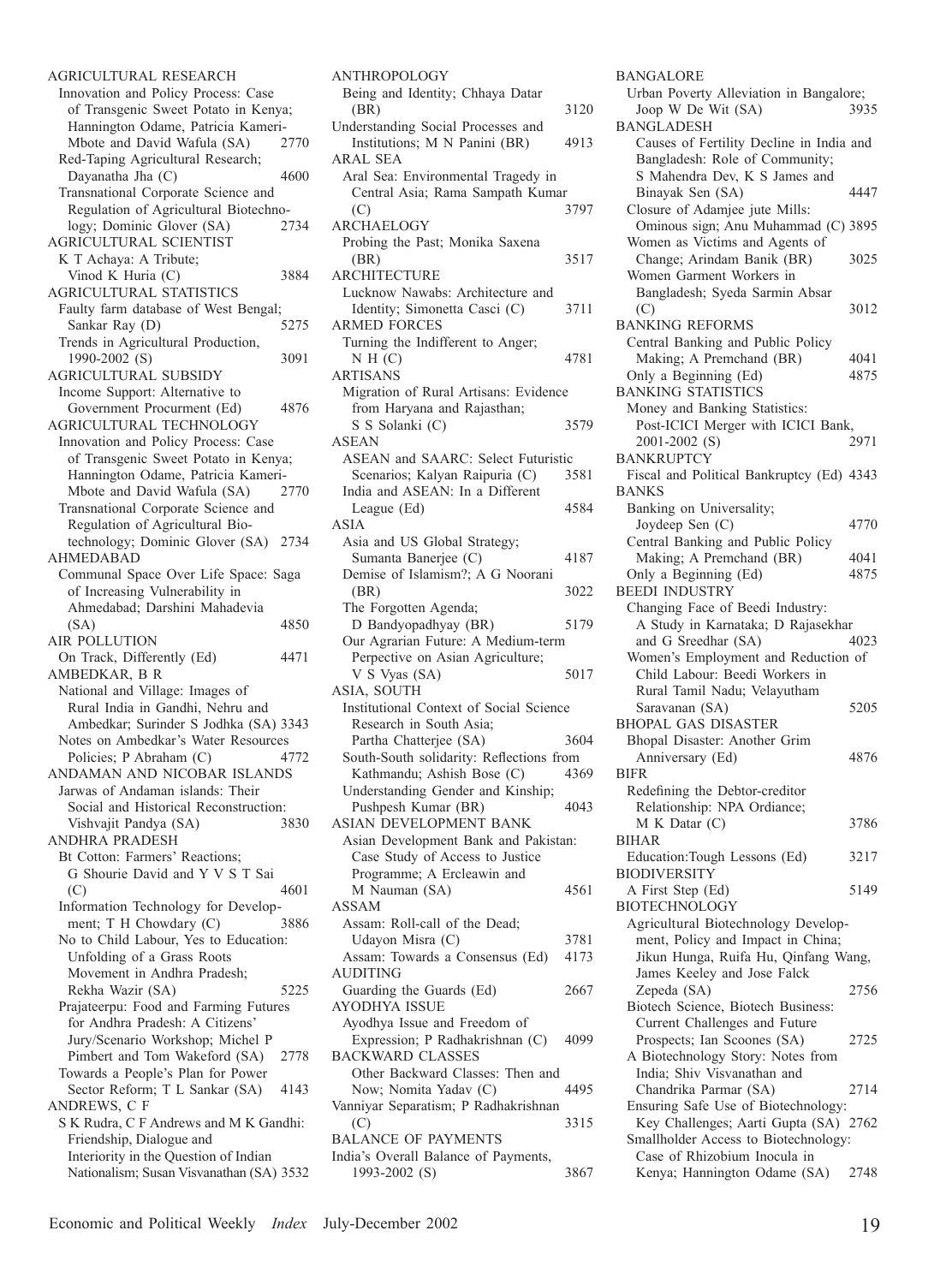#### BJP

| BJP: Old Agendas, New Images           |      |
|----------------------------------------|------|
| (Ed)                                   | 3308 |
| Contestation and Negotiations:         |      |
| Hindutva Sentiments and Temporal       |      |
|                                        |      |
| Interest in Gujarat Elections;         |      |
| Ghanshyam Shah (SA)                    | 4838 |
| The Gujarat Story (Ed)                 | 5059 |
| Narendra Modi's One-day Cricket:       |      |
| What and Why? Girish Patel (SA) 4826   |      |
|                                        |      |
| <b>BODOS</b>                           |      |
| Assam: Towards a Consensus (Ed)        | 4173 |
| Gulliver's Troubles: State and         |      |
| Militants in North-East India;         |      |
|                                        | 4178 |
| Sanjib Baruah (C)                      |      |
| <b>BOOKS REVIEWED</b>                  |      |
| Bagchi, Amiya Kumar: Capital           |      |
| and Labour Redefined - India           |      |
| and the Third World                    | 3727 |
|                                        |      |
| Beteille, Andre: Essays on Approach    |      |
| and Method                             | 4913 |
| Bhagwati, Jagdish: Going It Alone -    |      |
| The Case for Relaxed Reciprocity       |      |
| in Freeing Trade                       | 5010 |
|                                        |      |
| Chopra, Sanjeev: Food for Thought!     |      |
| The Experience of the SAARC            |      |
| Region                                 | 4201 |
| Chowdhry, Prem: Colonial India         |      |
|                                        |      |
| and the Making of Empire Cinema        |      |
| Image, Ideology and Identity           | 4512 |
| Clayton, Richard and Hugh Tomlinson:   |      |
| The Law of Human Rights $-$ V.1        |      |
| and V.2 (Supplement: First annual      |      |
|                                        |      |
|                                        |      |
| updating supplement)                   | 4621 |
| D'monte, Darryl: Ripping the Fabric    |      |
| The Decline of Mumbai and Its          |      |
| Mills                                  | 4510 |
|                                        |      |
| D'Souza, J B: No Trumpets or Bugles -  |      |
| Recollections of an Unrepentant        |      |
| Babu                                   | 3255 |
| Das, Suranjan: Kashmir and Sindh       |      |
|                                        |      |
| Nation Building, Ethnicity and         |      |
| Regional Politics in South Asia        | 3812 |
| Dasgupta, C: War and Diplomacy in      |      |
| Kashmir, 1947-48                       | 3812 |
| Dasgupta, C: War and Diplomacy in      |      |
|                                        | 2709 |
| Kashmir 1947-48                        |      |
| Dasgupta, Partha: Human Well-Being     |      |
| and the Natural Environment            | 4289 |
| Desai, Meghnad: Marx's Revenge         | 3724 |
| Deshpande, G P and Alka Acharya        |      |
|                                        |      |
| (eds): Crossing a Bridge of            |      |
| Dreams - 50 Years of India-China       | 5099 |
| Dreze, Jean and Amartya Sen: India     |      |
| Development and Participation          | 3514 |
| Dubash, Navroz K: Tubewell             |      |
|                                        |      |
| Capitalism: Groundwater Develop-       |      |
| ment and Agrarian Change               | 4429 |
| Dube, Leela: Anthropological           |      |
| Explorations in Gender - Intersecting  |      |
| fields                                 | 3120 |
|                                        |      |
| Eapen, Mridul: Rural Industrialisation |      |
| in Kerala - Its Dynamics and Local     |      |
| Linkages                               | 3599 |
| Esposito, John L: Unholly War -        |      |
| Terror in the Name of Islam            | 3022 |

Ghimire, Krishna B (ed): *Whose Land? Civil Society Perspectives on Land Reform and Rural Poverty Reduction: Regional Experiences from Africa, Asia and Latin America* 5179 Goetz, Anne Marie: *Women Development Workers: Implementing Rural Credit Programmes in Bangladesh* 3025 Gonsalves, Colin; Monika Sakhrani and Annie Fernandes – *Prisoner's Rights* 4621 Hochschild, Adam: *King Leopold's Ghost: A Story of Greed, Terror and Heroism in Colonial Africa* 3257 Huang, Yasheng: *Selling China – Foreign Direct Investment during the Reform Era* 4694 International Fund for Agricultural Development: *Assesment of Rural Poverty – Asia and the Pacific* 3924 Jayal, Niraja Gopal: *Democracy in India* 4623 Jeffrey, Robin: *India's Newspaper Revolution – Capitalism, Politics and the Indian Language Press, 1977-99* 3119 Karlsson, B G: *Contested Belonging: An Indigeneous People's Struggle for Forest and Identity in sub-Himalayan Bengal* 3722 Kohli, Atul (ed): *The Success of India's Democracy* 4197 Krishna, B: *Indian Freedom Struggle – the Pathfinders: From Surendranath*  **Banerjea** to Gandhi Kumar, Krishna: *Prejudice and Pride – School Histories of the Freedom Struggle in India and Pakistan* 4697 Kumar, Sunil: *The Present in Delhi's Pasts* 4431 Larson, Gerald James (ed): *Religion and Personal Law in Secular India – A Call to Judgement* 4196 Lilla, Mark: *The Reckless Mind – Intellectuals in Politics* 4123 Lombard, Denyes and Jean Aubin (eds): *Asian Merchants and Businessmen in the Indian Ocean and the China Sea* 4121 Majumdar, N A: *Financial Sector Reforms and India's Economic Development* 3259 Morris, Sebastian et al: *The Growth and Transformation of Small Firms in India* 5182 Mukherjee, Meenakshi (ed): *Early Novels in India* 3431 Murthy, Ranjani K (ed): *Building Women's Capacities – Interventions in Gender Transformations* 3597 Narasimham, M: *From Reserve Bank to Finance Ministry and Beyond – Some Reminiscences* 2887 Palanithurai, G: *Capacity Building for Local Leaders* 3923 Palriwala, Rajni and Carla Risseeuw (eds): *Shifting Circles of Support – Contextualising Kinship and Gender in South Asia and Sub-Sahara Africa* 4043

Pratap, Ajay: *The Hoe and the Axe – An Ethnohistory of Shifting Cultivation in Eastern India* 3517 Rangrajan, Mahesh: *India's Wildlife History* 4915 Rao, Bhanoji: *East Asian Economies – The Miracle, a Crises and the Future* 2889 Rao, K Dinkar: *Taking Banking to the People – NIBM's Role* 5103 Rashid, Ahmed: *Jihad: The Rise of Militant Islam in Central Asia* 3022 Ray, Rajat Kanta: *Exploring Emotional History: Gender, Mentality and Literature in the Indian Awakening* 4513 Reddy, Y V: *Lectures on Economic and Financial Sector Reforms in India* 4041 Satapathy, C: *Customs Valuation in India* 2712 Seth, Mira: *Women and Development –*  **The Indian Experience** Sharma, Sanjay: *Famine, Philanthropy and the Colonial State – North India in the Early Nineteenth Century* 3429 Singh, Rajendra: *Social Movements, Old and New – A Post-Modernist Critique* 3338 Sogani, Rajul: *The Hindu Widow in Indian Literature* 5013 Thoraval, Yves: *The Cinemas of India (1896-2000)* 3023 Varshney, Ashutosh: *Ethnic Conflict and Civic Life – Hindus and Muslims in India* 3921 Verma, Archana B: *The Making of Little Punjab in Canada* 4790 Zaidi, S Akbar: *Issues in Pakistan's Economy* 3600 BRAIN DRAIN Brain Drain and Education Systems; J S Rajput (C) 3404 BRAZIL Elections in Germany and Brazil: Critical Outcomes; Frederic F Clairmont (C) 4611 **BUREAUCRACY** A Civil Servant remembers; A V Rajwade (BR) 3255 Gujarat: A Civil Service Failure; J B D'souza (C) 3492 Perils of a Self-Servicing Bureaucracy; Shahid Kardar (SA) 4565 CANADA Punjabis in Canada; Paramjit S Judge (BR)  $4790$ CAPITAL ACCOUNT CONVERTIBILITY Capital Account Liberalisation in India: Implications for Infrastructure Financing and Economic Growth; Soumya Kanti Ghosh and Soumen Bagchi (SA) 4927 CARDIOVASCULAR DISEASES Prices of Prescription Drugs: Marginal Rise in Cardiovascular Products; Wishvas Rane (C) 3402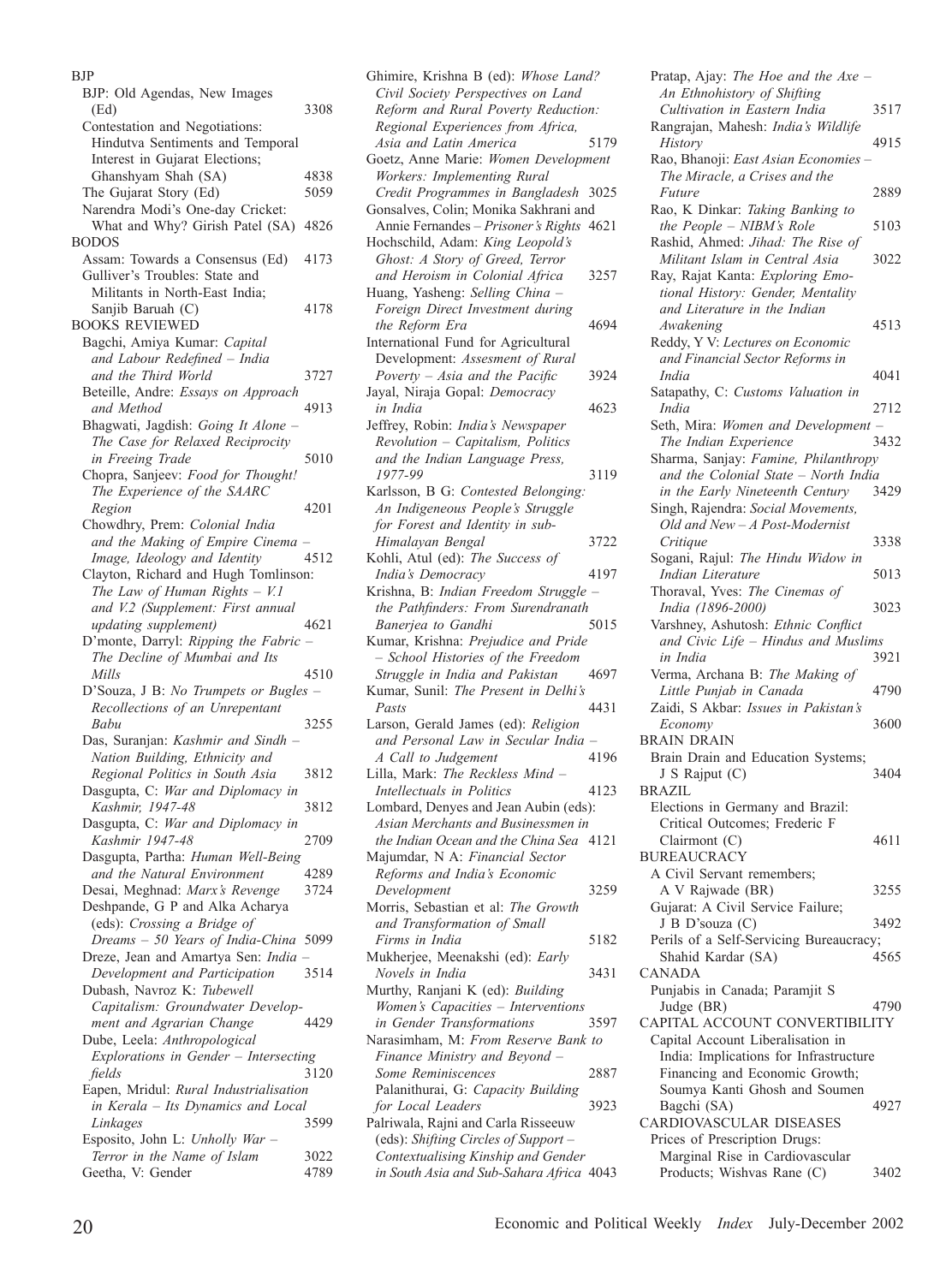CARIBBEAN ISLANDS Project Management in the Caribbean: A Case Study; Arindam Banik and Pradip K Bhaumik (SA) 4036 CARPET INDUSTRY Impact of Social Labelling on Child Labour in Carpet Industry; Alakh Sharma (SA) 5196 CASHEW INDUSTRY Cashew: Cashing in on Exports; K C John (C) 3324 CASTE CONFLICT Changing Patterns of Social Mobility: Some Trends Over Time; Sanjay Kumar, Anthony Heath and Oliver Heath  $(C)$  4091 CASTES AND CASTE SYSTEM Whither Subaltern Studies? S Rohini (D) 3076 Work, Caste and Competing Masculinities: Notes from a Tamil Village; S Anandhi, J Jeyaranjan and Rajan Krishnan (SA) 4397 CAUVERY WATER DISPUTE Cauvery Dispute: Politics of Wrong Sort (Ed) 4172 Cauvery Dispute: Sharing Deficits (Ed) 3384 Cauvery, Courts and Some Larger Questions: Elusive Search for Judicial Reason; Videh Upadhyay (C) 3583 CEMENT INDUSTRY Globalisation and Cement Industry; Susmita Dasgupta (D) 3766 Leveraging Liberalisation: The Case of Indian Cement Industry; Pradosh Nath and P R Bose (SA) 3199 CENSORSHIP Politics in Film Censorship: Limits of Tolerance; Someswar Bhowmik (C) 3574 CENTRE-STATE FINANCIAL RELATIONS Centre-State Transfer of Resources: The Population Factor; T Ravi Kumar and Murali Dhar Vemuri (C) 3406 CENTRE-STATE RELATIONS Equalisation as Goal of Centre-State Transfers: Iqbal Gulati's Golden Legacy; Amaresh Bagchi (C) 2679 CHENNAI Morbidity and Utilisation of Healthcare Services: A Survey of Urban Poor in Delhi and Chennai; Ramamani Sundar and Abhilasha Sharma (SA) 4729 CHHATTISGARH Creating of New States: Rationale and Implications; Sanjay Kumar (C) 3705 CHILD LABOUR Child Labour in India: Disentangling Essence and Solutions; G K Lieten (SA) 5190 Child labour: A Perspective of Locale and Context; Piush Antony and V Gayathri (SA) 5186

Impact of Social Labelling on Child Labour in Carpet Industry; Alakh Sharma (SA) 5196 No to Child Labour, Yes to Education: Unfolding of a Grass Roots Movement in Andhra Pradesh; Rekha Wazir (SA) 5225 Simultaneous Analysis of Child Labour and Child Schooling: Comparative Evidence from Nepal and Pakistan; Ranjan Ray (SA) 5215 Women's Employment and Reduction of Child Labour: Beedi Workers in Rural Tamil Nadu; Velayutham Saravanan (SA) 5205 CHILDREN Child Development: Empty Promises (Ed) 3865 Child Labour: A Perspective of Locale and Context; Piush Antony and V Gayathri (SA) 5186 CHINA Agricultural Biotechnology Development, Policy and Impact in China; Jikun Hunga, Ruifa Hu, Qinfang Wang, James Keeley and Jose FalckZepeda (SA) 2756 Boao Forum: Chinese Imprint on Pan-Asianism; Arvinder Singh (C) 3109 China: Stability versus Stagnation; S P Seth (C) 4371 The Chinese Economic Miracle: Lessons<br>to be Learnt: Alok Ray (SA) 3835 to be Learnt; Alok Ray (SA) Foreign Direct Investment in China; Murali Patibandla (BR) 4694 India and China: Comparative Perspectives; Suhas Palshikar (BR) 5099 Sixteenth Party Congress of Communist Party of China; G P Deshpande (C) 4997 A Taibei Diary; Alka Acharya and G P Deshpande (P) 4904 Traders of Medieval Orient; Niranjan G Rao (BR) 4121 CIVIL SOCIETY Crash of Civilisations: Let Billion Voices Rise; Ranjit Sau (P) 3251 CLIMATE CHANGE Climate Change and Commerce (Ed) 3563 Dithering On Climate Change; Shreekant Gupta (C) 5073 CO-OPERATIVE BANKS AND CREDIT Deposit Insurance for Cooperative Banks: Is There a Road Ahead? Sujan Hajra (SA) 4800 Number, Membership and Financial Position of Primary Credit Societies (S) 4347 COFFEE INDUSTRY Coffee: Bitter, Not Better (Ed) 3309 Fair Price for Commodities: Scope of Price Stabilisation Fund; Kalyan Raipuria (C) 5155 COMMODITY PRICES Fair price for Commodities: Scope of Price Stabilisation Fund; Kalyan Raipuria (C) 5155 Sagging Agricultural Commodity Exchanges: Growth Constraints and Revival Policy Options; K G Sahadevan (SA) 3153 COMMON PROPERTY RESOURCES Community, Organisation and Representation: Implications for Development; Indrajit Roy (P) 3591 COMMUNAL VIOLENCE Communal Space Over Life Space: Saga of Increasing Vulnerability in Ahmedabad; Darshini Mahadevia (SA) 4850 Gujarat Riots in the Light of the History of Communal Violence; Asghar Ali Engineer (SA) 5047 Gujarat Violence: A Personal Diary; Alaknanda Patel (C) 4985 Maharashtra: Able Handling of Recent Riots; Asghar Ali Engineer (C) 4352 Narendra Modi's One-day Cricket: What and Why? Girish Patel (SA) 4826 Nigeria: At War with Itself (Ed) 4753 Retributive Justice; Sumanta Banerjee (C) 3322 The Riots and the Larger Decline; Udit Chaudhuri (C) 4483 The Second Gujarat Catastrophe; Upendra Baxi (SA) 3519 Semiotics of Terror; Tanika Sarkar (C) 2872 Surviving Gujarat 2002; Nivedita Menon (C) 2676 Understanding Communal Violence; Karin Kapadia (BR) 3921 COMMUNALISM Adivasis, Hindutva and Post-Godhra Riots in Gujarat; Lancy Lobo (SA) 4844 Culture of Communalism in Gujarat;<br>Raini Kiothari (SA) 4823 Rajni Kiothari (SA) Understanding Communal Violence; Karin Kapadia (BR) 3921 COMMUNISM Hello Marxism, Goodbye Leninism; Pulapre Balakrishnan (BR) 3724 COMMUNIST PARTIES Sixteenth Party Congress of Communist Party of China; G P Deshpande (C) 4997 COMPANIES ACC 3976 Asea Brown Boveri 2972 Asian Paints 3220 Atul 4476 Bajaj Auto 4348 BASF 3569 Bata 3480 Bharat Forge 3220 Birla Corporation 3868 Bombay Dyeing 4589 Ceat Tyres 3568 Century Enka 3220 Century Textiles 4880 Cipla 3692 Colour Chem 3976 Cummins 3568 Deepak Fertilisers 3868 Electrosteel 4588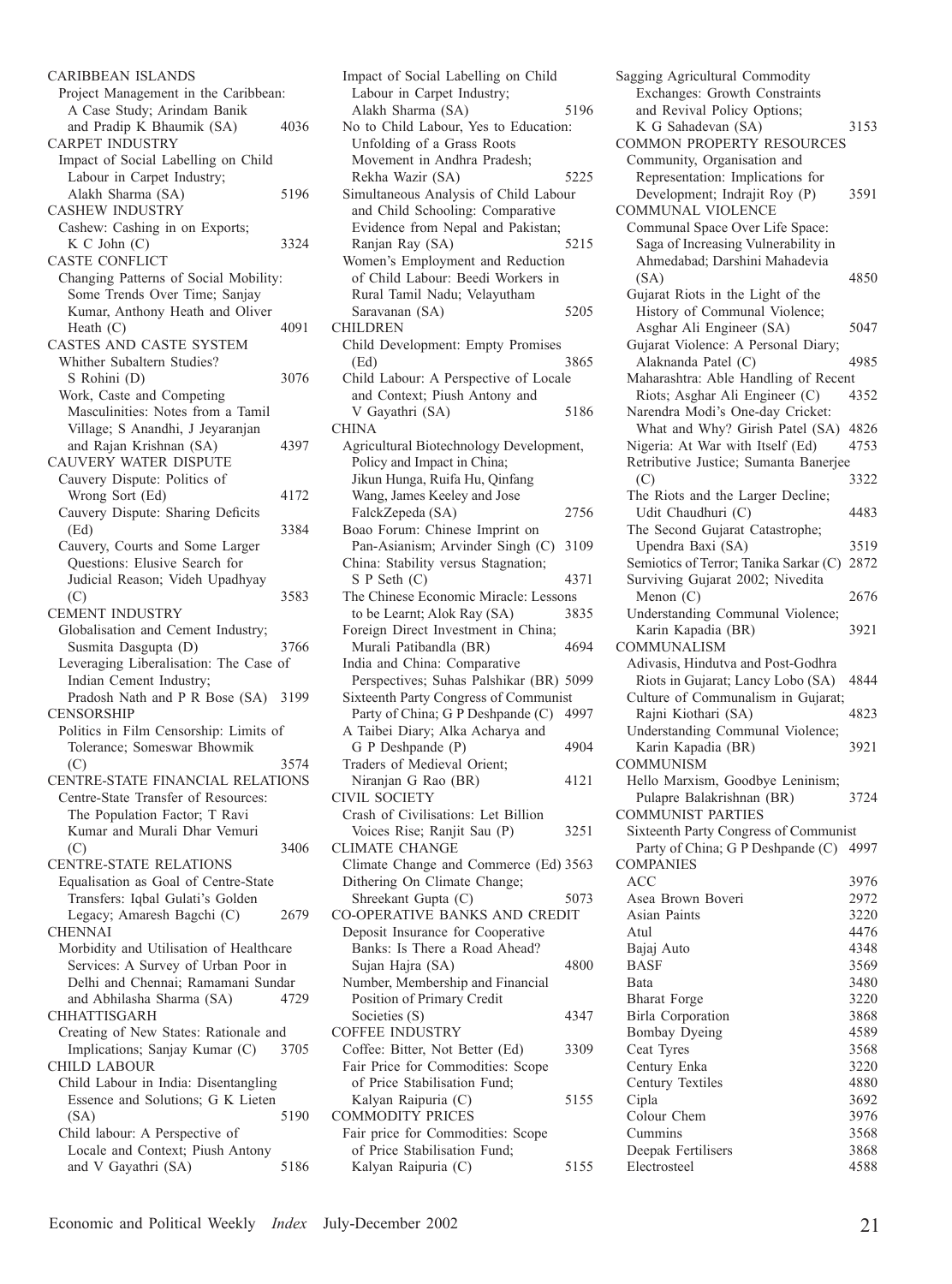| Escorts                                                       | 4476         |
|---------------------------------------------------------------|--------------|
| Finolex Cables                                                | 3776         |
| Finolex Cables                                                | 2672         |
| Garden Silk                                                   | 2672         |
| GNFC                                                          | 4588         |
| Godrej industries                                             | 4660         |
| Grasim Industries                                             | 3776         |
| Gujarat Heavy Chemicals                                       | 4349         |
| Hero Honda                                                    | 3776         |
| Hindalco                                                      | 4660         |
| Hindustan Lever                                               | 3092         |
| India Cements                                                 | 4661         |
| Indo Gulf Corporation                                         | 3692         |
| <b>ITC</b>                                                    | 4088         |
| Jaiprakash Industries                                         | 4477         |
| JK Synthetics                                                 | 4880         |
| LML                                                           | 3976         |
| Mico Bosch                                                    | 3092         |
| <b>MRF</b>                                                    | 3480         |
| Pfizer                                                        | 2972         |
| Raymonds                                                      | 3868         |
| <b>SAIL</b>                                                   | 4880         |
| Siemens<br>SmithKline Beecham                                 | 2972<br>3480 |
| Sterlite Industries                                           | 2672         |
| Supreme Industries                                            | 3092         |
| Tata Tea                                                      | 4348         |
| Vikrant Tyres                                                 | 3692         |
| <b>CONGRESS PARTY</b>                                         |              |
| For a responsible congress (Ed)                               | 4583         |
| CONSTITUTION OF INDIA                                         |              |
| Discouraging Multiple Membership;                             |              |
| A K Avasthi (C)                                               | 3704         |
| Report of Constitution Review                                 |              |
| Commission: Some Reflections;                                 |              |
| Madhav Godbole (P)                                            | 4001         |
| CONTRACT LABOUR                                               |              |
| Contract Appointments and Standard                            |              |
| in Higher Education (C)                                       | 4670         |
| <b>CORPORATE FRAUDS</b>                                       |              |
| Addressing Corporate Crime: Lessons                           |              |
| from Washington; Mitu Gulati                                  |              |
| and Kim Krawiec (C)                                           | 3329         |
| Guarding the Guards (Ed)                                      | 2667         |
| Wall Street Capitalism and the World of                       |              |
| Professional Managers;                                        |              |
| D N Ghosh (P)<br>CORPORATE GOVERNANCE                         | 3803         |
|                                                               |              |
| Corporate Governance: Myth and<br>Reality; Madhav Godbole (C) | 3094         |
| CORPORATE INVESTMENT                                          |              |
| Industrial Investment Proposals,                              |              |
| August 1991-March 2002 (S)                                    | 3387         |
| COTTON                                                        |              |
| Bt Cotton on Karnataka;                                       |              |
| Manu N Kulkarni (D)                                           | 3767         |
| Bt Cotton: Farmers' Reactions;                                |              |
| G Shourie David and Y V S T Sai (C) 4601                      |              |
| Cotton: Reorganising Procurement (Ed) 3864                    |              |
| COTTON TEXTILE INDUSTRY                                       |              |
| Dynamics of the Textile Industry;                             |              |
| K D Saksena (D)                                               | 3470         |
| <b>CRAFTSMEN</b>                                              |              |
| Shilpgram in Udaipur: Organising                              |              |
| Crafts People; Faraaz Mehmood                                 |              |
| and Gulrez Aazem (C)                                          | 4278         |

| CREDIT POLICY                                            |      |
|----------------------------------------------------------|------|
| Priority Sector Lending: Yesterday, Today and            |      |
| Tomorrow; Rajaram Dasgupta (SA) 4239                     |      |
| Redefining the Debtor-Creditor                           |      |
| Relationship: NPA Ordiance;                              |      |
| M K Datar (C)                                            | 3786 |
| <b>CRIMINAL LAW</b>                                      |      |
| International Criminal Court:                            |      |
| A Review; K P Prakash (C)                                |      |
|                                                          | 4113 |
| <b>CROPPING PATTERN</b>                                  |      |
| Agriculture: Problems in Punjab (Ed) 2969                |      |
| GM Crops: Need for Greater                               |      |
| Transparency (Ed)                                        | 4657 |
| Objective Function in Economic Models                    |      |
| of Decisions on Production: Evidence                     |      |
| from Swiddeners in Tripura;                              |      |
|                                                          |      |
| Malabika Das Gupta (SA)                                  | 3556 |
| <b>CURRICULUM</b>                                        |      |
| Liberals' Dilemma: GPD (F)                               | 4090 |
| National Curriculum Framework                            |      |
| and Its Values; R Rajesh (C)                             | 4273 |
| <b>CUSTOMS DUTY</b>                                      |      |
| Customs Valuation; Nilima Chandiramani                   |      |
|                                                          |      |
| (BR)                                                     | 2712 |
| <b>CYCLONES</b>                                          |      |
| Lessons from Orissa Super Cyclone;                       |      |
| Biswanath Dash (C)                                       | 4270 |
| Social Mobilisation for Rehabilitation:                  |      |
| Relief Work in Cyclone-affected                          |      |
| Orissa; Kumar Das (P)                                    | 4784 |
| D'SOUZA, J B                                             |      |
|                                                          |      |
| A Civil Servant Remembers;                               |      |
| A V Rajwade (BR)                                         | 3255 |
|                                                          |      |
| <b>DALAI LAMA</b>                                        |      |
| Deconstructing the Dalai Lama on                         |      |
| Tibet; Bharti Puri (C)                                   | 3500 |
|                                                          |      |
| <b>DALITS</b>                                            |      |
| Dalit: A Term Asserting Unity;                           |      |
| Sunita Reddy Bharati (D)                                 | 4339 |
| Dalits in Education and Workforce;                       |      |
| S Srinivasa Rao (C)                                      | 2998 |
| Evaluating Dalit Leadership: P R                         |      |
| Venkatswamy and the Hyderabad                            |      |
| Example: Simon Charsley (SA)                             | 5237 |
| <b>DAMS</b>                                              |      |
|                                                          |      |
| Dams and Development: Report on a                        |      |
| Policy Dialogue; J Bandyopadhyay,                        |      |
| B Mallik and S Perveen (C)                               | 4108 |
| <b>DEBT CRISIS</b>                                       |      |
| Uttar Pradesh Deeper into the Debt                       |      |
| Trap; Kripa Shankar (C)                                  | 4902 |
| <b>DEBT RECOVERY</b>                                     |      |
|                                                          | 4875 |
| Only a Beginning (Ed)                                    |      |
| DEFENCE EXPENDITURE                                      |      |
| Political Economy of National Security;                  |      |
| Ayesha Siddiqa-Agha (SA)                                 | 4545 |
| Security Policy: Enemy of Democracy;                     |      |
| Gautam Navlakha (P)                                      | 3420 |
| <b>DEFENCE POLICY</b>                                    |      |
| Security Policy: Enemy of Democracy;                     |      |
| Gautam Navlakha (P)                                      | 3420 |
| <b>DELHI</b>                                             |      |
|                                                          |      |
| Ethnography of Reservation in Delhi                      |      |
| University; Virginius Xaxa (C)                           | 2849 |
| Kashmiri Muslims in Delhi:<br>Compounding the Misery (C) | 2700 |

Morbidity and Utilisation of Healthcare Services: A Survey of Urban poor in Delhi and Chennai; Ramamani Sundar and Abhilasha Sharma (SA) 4729 The Past in the Present; Biswamoy Pati (BR) 4431 DEMOCRACY Assessing Indian Democracy; Ashok Pankaj (BR) 4197 Causes of Democratic Downslide; Mohammad Waseem (SA) 4532 Nigeria: Fragile Democracy under Stress; Amir Ali (C) 5172 Nurturing Democracy (Ed) 3307 Prefiguring Postcolonial Democracies; Ashutosh Kumar (BR) 4623 DEVELOPMENT ECONOMICS Participatory Growth and Poverty Reduction; DN (BR) 3514 DIRECT TAXES Direct Tax Reform: A Critical Evaluation of the Task Force Paper; N J Jhaveri (C) 4765 Direct Tax Reform: Merit in Gradualist Approach; Ajit Karnik (C) 4981 Taxation: For Wide Discussion (Ed) 4472 Task Force Recommendations on Direct Taxes; J Raja Chelliah (C) 4977 Task Force Reports on Direct and Indirect Tax: Some Issues; Madhav Godbole (C) 4884 Vision of the Kelkar Papers: A Critique;<br>Amaresh Bagchi (SA) 5125 Amaresh Bagchi (SA) DISASTER MANAGEMENT Lessons from Orissa Super Cyclone; Biswanath Dash (C) 4270 Maps and Disaster Management; Pramod K Mishra (C) 4676 DISCRIMINATION Caste Discrimination and UN; Ambrose Pinto (C) 3988 DISINVESTMENT Holding Company for Public Sector Enterprises; N J Jhaveri (C) 3578 DOCTORS Ordering the Doctors: New Code of Ethics; K R Nayar (C) 2686 DOMESTIC VIOLENCE Women: Discouraging Violence (Ed) 4344 DRINKING WATER Drinking Water Crisis in Kutch: A Natural Phenomenon?; Charul Bharwada and Vinay Mahajan (SA) 4859 Water Supply Schemes in Vidarbha; Anuradha Kumar (C) 4603 DROUGHT Despair on Drougt (Ed) 3215 Dire Impact of Drought on Saving and Investment: EPW Research Foundation (MMR) 3391 Food Security in Drought-Prone Areas: A Study in Karnataka; V M Rao and R S Deshpande (SA) 3677 EAST ASIAN CRISIS East Asian Economies: A Sober View; Manmohan Agarwal (BR) 2889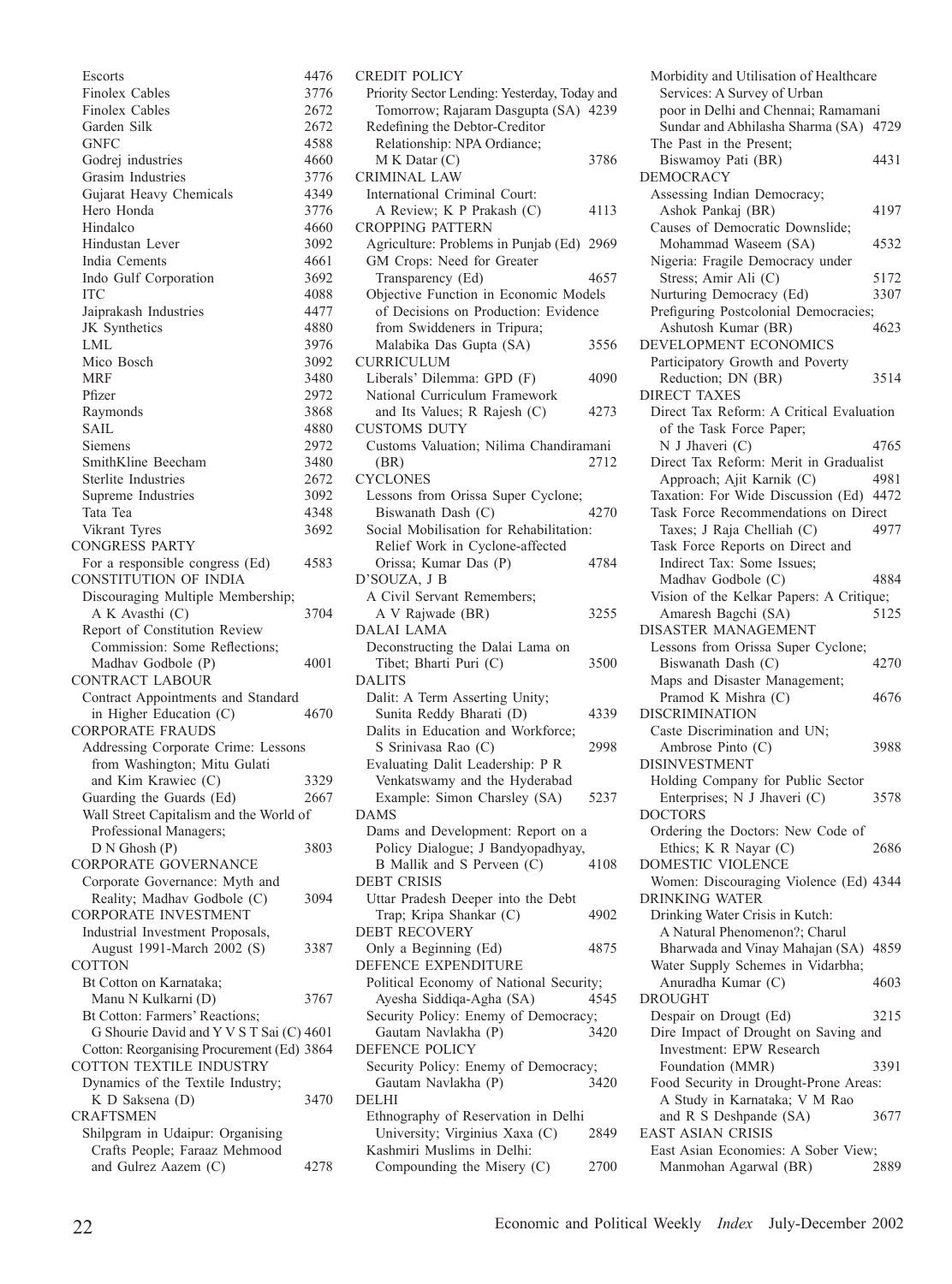ECONOMIC GROWTH AND DEVELOPMENT The Chinese Economic Miracle: Lessons to be Learnt; Alok Ray (SA) 3835 Development and Participation: What Is Missing? Vinod Vyasulu (C) 2869 Dreams, Dollars and Dot.Com: Reflections from a Ranch; Ashish Bose (C) 3410 Economy: The Policy Deficit (Ed) 3972 Fifty Five Years of a Feudal Democracy; A V Rajwade (C) 3398 Financial Sector Reforms; R M Vasanthakumari (BR) 3259 Have We Already Met the Millennium Development Goal for Poverty? Martin Ravallion (SA) 4638 India's Medium Term Growth Prospects; Shankar Acharya (SA) Paradox of Development; Mahmood Hasan Khan (BR) 3600 Road Length in India – Some Indicators, 1991-1997 (S) 4755 ECONOMIC HISTORY Famines and State-Making in Colonial India; Tirthankar Roy (BR) 3429 Insights on Indian Economic History; Achin Vanaik (BR) 3727 ECONOMIC INEQUALITY Poverty and Inequality in India: A Re-examination; Angus Deaton and Jean Dreze (SA) 3729 ECONOMIC POLICY Five Years of Participatory Planning in Kerala: A Rhetoric and Reality; Jos Chathukulam and M S John (SA) 4917 The Political Economy of Power; S L Rao (SA) 3433 Rural Development: New Perceptions; N A Majumdar (C) 3983 ECONOMIC REFORMS The Chinese Economic Miracle: Lessons To Be Learnt; Alok Ray (SA) 3835 For a National Common Market (Ed) 4171 Panchayati Raj: The Way Forward; Mani Shankar Aiyar (SA) 3293 Political Obstacles to Economic Reforms; Bhupat M Desai (D) 3682 Privatisation: Compulsions and Options for Economic Reform; Pradip Baijal (P) 4189 Russia: Continuing Debate over Shock Therapy; R G Gidadhubli and Arun Mohanty (C) 4998 Sri Lankan Economy of War and Peace; Saman Kelegama (C) 4678 Strategy for Economic Reform in West Bengal; Abhijit et al Banerjee (SA) 4203 ECONOMICS Inexact Can Be Noble; Kala S Sridhar (C) 4491 ECONOMISTS I S Gulati: Our Teacher; Pinaki Chakraborty and Lekha Chakraborty (C) 2855

EDIBLE OILS Environmental Compliance Versus Growth: Lessons from Malaysia's Regulations on Palm Oil Mills; Vinish Kathuria and Nisar A Khan (C) 3993 EDUCATION Brain Drain and Education Systems; J S Rajput (C) 3404 Dalits in Education and Workforce; S Srinivasa Rao (C) 2998 Private Schools for Less Privileged: Some Insights from a Case Study; Anuradha De, Claire Noronha and Meera Samson (SA) 5230 View from the Margins: Sociology of Education and Gender; Karuna Chanana (P) 3717 EDUCATION AND POLITICS Liberals' Dilemma: GPD (F) 4090 EDUCATION AND RELIGION Madrasa Education; Taberez Ahmed Neyazi (D) 3967 Winning Values: Secular Education Redefined; Krishna Kumar (C) 5152 EDUCATIONAL POLICY AND REFORMS Education: Tough Lessons (Ed) 3217 Government and Private Schools: Tends in Enrolment and Retention; Shailendra Singh and Kala Seetahram<br>Sridhar (SA) (1999) Sridhar (SA) Liberals' Dilemma; GPD (F) 4090 National Curriculum Framework and Its Values; R Rajesh (C) 4273 Winning Values: Secular Education Redefined: Krishna Kumar (C) 5152 ELECTION COMMISSION Electoral Reform Bill: Too Little, Too Late; B Venkatesh Kumar (C) 3105 ELECTIONS Assembly Election: Manifestation of Growing Crisis; Bhagat Oinam (C) 2683 Contestation and Negotiations: Hindutva Sentiments and Temporal Interest in Gujarat Elections; Ghanshyam Shah (SA) 4838 Elections in Germany and Brazil: Critical Outcomes; Frederic F Clairmont (C) 4611 Elections: Continuity Rather than Change; S Akbar Zaidi (C) 4501 The Gujarat Story (Ed) 5059 Jammu and Kashmir, Assembly Elections 2002: Under the Shadow of Fear (C) 4357 Nagaland: Another Beginning (Ed) 4972 Two Elections-Two Sides of the Coin; Sumanta Banerjee (C) 4481 Windows of Opportunity (Ed) 4251 ELECTORAL REFORMS Electoral Reform Bill: Too Little, Too Late; B Venkatesh Kumar (C) 3105 Politics: Electoral Reform (Ed) 3564 Reforming Indian Electoral Process: Sanjay Kumar (C) 3489 EMPLOYMENT Employment, 1990-1999 (S) 5063

EMPLOYMENT PROGRAMMES Haryana: Self-Employment programme – A Stocktaking: Mahi Pal (C) 5157 ENERGY CRISIS A Sustainable Energy Strategy for India Revisited; B Sudhakara Reddy and P Balachandra (SA) 5264 ENERGY POLICY India's Energy R and D Landscape: A Critical Assesment; Ambuj Sagar (SA) 3925 A Sustainable Energy Strategy for India Revisited; B Sudhakara Reddy and P Balachandra (SA) 5264 ENERGY RESEARCH India's Energy R and D Landscape: A Critical Assesment; Ambuj Sagar (SA) 3925 ENGLAND Punjabis in England: The Ad-Dharmi Experience; Paramjit S Judge (C) 3244 ENVIRONMENT Aral Sea: Environmental Tragedy in Central Asia; Rama Sampath Kumar (C) 3797 Environmental Rehabilitation and Livelihood Impact: Emerging Trends from Ethiopia and Gujarat; H S Shylendra (SA) 3286 Human Well-Being and Sustainable Development; Ramprasad Sengupta (BR) 4289 Karnataka Kudremukh: Of Mining and Environment: Muzaffar Assadi (C) 4898 ENVIRONMENTAL LAW On Track, Differently (Ed) 4471 ETHIOPIA Environmental Rehabilitation and Livelihood Impact: Emerging Trends from Ethiopia and Gujarat; H S Shylendra (SA) 3286 ETHNIC CONFLICTS Ethnic Conflicts and Minority Rights; A S Narang (C) 2696 EUROPEAN UNION Eastern Extension of European Union: Restraint or Chance for Muslim world? Jakob Rosel (P) 4374 EXCHANGE RATE Revisiting the Exchange Standard, 1898-1913: III – Rise of Prices: An Unsettled Controversy; Arun Banerji (SA) 4455 EXPORTS Myopic Outlook (Ed) 4253 Seafood: Regulating Export (Ed) 4085 EXTERNAL DEBT Determinants of Sovereign Defaults: What Does the Empirical Evidence Tell US? Sujata Verma (SA) 4817 FAMINES Famines and State-Making in Colonial India; Tirthankar Roy (BR) 3429 Rajasthan: Hunger and Starvation Deaths – Call for Public Action; Manish K Jha  $(C)$  5159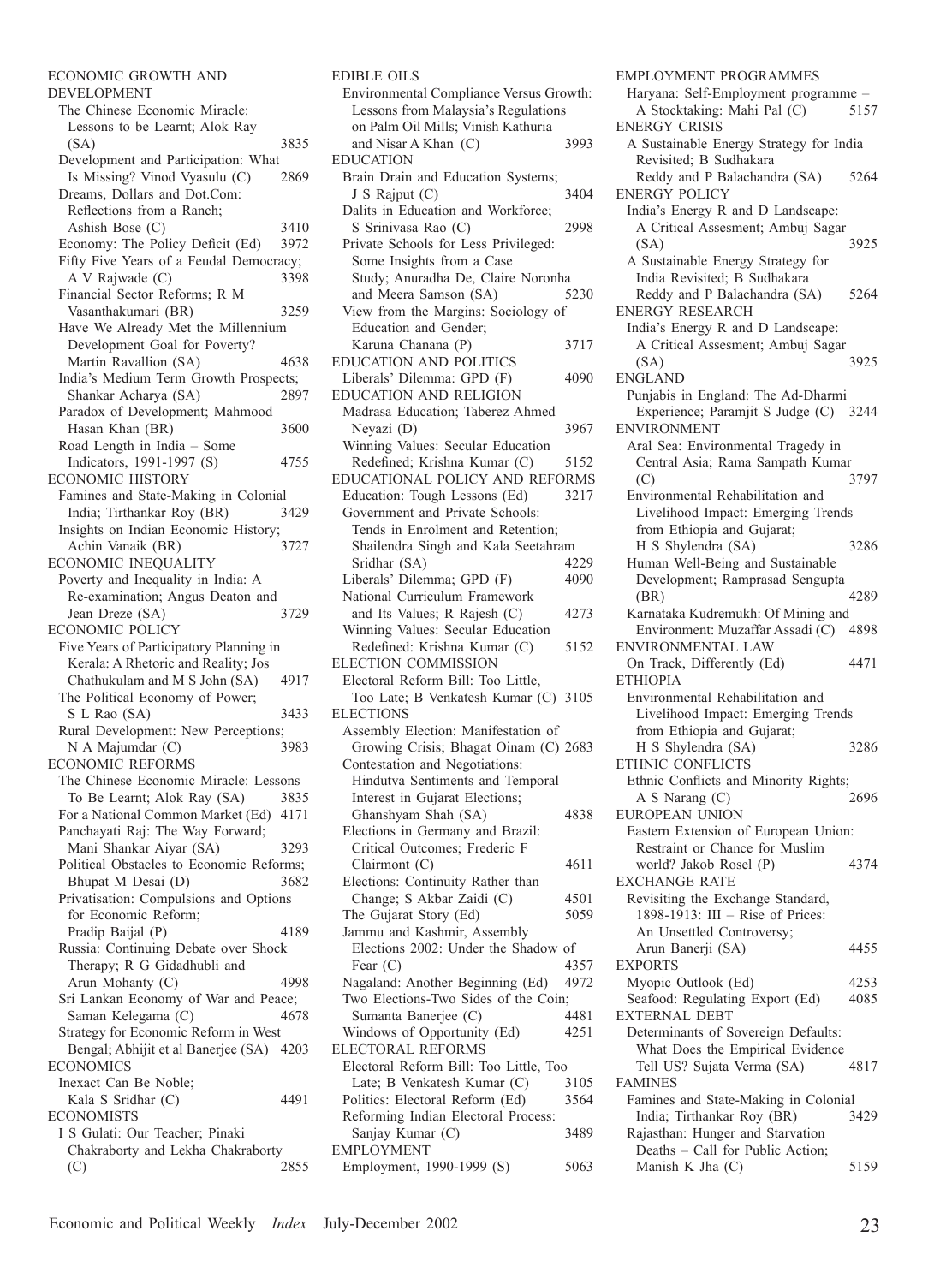FEMINISM Gender in Feminist Theory; Carol Upadhya (BR) 4789 Perspectives for a Grassroots Feminist Theory; U Kalpagam (P) 4686 **FERTILITY** Causes of Fertility Decline in India and Bangladesh: Role of Community; S Mahendra Dev, K S James and Binayak Sen (SA) 4447 FESTIVALS Lord Ganesha and His Historical Plight; GPD (F) 3483 FILM INDUSTRY Politics in Film Censorship: Limits of Tolerance; Someswar Bhowmik (C) 3574 FILMS Another History Rises to the Surface: Hey Ram – Melodrama in the Age of Digital Simulation; Ravi Vasudevan (SA) 2917 Celluloid Chronicles; Sharmistha Gooptu (BR) 3023 Representations of Empire; Pradip Kumar Datta (BR) 4512 FINANCE COMMISSION Centre-State Transfer of Resources: The Population Factor; T Ravi Kumar and Murali Dhar Vemuri (C) 3406 Finance Commission: Decline of a Constitutional Institution; G Thimmaiah  $(C)$  4664 Twelfth Finance Commission and State's Debt Burden; S Gurumurthi (SA) 4135 Twelfth Finance Commission: Framing Its Terms of Reference; B P R Vithal and J V M Sarma (C) 3485 FINANCES, STATES Uttar Pradesh Deeper into the Debt Trap; Kripa Shankar (C) 4902 FINANCIAL INSTITUTIONS NPAs and Beyond (Ed) 2839 FINANCIAL MARKET Savings and Growth: EPW Research Foundation (MMR) 3870 FINANCIAL SECTOR REFORMS Central Banking and Public Policy Making; A Premchand (BR) 4041 Financial Sector Reforms; R M Vasanthakumari (BR) 3259 International Financial Liberalisation: Lessons from Recent Experience; Ramkishen Rajan (P) 3017 FISCAL DEFICIT Fiscal and Political Bankruptcy (Ed) 4343 FISHERIES AND MARINE PRODUCTS Data on Livestock and Fisheries: Statewise and All-India, 1990-1999 (S) 3975 FOOD SECURITY Food Security in Drought-Prone Areas: A Study in Karnataka; V M Rao and R S Deshpande (SA) 3677 Prajateerpu: Food and Farming Futures for Andhra Pradesh: A Citizens' Jury/ Scenario Workshop: Michel P Pimbert and Tom Wakeford (SA) 2778

| FOREIGN DIRECT INVESTMENT                    |      |
|----------------------------------------------|------|
| Foreign Direct Investment in China:          |      |
| Murali Patibandla (BR)                       | 4694 |
| Foreign Investment Approvals and             |      |
| Actuals: A Profile, 1998-2002 (S)            | 3567 |
| Regulating Investment: Reading               |      |
| between the Lines; Sanjivani Vaze            |      |
| (C)                                          | 3242 |
|                                              | 3385 |
| Tea: Not Enough Zing (Ed)                    |      |
| <b>FOREIGN POLICY</b>                        |      |
| Delhi Summit and Putin's Larger              |      |
| Strategy; R G Gidadhubli (C)                 | 5090 |
| Foreign Policy Opinions;                     |      |
| Frederic Grare (SA)                          | 4568 |
| <b>FOREST POLICY</b>                         |      |
| Ethnography of the Forest Guard:             |      |
| Contrasting Discourses, Conflicting          |      |
| Roles and Policy Implementation;             |      |
|                                              | 4125 |
| Sudha Vasan (SA)                             |      |
| FORESTS AND FORESTRY                         |      |
| Conserving Forests in Uttarakhand:           |      |
| People's Initiative; Rakesh Agrawal          |      |
| (C)                                          | 3881 |
| Ethnography of the Forest Guard:             |      |
| Contrasting Discourses, Conflicting          |      |
| Roles and Policy Implementation;             |      |
| Sudha Vasan (SA)                             | 4125 |
| Forests, People and State: Continuities      |      |
|                                              |      |
| and Changes; Meena Bhargava (SA) 4440        |      |
| Measuring Social Capital: Forest             |      |
| Protection Committees in West                |      |
| Bengal; Neela Mukherjee (C)                  | 2994 |
| Meghalaya: Impact of Ban on Timber           |      |
| Felling; Madhu Ramnath (C)                   | 4774 |
| Of Surviving Change; Kuntala                 |      |
|                                              |      |
|                                              |      |
| Lahiri-Dutt (BR)                             | 3722 |
| Profile of Forest in India, 1999 (S)         | 4879 |
| Women's Participation in Forestry:           |      |
| Some Theoretical Issue; Debnarayan           |      |
| Sarker and Nimai Das (SA)                    | 4407 |
| FREEDOM STRUGGLE                             |      |
| Revisiting the Freedom Struggle;             |      |
| M K B Nair (BR)                              | 5015 |
| <b>FUTURES MARKETS</b>                       |      |
|                                              |      |
| Indian Agricultural Commodity Futures        |      |
| Markets: A Performance Survey;               |      |
| Gopal Naik and Sudhir Kumar Jain             |      |
| (SA)                                         | 3161 |
| GANDHI, M K                                  |      |
| National and Village: Images of Rural        |      |
| India in Gandhi, Nehru and Ambedkar;         |      |
| Surinder S Jodhka (SA)                       | 3343 |
| S K Rudra, C F Andrews and M K               |      |
| Gandhi: Friendship, Dialogue and             |      |
|                                              |      |
| Interiority in the Question of Indian        |      |
| Nationalism; Susan Visvanathan               | 3532 |
| (SA)                                         |      |
| GARMENT AND KNITTING INDUSTRY                |      |
| Women Garment Workers in Bangladesh;         |      |
| Syeda Sarmin Absar (C)                       | 3012 |
| <b>GENDER ROLES</b>                          |      |
| Life Histories and Long Term Change:         |      |
| Rural Livelihood and Gender                  |      |
| Relations in a West Bengal Village;          |      |
| Molly Chattopadhyay and<br>David Seddon (SA) |      |

GENDER STUDIES Being and Identity; Chhaya Datar (BR) 3120 Gender in Feminist Theory; Carol Upadhya (BR) 4789 Gendered Science: Women as Practitioners and as Targets of Research; Vinita Bal  $(C)$  5163 Measuring Gender Disparity Using Time Use Statistics; Rajesh Bhatia (SA) 3464 Perception and Prejudice: Uncertainty and Investment in Gender; Paul H L Nillesen and Axel Gelfert (SA) 4382 Transgreesing Boundaries of Gender and Identity; Flavia Agnes (C) 3695 Understanding Gender and Kinship; Pushpesh Kumar (BR) 4043 Work, Caste and Competing Masculinities: Notes from a Tamil Village; S Anandhi; J Jeyaranjan and Rajan Krishnan (SA) 4397 GENETIC RESOURSES GM Crops: Need for Greater Transparency (Ed) 4657 **GEOPOLITICS** Geopolitics and Regional Identity: South Asia's North-West Frontiers; Barun De (BR) 3812 **GERMANY** Elections in Germany and Brazil: Critical Outcomes; Frederic F Clairmont (C) 4611 GLOBALISATION Critical Geographical Praxis: Globalisation and Socio-Spatial Disorder; Swapna Banerjee-Guha (P) 4503 Globalisation and Cement Industry; Susmita Dasgupta (D) 3766 Globalisation and Indian Services Sector; Sukumar Mukhopadhyay (C) 4097 Globalisation and Keynesian Reach; Pulapre Balakrishnan (C) 3412 Globalisation, Information Technology and Asian Indian Women in US; S Uma Devi (SA) 4421 Globalisation, the IMF and Governance; D N Ghosh (F) 3980 Small Scale Units in the Era of Globalisation: Problems and Prospects; T A Bhavani (SA) 3041 GORAKHPUR Forests, People and State: Continuities and Changes; Meena Bhargava (SA) 4440 GROUNDWATER Development or Destruction? Ramaswamy R Iyer (BR) 4429 **GUJARAT** Adivasis, Hindutva and Post-Godhra Riots in Gujarat; Lancy Lobo (SA) 4844 Contestation and Negotiations: Hindutva Sentiments and Temporal Interest in Gujarat Elections; Ghanshyam Shah (SA) 4838 Culture of Communalism in Gujarat; Rajni Kiothari (SA) 4823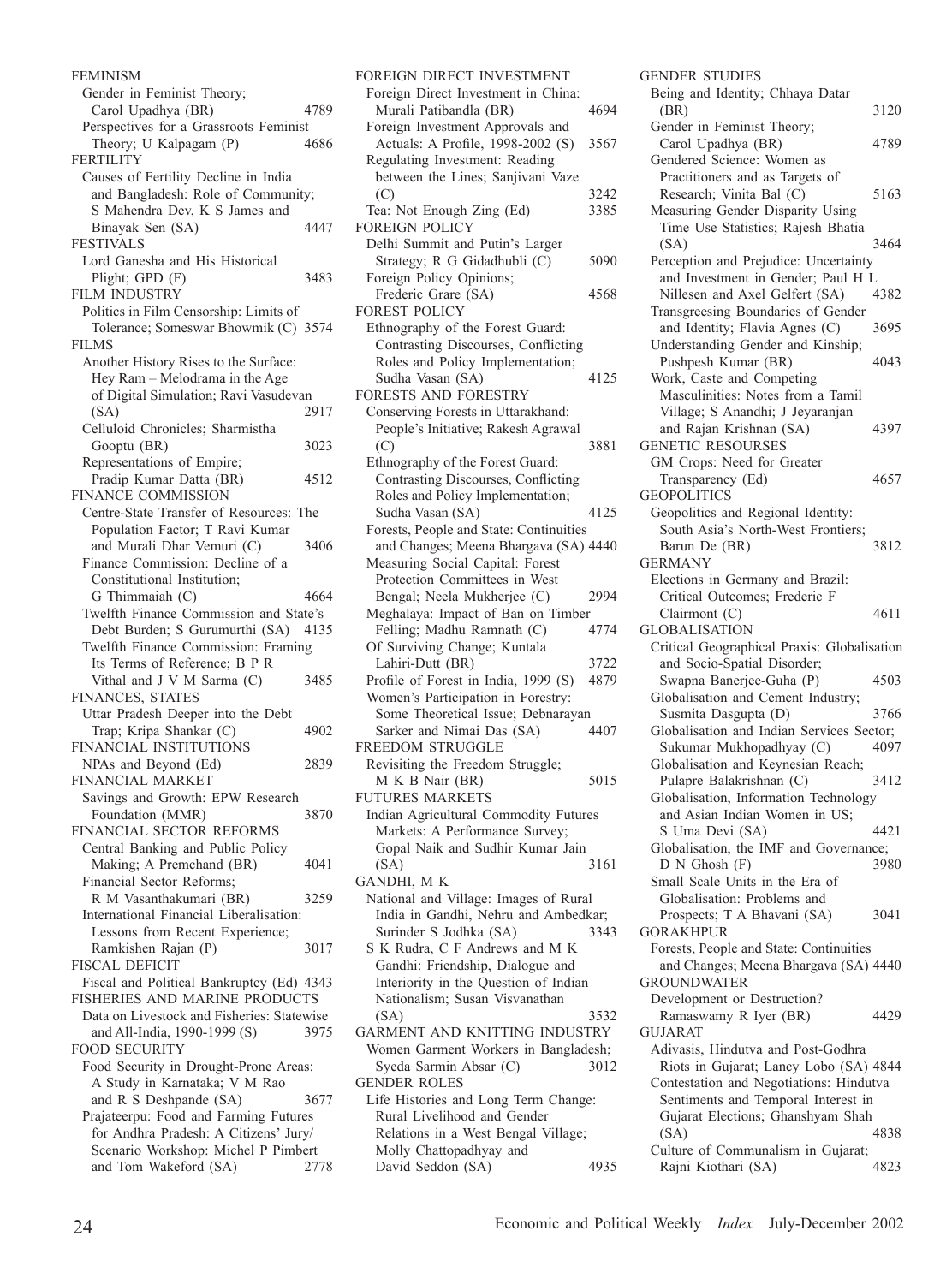| Doubly Alienated Muslims: Some                                       |      |
|----------------------------------------------------------------------|------|
| Implications of the Gujarat Carnage;                                 |      |
| Anand Chakravarti (D)                                                | 4246 |
| Environmental Rehabilitation and                                     |      |
| Livelihood Impact: Emerging Trends                                   |      |
| from Ethiopia and Gujarat;                                           |      |
| H S Shylendra (SA)                                                   | 3286 |
| Gujarat Riots in the Light of the                                    |      |
| History of Communal Violence;                                        |      |
| Asghar Ali Engineer (SA)                                             | 5047 |
| The Gujarat Story (Ed)                                               | 5059 |
| Gujarat Violence: A Personal Diary;                                  |      |
| Alaknanda Patel (C)                                                  |      |
|                                                                      | 4985 |
| Gujarat: A Civil Service Failure;                                    |      |
| J B D'souza (C)                                                      | 3492 |
| Gujarati Intellectuals and History                                   |      |
| Writing in the Colonial Period;                                      |      |
| Riho Isaka (SA)                                                      | 4867 |
| Maps and Disaster Management;                                        |      |
| Pramod K Mishra (C)                                                  | 4676 |
| Narendra Modi's One-Day Cricket:                                     |      |
| What and Why? Girish Patel (SA)                                      | 4826 |
| Nigeria: At War with Itself (Ed)                                     | 4753 |
| Retributive Justice; Sumanta Banerjee                                |      |
| (C)                                                                  | 3322 |
| The Riots and the Larger Decline;                                    |      |
| Udit Chaudhuri (C)                                                   | 4483 |
| The Second Gujarat Catastrophe;                                      |      |
| Upendra Baxi (SA)                                                    | 3519 |
| Semiotics of Terror; Tanika Sarkar                                   |      |
| (C)                                                                  | 2872 |
| Surviving Gujarat 2002;                                              |      |
| Nivedita Menon (C)                                                   | 2676 |
|                                                                      |      |
| GULATI, I S                                                          |      |
|                                                                      |      |
| I S Gulati: Our Teacher; Pinaki<br>Chakraborty and Lekha Chakraborty |      |
|                                                                      | 2855 |
| (C)<br><b>HANDLOOMS</b>                                              |      |
|                                                                      |      |
| Tamil Nadu: Handlooms in Crises<br>(Ed)                              | 3476 |
|                                                                      |      |
| <b>HARYANA</b>                                                       |      |
| Haryana: Self-Employment                                             |      |
| Programme - a Stocktaking;                                           |      |
| Mahi Pal (C)                                                         | 5157 |
| Migration of Rural Artisans: Evidence                                |      |
| from Haryana and Rajasthan;                                          |      |
| S S Solanki (C)                                                      | 3579 |
| Private Schools for Less Privileged:                                 |      |
| Some Insights from a Case                                            |      |
| Study; Anuradha De; Claire Noronha                                   |      |
| and Meera Samson (SA)                                                | 5230 |
| <b>HEALTH</b>                                                        |      |
| Prices of Prescription Drugs: Marginal                               |      |
| Rise in Cardiovascular Products;                                     |      |
| Wishvas Rane (C)                                                     | 3402 |
| HEALTH AND NUTRITION                                                 |      |
| World's Children: Halting Progress                                   |      |
| (Ed)                                                                 | 5061 |
| HEALTH INSURANCE                                                     |      |
| Private Health Insurance and Health                                  |      |
| Costs: Results from a Delhi Study;                                   |      |
| Indrani Gupta (SA)                                                   | 2795 |
| HEALTHCARE SERVICES                                                  |      |
| Health and Trade regulation (Ed)                                     | 3863 |
| Health Care: Expansion for Profit<br>(Ed)                            | 3476 |

Morbidity and Utilisation of Healthcare Services: A Survey of Urban Poor in Delhi and Chennai; Ramamani Sundar and Abhilasha Sharma (SA) 4729 Primary HealthCare in Urban Slums; Nandita Kapadia-Kundu and Tara Kanitkar (C) 5086 The Right Choice (Ed) 5147 Surgical Instruments Industry at Jalandhar: A Case Study; Manjit Singh (SA) 3298 User Charges in Health Care: Some Issues; Sonia Andrews and Sailesh Mohan (C)3793 **HEPATITIS** Hepatitis-B Vaccine in National Programme: Some Issues; Anant Phadke (C) 5167 HIGHER EDUCATION Contract Appointments and Standard<br>in Higher Education (C) 4670 in Higher Education  $(C)$ HIMACHAL PRADESH Ethnography of the Forest Guard: Contrasting Discourses, Conflicting Roles and Policy Implementation; Sudha Vasan (SA) 4125 **HISTORY** Emotional World of the Bengal Renaissance; Sekhar Bandyopadhyay (BR) 4513 Gujarati Intellectuals and History Writing in the Colonial Period; Riho Isaka (SA) 4867 Historiography in Post-Colonial Garb; K T Rammohan, K Ravi Raman and<br>Salim Balakrishnan (D) 3471 Salim Balakrishnan (D) HISTORY EDUCATION National Textbooks For Future? Kumkum Roy (C) 5083 On Saffronisation of Education; Hiren Gohain (C) 4597 Teaching of History and Nation-Building; Veronique Benei (BR) 4697 HORTICULTURE Horticulture: Not So Golden (Ed) 3689 HOUSEHOLD INVESTMENT Dire Impact of Drought on Saving and Investment; EPW Research Foundation (MMR) 3391 HOUSEHOLD SAVINGS Dire Impact of Drought on Saving and Investment; EPW Research Foundation (MMR) 3391 Savings and Growth; EPW Research Foundation (MMR) 3870 HOUSING Tamil Nadu: Samathuvapuram: Towards Spatial Equality; K Jothi Sivagnanam and M Sivraj (C) 3990 HUMAN DEVELOPMENT Human Development: Some Issues; Madhav Godbole (C) 4265 Human Well-Being and Sustainable Development; Ramprasad Sengupta (BR) 4289 HUMAN RIGHTS Amnesty for Police Officers: Politics of Truth and Reconciliation; Ujjwal Kumar Singh (C) 3326

Human Rights Literacy; A G Noorani (BR) 4621 Rajasthan: Hunger and Starvation Deaths – Call for Public Action; Manish K Jha  $(C)$  5159 HUNGER AND STARVATION Orissa: Probing Starvation Deaths (Ed) 3477 Starvation Death in UP and PDS; Kripa Shankar (C) 4272 HYDERABAD Evaluating Dalit Leadership: P R Venkatswamy and the Hyderabad Example; Simon Charsley (SA) 5237 Muslims of Hyderabad; B P R Vithal (P) 2883 ICAR Red-Taping Agricultural Research; Dayanatha Jha (C) 4600 **ICICI** Money and Banking Statistics: Post-ICICI Merger with ICICI Bank, 2001-2002 (S) 2971 IMF Globalisation, the IMF and Governance; D N Ghosh (F) 3980 IMF Conditions Stunt Growth; Shahrukh Rafi khan (SA) 4541 IMF's New Guidelines on Conditionality; A Vasudevan (C) 4279 Is the IMF a Lender of First or Last Resort?; Anand Chandavarkar (C) 3699 Turning the Light Inward: Evaluation of IMF; Deena Khatkhate (SA) 4627 IMMIGRATION Punjabis in Canada; Paramjit S Judge (BR) 4790 Punjabis in England: The Ad-Dharmi Experience; Paramjit S Judge (C) 3244 IMMUNISATION PROGRAMME Hepatitis-B Vaccine in National Programme: Some Issues; Anant Phadke (C) 5167 INCOME AND SAVINGS Estimations of District Incomes and Poverty; Suba K G K Rao (D) 2926 India's Medium Term Growth Prospects; Shankar Acharya (SA) 2897 INCOME TAX Political Parties and Income Tax; Mukul Dube (C) 3894 INDIA-CHINA RELATIONS Talks Without End?; GPD (F) 4757 INDIA-PAKISTAN RELATIONS The First War with Pakistan; Sanjoy Bagchi (BR) 2709 Nuclear Risk Reduction Measures between India and Pakistan: Achin Vanaik (F) 2845 Tryst with Fate: India and Pakistan in the War on Terrorism; Radhika Desai (SA) 3456 INDIRECT TAXES Task Force Report on Indirect Taxes: A Critique; Sukumar Mukhopadhyay (C) 4590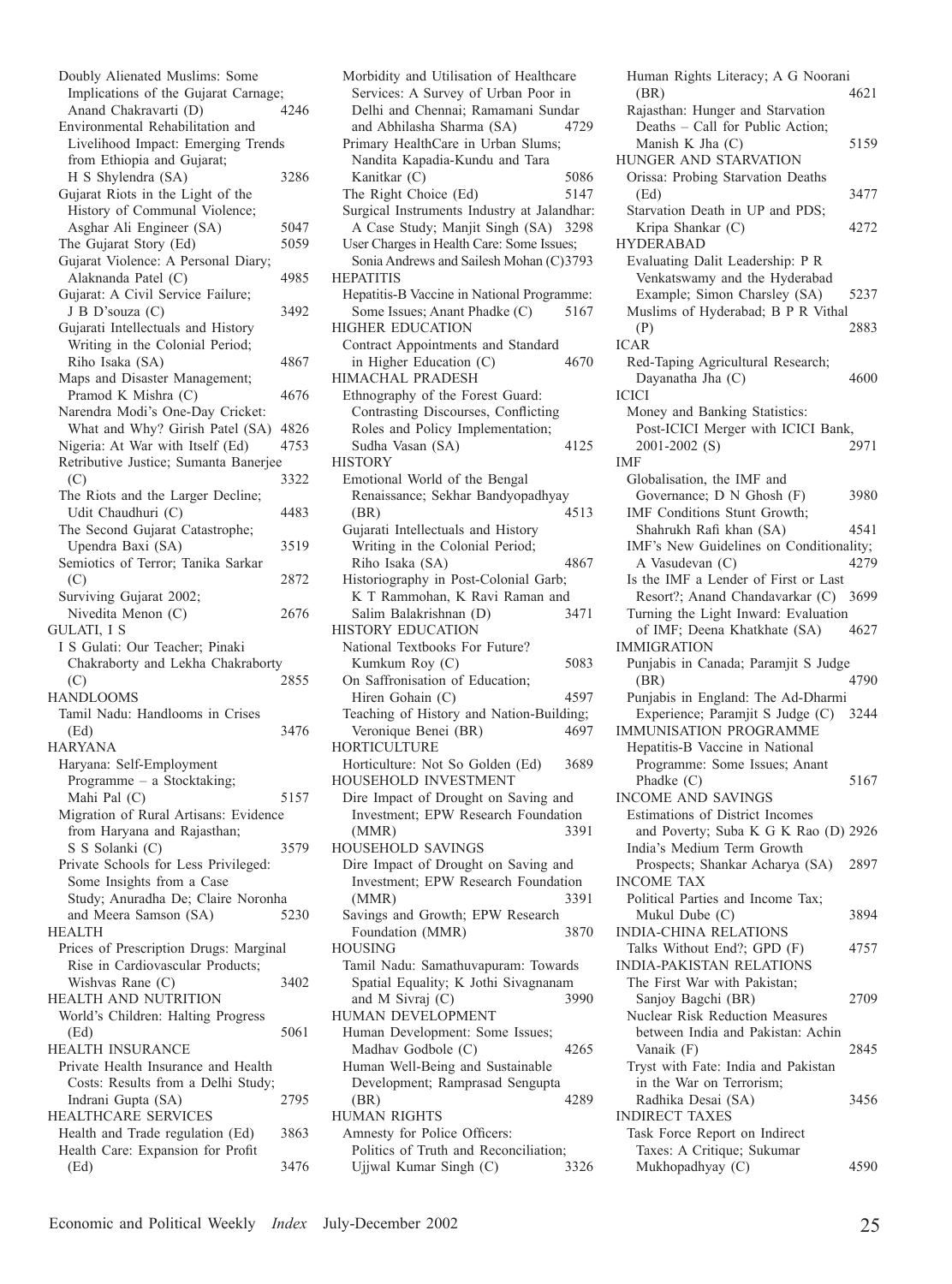| Task Force Reports on Direct and                                      |      |
|-----------------------------------------------------------------------|------|
| Indirect Tax: Some Issues;                                            |      |
| Madhav Godbole (C)                                                    | 4884 |
| Vision of the Kelkar Papers: A                                        |      |
| Critique; Amaresh Bagchi (SA)                                         | 5125 |
| INDUSTRIAL GROWTH AND                                                 |      |
| <b>DEVELOPMENT</b>                                                    |      |
| Signs of Incipient Industrial Recovery;                               |      |
| EPW Research Foundation (MMR) 2976                                    |      |
| <b>INDUSTRIAL LABOUR</b>                                              |      |
| Work, Caste and Competing                                             |      |
| Masculinities: Notes from a Tamil<br>Village; S Anandhi; J Jeyaranjan |      |
|                                                                       |      |
| and Rajan Krishnan (SA)<br><b>INDUSTRIAL POLLUTION</b>                | 4397 |
| On Track, Differently (Ed)                                            | 4471 |
| INDUSTRIAL PRODUCTION                                                 |      |
| Estimated Production Details of Key                                   |      |
| Industries in the Non-SSI Sector,                                     |      |
| 1996-2001 (S)                                                         | 3219 |
| Industry: Signs of Pick-Up (Ed)                                       | 5060 |
| TFP Growth in Indian Manufacturing                                    |      |
| in 1980s: Ishwanath Goldar (D)                                        | 4966 |
| Yield Spread as a Lead Indicator                                      |      |
| of Real Economic Activity: An                                         |      |
| Empirical Exercise on the Indian                                      |      |
| Economy; K Kanagasabapathy and                                        |      |
| Rajan Goyal (SA)                                                      | 3670 |
| <b>INDUSTRIAL RESTRUCTURING</b>                                       |      |
| Industrial Revival: Selective and Cyclical;                           |      |
| EPW Research Foundation (MMR) 5066                                    |      |
| INFANT AND CHILD MORTALITY                                            |      |
|                                                                       |      |
| Adoption Laws: Need for Reform;                                       |      |
| Aarthi S Anand and Prema Chandra                                      |      |
| (C)                                                                   | 3891 |
| Child Development: Empty Promises                                     |      |
| (Ed)                                                                  | 3865 |
| Child Mortality in Maharashtra:                                       |      |
| Abhay Bang; M H Reddy and                                             |      |
| M D Deshmukh (SA)                                                     | 4947 |
| Health Care: Enforcing Accountability                                 |      |
| (Ed)                                                                  | 3688 |
| World's Children: Halting Progress                                    |      |
| (Ed)                                                                  | 5061 |
| <b>INFORMAL SECTOR</b>                                                |      |
| Voice of the Unorganised Sector:                                      |      |
| Worker's Rally in Tamil Nadu;                                         | 4105 |
| A K Roy (C)<br><b>INFORMATION TECHNOLOGY</b>                          |      |
|                                                                       |      |
| Globalisation, Information Technology                                 |      |
| and Asian Indian Women in US;                                         | 4421 |
| S Uma Devi (SA)<br>Information Technology for                         |      |
| Development; T H Chowdary (C)                                         | 3886 |
| IT and Society (Ed)                                                   | 4971 |
| The Right Choice (Ed)                                                 | 5147 |
| INFRASTRUCTURE FINANCE                                                |      |
| Capital Account Liberalisation in India:                              |      |
| Implications for Infrastructure                                       |      |
| Financing and Economic Growth:                                        |      |
| Soumya Kanti Ghosh and Soumen                                         |      |
| Bagchi (SA)                                                           | 4927 |
| <b>INSURANCE COMPANIES</b>                                            |      |
| Private Health Insurance and Health                                   |      |
| Costs: Results from a Delhi Study;<br>Indrani Gupta (SA)              | 2795 |

INSURANCE, LIFE Post Office Life Insurance Fund Account and LIC Business, 1990-2001 (S) 5151 INSURGENCY Insurgency and Development (Ed) 3088 INTELLECTUAL PROPERTY RIGHTS Plagiarism in Physics: Time for Introspection: Gita Chadha (C) 4995 INTELLECTUALS Excesses of the Intellect; A G Noorani (BR) 4123 INTEREST RATES Money Market rates of Interest (S) 2843, 3311, 3775, 4975, 4587, 4175 INTERNATIONAL CAPITAL MARKET Perfect Market Puzzles: Five Observations from the World of Sovereign Debt; William Bratton and Mitu Gulati (C) 2702 INTERNATIONAL COMPETITIVENESS Asia and US Global Strategy; Sumanta Banerjee (C) 4187 INTERNATIONAL ECONOMIC RELATIONS Boao Forum: Chinese Imprint on Pan-Asianism; Arvinder Singh (C) 3109 Recasting Indo-African Development Cooperation; Rajen Harshe (P) 4116 INTERNATIONAL FINANCIAL SYSTEM Revisiting the Exchange Standard, 1898-1913: III – Rise of Prices: An Unsettled Controversy; Arun Banerji (SA) 4455 INTERNATIONAL RELATIONS Impact of US-Led War on Terrorism; Rama Sampath Kumar (C) 3414 India and China: Comparative Perspectives; Suhas Palshikar (BR) 5099 Nigeria: Fragile Democracy under Stress; Amir Ali (C) 5172 South-South Solidarity: Reflections from Kathmandu; Ashish Bose (C) 4369 A Taibei Diary; Alka Acharya and G P Deshpande (P) 4904 INTERNATIONAL TRADE India and ASEAN: In a Different League (Ed) 4584 Shrimp-Turtle Decision in WTO: Economic and Systematic Implications for Developing Countries: Jayati Srivastava and Rajeev Ahuja (SA) 3445 Traders of Medieval Orient; Niranjan G Rao (BR) 4121 IRON AND STEEL INDUSTRY Steel: The Glint Is Back, Sort of (Ed) 2669 IRRIGATION Women, Water, Irrigation: Respecting Women's Priorities: Anil S Shah (SA) 4413 IRRIGATION POLICY AND MANAGEMENT Cauvery, Courts and Some Larger Questions: Elusive Search for Judicial

Reason; Videh Upadhyay (C) 3583

Gross Area Under Irrigation by Crops<br>and by State (S) 4255 and by State  $(S)$ Women, Water, Irrigation: Respecting Women's Priorities: Anil S Shah (SA) 4413 ISLAMIC STUDIES Demise of Islamism?; A G Noorani (BR) 3022 JALANDHAR Surgical Instruments Industry at Jalandhar: A Case Study; Manjit Singh (SA) 3298 JAMMU AND KASHMIR Geopolitics and Regional Identity: South Asia's North-West Frontiers; Barun De (BR) 3812 Jammu and Kashmir, Assembly Elections 2002: Under the Shadow of Fear (C) 4357 Kashmiri Muslims in Delhi: Compounding the Misery (C) 2700 Two Elections-Two Sides of the Coin; Sumanta Banerjee (C) 4481 Windows of Opportunity (Ed) 4251 JHARKHAND Creating of New States: Rationale and Implications; Sanjay Kumar (C) 3705 Creating Schisms (Ed) 3089 JINNAH, MOHAMMAD ALI Iqbal, Jinnah and India's Partition: An Intimate Relationship; V N Datta (SA) 5033 *IIIDGES* Judging the Judjes; Sumanta Banerjee (C) 4983 **JUDICIARY** An Economic Analysis of Judicial Activism; T C A Anant and Jaivir Singh (SA) 4433 International Criminal Court: A Review; K P Prakash  $(C)$  4113 Judging the Judjes; Sumanta Banerjee (C) 4983 Lawyers' Agitation in Tamil Nadu; P Radhakrishnan (C) 4990<br>
Privialising Justice (Ed) 4751 Trivialising Justice (Ed) 4751 JUTE INDUSTRY Closure of Adamjee Jute Mills: Ominous Sign; Anu Muhammad (C) 3895 KANPUR Leather Goods Industry in Kanpur: Casteism, Religion and Business Interlinkings; K M Mohapatra and Kavita Srivastava (SA) 4029 KARGIL CONFLICT Kargil Episode in Bengali Print Media; Dipankar Sinha (SA) 2803 KARNATAKA Bt Cotton on Karnataka; Manu N Kulkarni (D) 3767 Changing Face of Beedi Industry: A Study in Karnataka; D Rajasekhar and G Sreedhar (SA) 4023 Food Security in Drought-Prone Areas: A Study in Karnataka; V M Rao and R S Deshpande (SA) 3677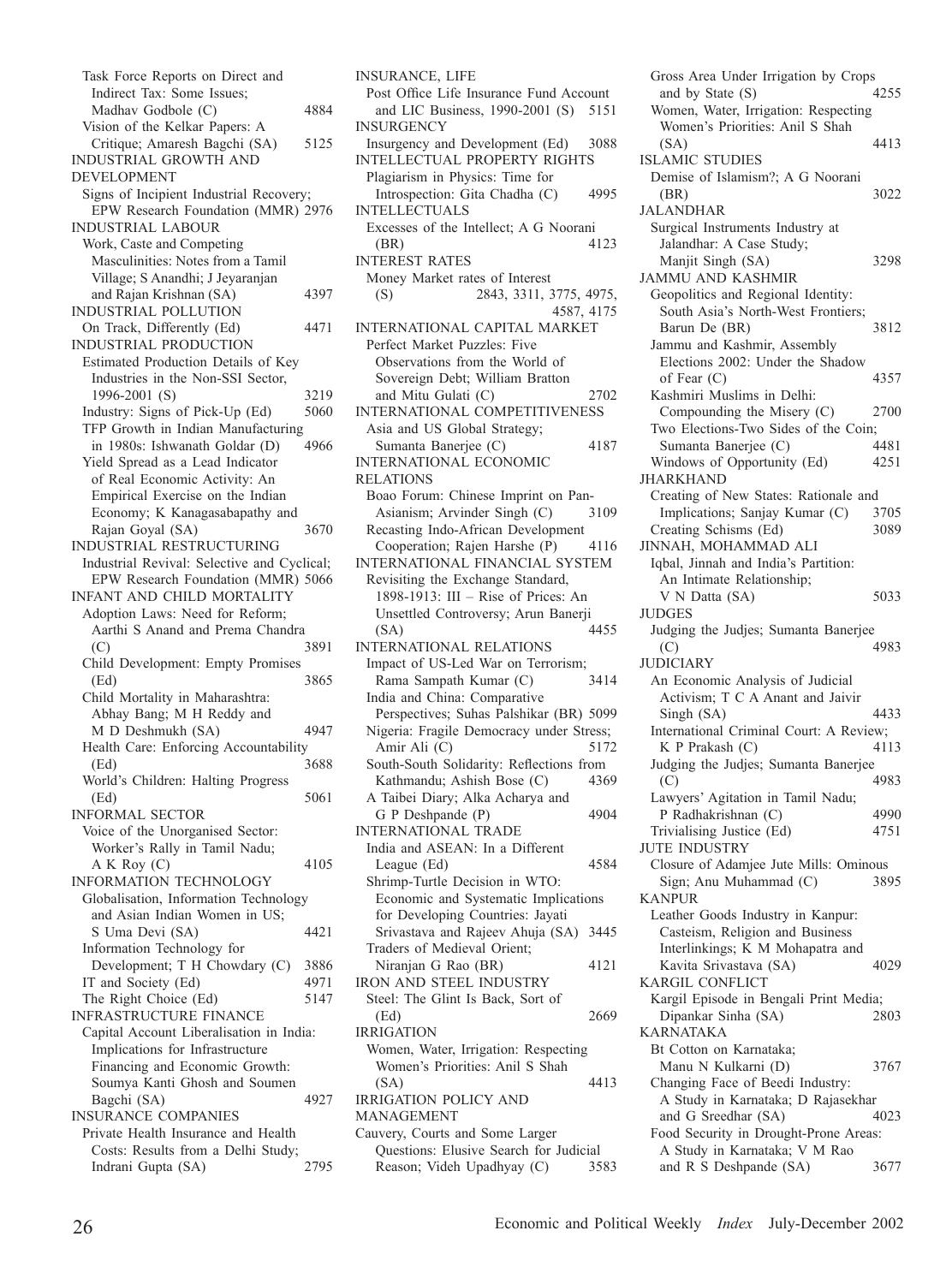In Support of a People's Plan for Power Sector Reform; Amulya Reddy (D) 4578 Interfaces in Local Governance in Karnataka; Kripa Ananthpur (P) 4283 Karnataka Kudremukh: Of Mining and Environment; Muzaffar Assadi (C) 4898 Karnataka: Coconut Economy and Neera Tapping; S Rajendran (C) 4361 Karnataka: Strengthening Gram Panchayat; M Y Ghorpade (C) 3889 Larger Homestead Plots as Land Reform? International Experience and Analysis from Karnataka: Tim Hanstad; Jennifer Brown and Roy Prosterman (SA) 3053 Panchayats in Karnataka: Two Steps Back; D Bandyopadhyay (C) 3572 Research and Development in Small Industry in Karnataka: M H Bala Subrahmanya; M Mathirajan and P Balachandra (SA) 4010 KASHMIR DISPUTE Death in Kashmir: Perils of Self-Determination; Lawrence Lifschultz  $(C)$  3225 The First War with Pakistan; Sanjoy Bagchi (BR) 2709 Geopolitics and Regional Identity: South Asia's North-West Frontiers; Barun De (BR) 3812 KENYA Innovation and Policy Process: Case of Transgenic Sweet Potato in Kenya: Hannington Odame; Patricia Kameri-Mbote and David Wafula (SA) 2770 Smallholder Access to Biotechnology: Case of Rhizobium Inocula in Kenya: Hannington Odame (SA) 2748 KERALA Five Years of Participatory Planning in Kerala: A Rhetoric and Reality; Jos Chathukulam and M S John (SA) 4917 Historiography in Post-Colonial Garb; K T Rammohan, K Ravi Raman and Salim Balakrishnan (D) 3471 Kerala Kidney Trade: Ambigiuous Response of Medical Community; K M Seethi (C) 4896 Neglected Dimensions of Industrialisation in Kerala; K J Joseph (BR) 3599 Other Side of Unemployment in Kerala; A M Shaljan (D) 4651 Radioactive Minerals and Private Sector Mining; V T Padmanabhan (C) 4365 Urban Unemployment in Kerala: Some Questions; P M Mathew (D) 5143 Urban Unemployment in Kerala: The Case of Kochoi City: B A Prakash (SA) 4073 KEYNESIAN ECONOMICS Keynesian Policy in a Borderless World; S Krishnakumar (D) 4746

KIDNEY TRADE Kerala Kidney Trade: Ambigiuous Response of Medical Community; K M Seethi (C) 4896 KINSHIP Understanding Gender and Kinship; Pushpesh Kumar (BR) 4043 KOLKATA Another Blaze (Ed) 5148 Health Care: Enforcing Accountability (Ed) 3688 Leather Industry: Time to Get Moving (Ed) 4752 Public-Private Partnership in Local Self-Governance: Managing Market Garbage in Falpatti, Kolkata: Nita Mitra (C) 4777 **KUTCH** Drinking Water Crisis in Kutch: A Natural Phenomenon?; Charul Bharwada and Vinay Mahajan (SA) 4859 LABOUR ECONOMICS Insights on Indian Economic History;<br>Achin Vanaik (BR) 3727 Achin Vanaik (BR) LABOUR LAW AND LEGISLATIONS Broad-Based Labour Reform (Ed) 2967 Child labour in India: Disentangling Essence and Solutions: G K Lieten (SA) 5190 Labour Reforms: On the Anvil (Ed) 2668 LABOUR POLICY Broad-Based Labour Reform (Ed) 2967 Mode of Labour Control in Colonial India; Arup Kumar Sen (SA) 3956 LAND HOLDINGS AND OWNERSHIP Guaranteeing Title to Land; D C Wadhwa (SA) 4699 LAND REFORM Farm Land Law of Russia: Changing Course of History?; R G Gidadhubli and Arun Mohanty (C) 3587 The Forgotten Agenda; D Bandyopadhyay (BR) 5179 Larger Homestead Plots as Land Reform?: International Experience and Analysis from Karnataka: Tim Hanstad; Jennifer Brown and Roy Prosterman (SA) 3053 LANGUAGE AND LITERATURE Truth about Language in India; Santosh Kumar Khare (C) 4993 LANGUAGE POLICY Language, Power and Ideology; Tariq Rahman (SA) 4556 Politics of Language; Mahesh Gavaskar (D) 5274 LATIN AMERICA The Forgotten Agenda; D Bandyopadhyay (BR) 5179 LAW AND ECONOMICS An Economic Analysis of Judicial Activism; T C A Anant and Jaivir Singh (SA) 4433 LAW AND ORDER Dreams, Dollars and Dot.Com: Reflections from a Ranch; Ashish Bose (C) 3410

LAWS AND LEGISLATION Water Management and Village Groups: Role of Law; Videh Upadhyay (P) 4907 LAWYERS Lawyers' Agitation in Tamil Nadu; P Radhakrishnan (C) 4990 LEATHER INDUSTRY Leather Goods Industry in Kanpur: Casteism, Religion and Business Interlinkings; K M Mohapatra and Kavita Srivastava (SA) 4029 Leather industry: Time to Get Moving (Ed) 4752 Tamil Nadu, Leather Processing: Role of Indigenous Technology; V Sujatha (C) 4672 LESS DEVELOPED COUNTRIES Urbanisation in Developing Countries;<br>Prabir C Bhattacharya (SA) 4219 Prabir C Bhattacharya (SA) LIFE INSURANCE CORPORATION Post Office Life Insurance Fund Account and LIC Business, 1990-2001 (S) 5151 LITERACY PROGRAMMES Benchmarking Early Literacy Skills: Developing a Tool; Brij Kothari and Ashok Joshi (C) 3497 Women's Education: Continuing Neglect (Ed) 2968 LOCAL GOVERNMENT Decentralised Governance in Madhya Pradesh: Yatindra Singh (C) 4100 Empowerment at Grass Roots; Mahi Pal (BR) 3923 Local Self Government and the Constitution; T N Srivastava (SA) 3190 LONE, ABDUL GHANI Death in Kashmir: Perils of Self-Determination; Lawrence Lifschultz  $($ C $)$  3225 LTTE Sri Lanka: A Different Peace This Time?; Prabhu Ghate (C) 5169 Sri Lanka: Critical Negotiations (Ed) 3973 LUCKNOW Lucknow Nawabs: Architecture and Identity; Simonetta Casci (C) 3711 MACROECONOMETRIC MODEL Macroeconometric Models for India; K Krishnamurthy (SA) 4295 MADHYA PRADESH Decentralised Governance in Madhya Pradesh; Yatindra Singh (C) 4100 MADRASAS Madrasa Education; Taberez Ahmed Neyazi (D) 3967 MAHARASHTRA Child Development: Empty Promises (Ed) 3865 Child Mortality in Maharashtra; Abhay Bang, M H Reddy and M D Deshmukh (SA) 4947 Deteriorating Primary Education: Quack Remedy; J V Deshpande (C) 4268 Horticulture: Not So Golden (Ed) 3689 Human Development: Some Issues; Madhav Godbole (C) 4265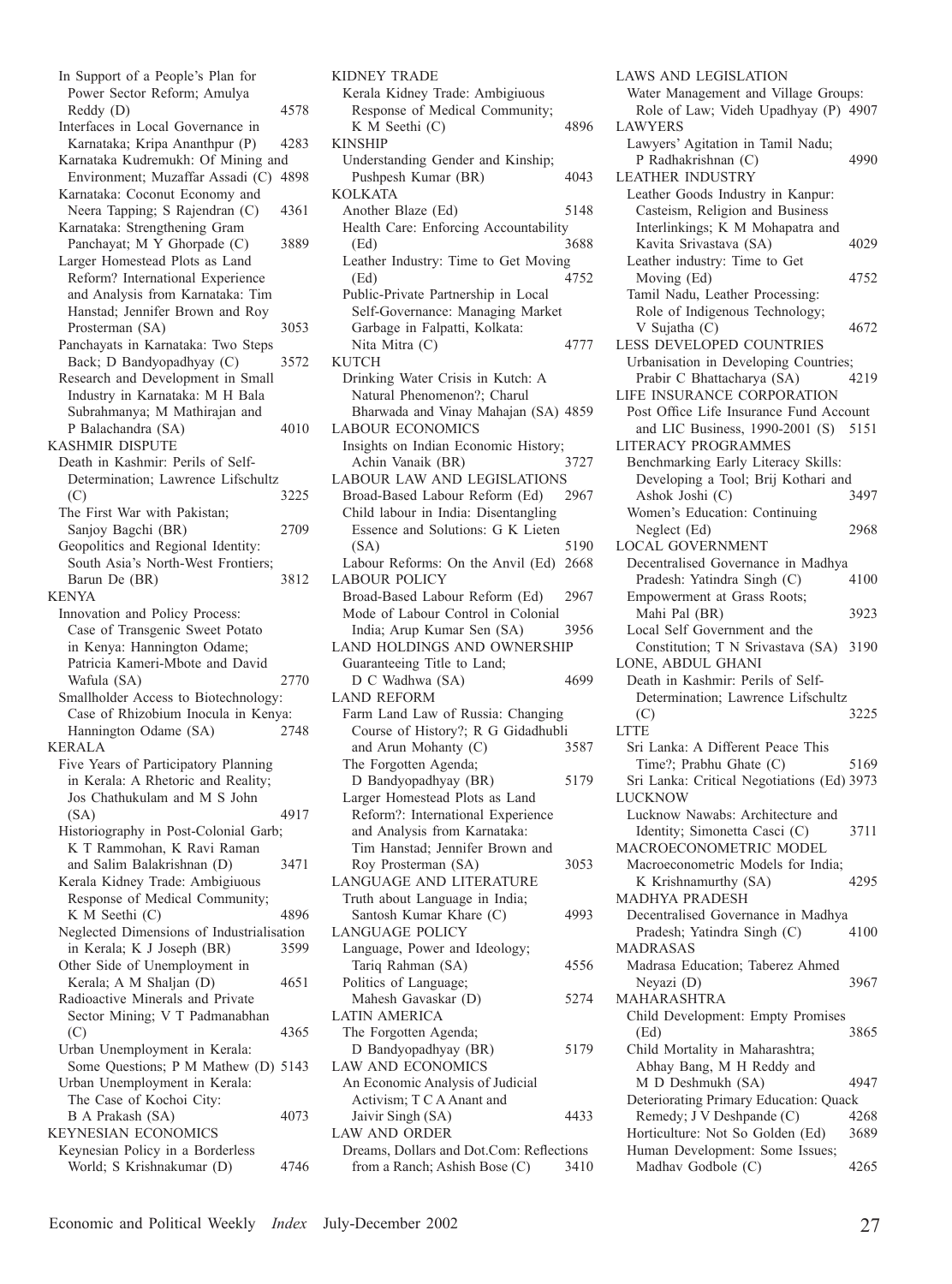Lord Ganesha Yet again!; GPD (F) 4263 Maharashtra: Able Handling of Recent Riots; Asghar Ali Engineer 4352 Primary Health Care in Urban Slums: Nandita Kapadia-Kundu and Tara Kanitkar (C) 5086 Race of Rural Banking; N K Thingalaya<br>(BR) 5103 (BR) 5103 MALAYSIA Environmental Compliance versus Growth: Lessons from Malaysia's Regulations on Palm Oil Mills; Vinish Kathuria and Nisar A Khan  $(C)$  3993 Politics in Times of Crises; Vejai Balasubramaniam (C) 3331 MANDAL COMMISSION Other Backward Classes: Then and Now; Nomita Yadav (C) 4495 MANIPUR Assembly Election: Manifestation of Growing Crisis; Bhagat Oinam (C) 2683 MAOISM Nepal: A New Flashpoint; Sumanta Banerjee (C) 3715 MARATHI Odyssey of a Poem; GPD (F) 4976 MARXISM Hello Marxism, Goodbye Leninism; Pulapre Balakrishnan (BR) 3724 MEDICAL ETHICS Ordering the Doctors: New Code of Ethics; K R Nayar (C) 2686 MEDIEVAL HISTORY The Past in the Present; Biswamoy Pati (BR) 4431 MEERA BAI Honour, Gender and the Legend of Meera Bai; Pratibha Jain and Sangeeta Sharma (SA) 4646 MEGHALAYA Meghalaya: Impact of Ban on Timber Felling; Madhu Ramnath (C) 4774 MID-DAY MEALS SCHEME School meals: Food for Thought (Ed) 3772 MIGRANT LABOUR Protecting Migrant Workers; Sibi Tharkan (C) 5080 **MIGRATION** Kashmiri Muslims in Delhi: Compounding the Misery (C) 2700 Migration of Rural Artisans: Evidence from Haryana and Rajasthan; S S Solanki (C) 3579 MINING AND MINERALS Karnataka Kudremukh: Of Mining and Environment; Muzaffar Assadi (C) 4898 Radioactive Minerals and Private Sector Mining; V T Padmanabhan (C) 4365 Wages of Neglect (Ed) 4473 MINORITIES Ethnic Conflicts and Minority Rights; A S Narang (C) 2696

MODAK, BALAJI PRABHAKAR Forgotten Propagator of Science: Kolhapur's Balaji Prabakar Modak; Abhidha S Dhumatkar (SA) 4807 MONETARY POLICY Does Monetary Policy Have Differential State-Level Effects? An Empirical Evaluation; D M Nachane; Partha Ray<br>and Saibal Ghosh (SA) 4723 and Saibal Ghosh (SA) MONEY MARKET Changed Profile of Money Market; EPW Research Foundation (MMR) 4758 Money Market Rates of Interest (S) 2843, 3311, 3775, 4975, 4587, 4175 Need to Resurrect Rural Credit Institutions; EPW Research Foundation (MMR) 4256 MONEY SUPPLY Industrial Revival: Selective and Cyclical; EPW Research Foundation (MMR) 5066 **MORBIDITY** Morbidity and Utilisation of Healthcare Services: A Survey of Urban Poor in Delhi and Chennai; Ramamani Sundar and Abhilasha Sharma (SA) 4729 MORTALITY RATE Gender Differentials in Adult Mortality: With Notes on Rural-Urban Contrasts; N Krishnaji and K S James (SA) 4633 Inter-State Comparision of Key Social<br>Indicators (S) 3479 Indicators (S) On the Trail of Missing Indian Females; P N Mari Bhat (SA) 5105 On the Trail of Missing Indian Females, II: Illusion and Reality; P N Mari Bhat (SA) 5244 MUMBAI Lament for Horse Carriages; J B D'Souza (BR) 4510 MUNICIPAL WASTES Public-Private Partnership in Local Self-Governance: Managing Market Garbage in Falpatti, Kolkata; Nita Mitra (C) 4777 MUNICIPALITIES Public-Private Partnership in Local Self-Governance: Managing Market Garbage in Falpatti, Kolkata; Nita Mitra (C) 4777 MUSLIMS Doubly Alienated Muslims: Some Implications of the Gujarat Carnage: Anand Chakravarti (D) 4246 Muslims of Hyderabad; B P R Vithal (P) 2883 NABARD Revitalising Rural Credit System: Views of Expert Committee; K J S Satyasai and A S Patil (C) 3235 NAGALAND Nagaland: Another Beginning (Ed) 4972 NAGPUR Struggle to Save Nagpur's Water Bodies; Anuradha Kumar (C) 4987

NARMADA PROJECT Sardar Sarovar Project: Braving the Rising Waters; Gabriele Dietrich (C) 3878 NARSIMHAM, M View from the Pavilion; Anand Chandavarkar (BR) 2887 NATIONAL INCOME India's Quarterly GDP Estimates from 1996-1997 to 2002-2003 (S) 4087 NATIONAL SECURITY Security Policy: Enemy of Democracy; Gautam Navlakha (P) 3420 NATIONALISM Discourse and Practice of Singhalese Nationalism: Role of Local Knowledge and Decentralisation; Jakob Rosel (P) 3111 National and Village: Images of Rural India in Gandhi, Nehru and Ambedkar; Surinder S Jodhka (SA) 3343 S K Rudra, C F Andrews and M K Gandhi: Friendship, Dialogue and Interiority in the Question of Indian Nationalism; Susan Visvanathan (SA) 3532 NATURAL GAS Gas Find: Policy Challenges (Ed) 4655 **NCERT** National Curriculum Framework and Its Values; R Rajesh (C) 4273 On Saffronisation of Education; Hiren Gohain (C) 4597 NDA GOVERNMENT Coalition Government norms (Ed) 3475 NEHRU, JAWAHARLAL National and Village: Images of Rural India in Gandhi, Nehru and Ambedkar; Surinder S Jodhka (SA) 3343 Nehru's Faith; Sunil Khilnani (SA) 4793 NEPAL Nepal: A New Flashpoint; Sumanta Banerjee (C) 3715 Nepal: Triangular Balance of Forces; Baburam Bhattarai (C) 4606 Simultaneous Analysis of Child Labour and Child Schooling: Comparative Evidence from Nepal and Pakistan; Ranjan Ray (SA) 5215 Social Science Research in Nepal; Krishna Hachhethu (SA) 3631 NGOs Community, Organisation and Representation: Implications for Development; Indrajit Roy (P) 3591 Economic Programmes and Poverty Reduction: NGO Experiences from Tamil Nadu; D Rajasekhar (SA) 3063 NGOs, Agencies and Donors in Participatory Conservation: Tales from Nagarahole; Sanghamitra Mahanty (SA) 3757 NIGERIA Nigeria: Fragile Democracy under Stress; Amir Ali (C) 5172 NOBEL PRIZE Inexact Can Be Noble; Kala S Sridhar (C) 4491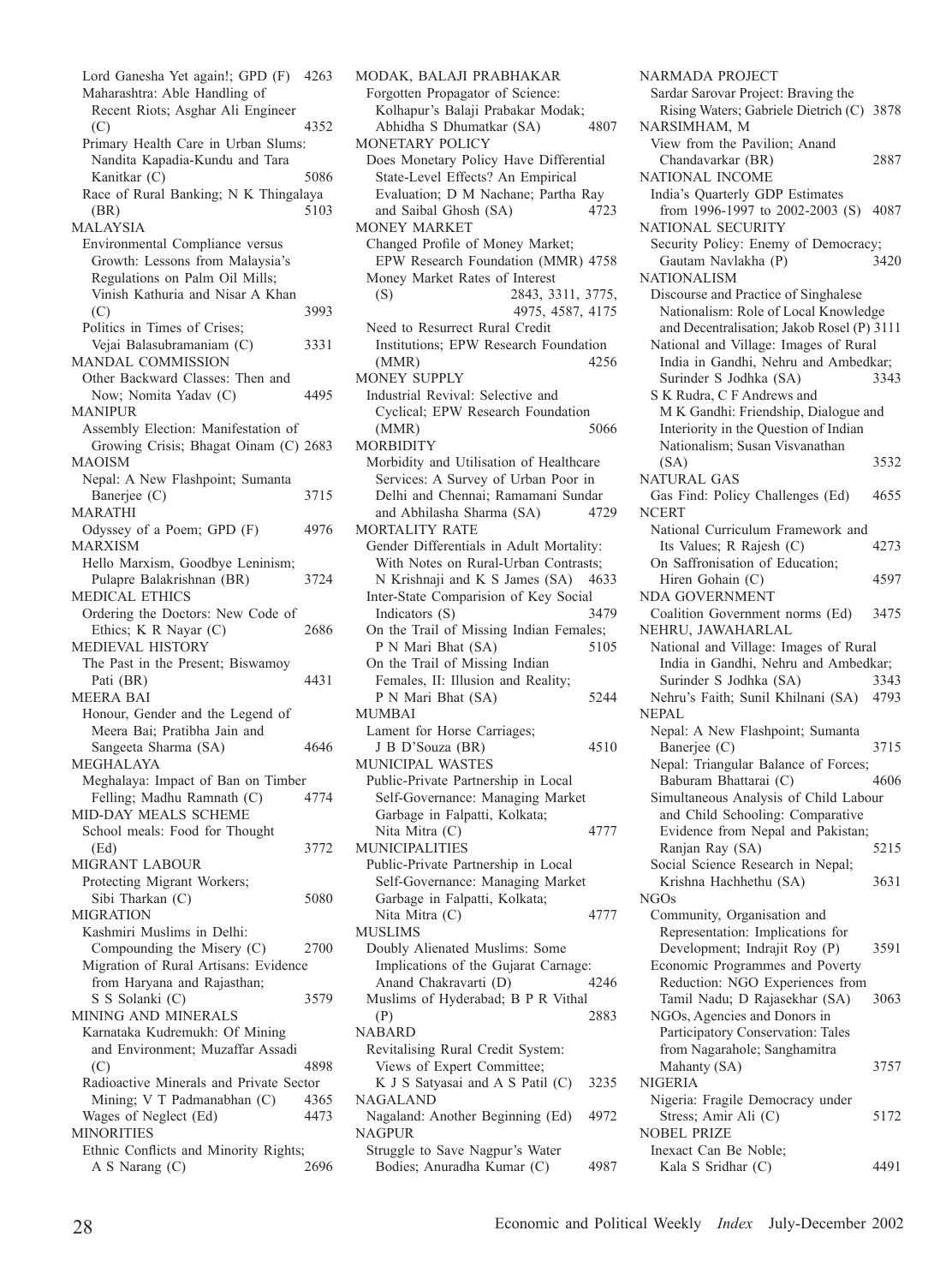| NON-PERFORMING ASSETS                              |      |
|----------------------------------------------------|------|
| NPAs and Beyond (Ed)                               | 2839 |
| Redefining the Debtor-Creditor                     |      |
| Relationship: NPA Ordiance;                        |      |
| M K Datar (C)                                      | 3786 |
| NOVELS                                             |      |
| A Germ of an Idea; Rita Kothari                    |      |
| (BR)                                               | 3431 |
| NSS                                                |      |
| Indian Statistical Systems at Crossroads:          |      |
| II: Expansion of National Sample                   |      |
| Survey; S M Vidwans (SA)                           | 3943 |
| NUCLEAR ARMS                                       |      |
|                                                    |      |
| Nuclear Power: Signs of Maturity                   |      |
| (Ed)                                               | 3772 |
| <b>Nuclear Risk Reduction Measures</b>             |      |
| between India and Pakistan; Achin                  |      |
| Vanaik (F)                                         | 2845 |
| OIL COMPANIES                                      |      |
| Regulating Shipping (Ed)                           | 5148 |
| <b>ORISSA</b>                                      |      |
| Lessons from Orissa Super Cyclone;                 |      |
| Biswanath Dash (C)                                 | 4270 |
| Orissa: Probing Starvation Deaths                  |      |
| (Ed)                                               | 3477 |
| Radioactive Minerals and Private Sector            |      |
| Mining; V T Padmanabhan (C)                        | 4365 |
| Social Mobilisation for Rehabilitation:            |      |
| Relief Work in Cyclone-Affected                    |      |
| Orissa; Kumar Das (P)                              | 4784 |
| Surviving against Odds: Case of                    |      |
| Kashipur: Deba Ranjan Sarangi (C) 3239             |      |
| OVERSEAS INDIANS                                   |      |
| Globalisation, Information Technology and          |      |
| Asian Indian Women in US;                          |      |
| S Uma Devi (SA)                                    | 4421 |
| Punjabis in Canada; Paramjit S Judge               |      |
|                                                    |      |
| (BR)                                               | 4790 |
| Punjabis in England: The Ad-Dharmi                 |      |
| Experience; Paramjit S Judge (C)                   | 3244 |
|                                                    |      |
| PAKISTAN                                           |      |
| Agriculture in India and Pakistan,                 |      |
| 1900-95: A Further Note; Takashi                   |      |
| Kurosaki (SA)                                      | 3149 |
| Asian Development Bank and Pakistan:               |      |
| Case Study of Access to Justice                    |      |
| Programme; A Ercleawin and                         |      |
| M Nauman (SA)                                      | 4561 |
| Causes of Democratic Downslide;                    |      |
| Mohammad Waseem (SA)                               | 4532 |
|                                                    |      |
| Dismal State of Social Sciences in                 | 3644 |
| Pakistan; S Akbar Zaidi (SA)                       |      |
| Elections: Continuity Rather than                  | 4501 |
| Change; S Akbar Zaidi (C)                          |      |
| Foreign Policy Opinions; Frederic                  |      |
| Grare (SA)                                         | 4568 |
| History, Ideology and Curriculum;                  |      |
| Mubarak Ali (SA)                                   | 4530 |
| IMF Conditions Stunt Growth;                       |      |
| Shahrukh Rafi khan (SA)                            | 4541 |
| Language, Power and Ideology;                      |      |
| Tariq Rahman (SA)                                  | 4556 |
| A Letter to India: In Manto's Spirit;              |      |
| Ayesha Jalal (SA)                                  | 4526 |
| Paradox of Development; Mahmood<br>Hasan Khan (BR) | 3600 |

| Perils of a Self-Servicing Bureaucracy;                           |              |
|-------------------------------------------------------------------|--------------|
| Shahid Kardar (SA)<br>Political Economy of National Security;     | 4565         |
| Ayesha Siddiqa-Agha (SA)                                          | 4545         |
| Politics of Opportunism; S Akbar                                  |              |
| Zaidi (SA)                                                        | 4539         |
| The Roots of Elite Alienation;                                    |              |
| Arif Hasan (SA)                                                   | 4550         |
| Simultaneous Analysis of Child Labour                             |              |
| and Child Schooling: Comparative                                  |              |
| Evidence from Nepal and Pakistan;                                 |              |
| Ranjan Ray (SA)                                                   | 5215         |
| Social Forces and Ideology in the Making                          |              |
| of Pakistan; Hamza Alavi (SA)                                     | 5119         |
| Teaching of History and Nation-                                   |              |
| Building; Veronique Benei (BR)                                    | 4697         |
| Turning the Light Inward: Evaluation                              |              |
| of IMF; Deena Khatkhate (SA)                                      | 4627         |
| Underestimating Urbanisation;                                     |              |
| Ali Reza (SA)                                                     | 4554         |
| Windows of Opportunity (Ed)                                       | 4251         |
| PANCHAYAT RAJ                                                     |              |
| Decentralised Governance in Madhya<br>Pradesh: Yatindra Singh (C) | 4100         |
| Empowerment at Grass Roots;                                       |              |
| Mahi Pal (BR)                                                     | 3923         |
| Interfaces in Local Governance in                                 |              |
| Karnataka; Kripa Ananthpur (P)                                    | 4283         |
| Karnataka: Strengthening Gram                                     |              |
| Panchayat; M Y Ghorpade (C)                                       | 3889         |
| Panchayati Raj: The Way Forward;                                  |              |
|                                                                   |              |
|                                                                   | 3293         |
| Mani Shankar Aiyar (SA)                                           |              |
| Panchayats and Paper Laws: Simmering                              |              |
| Discontent on 73rd Amendment;<br>Videh Upadhyay (C)               | 2988         |
| <b>PANCHAYATS</b>                                                 |              |
| Panchayats in Karnataka: Two Steps                                |              |
| Back; D Bandyopadhyay (C)                                         | 3572         |
| PAPER INDUSTRY                                                    |              |
| Paper: Challenges Ahead (Ed)                                      | 3773         |
| <b>PARLIAMENT</b>                                                 |              |
| Cheating Parliament; A G Noorani                                  |              |
| CL)                                                               | 3312         |
| Utility of the Rajya Sabha: Nirmalendu                            |              |
| Bikash Rakshit (C)                                                | 3495         |
| PARTITION                                                         |              |
| Iqbal, Jinnah and India's Partition: An                           |              |
| Intimate Relationship; V N Datta (SA) 5033                        |              |
| Misreading Partition Road Signs;                                  |              |
| Hamza Alavi (SA)                                                  | 4515         |
| PATENTS LAWS                                                      |              |
| A First Step (Ed)                                                 | 5149         |
| TRIPS Agreement and Amendment of                                  |              |
| Patents Act in India; Sudip                                       | 3354         |
| Chaudhuri (SA)<br><b>PEASANTS</b>                                 |              |
| Peasant Uprising in Bengal: A Case                                |              |
| for Preference Falsification;                                     |              |
| Sumon Kumar Bhaumik (SA)                                          | 4741         |
| PHARMACEUTICAL INDUSTRY                                           |              |
| Drug Policy 2002: Prescription for                                |              |
| Symptoms; N Lalitha (C)                                           | 3102         |
| Indian Pharmaceutical Industry in                                 |              |
| WTO Regime: A SWOT Analysis;                                      |              |
| N Lalitha (SA)<br>Lacking a Growth Path (Ed)                      | 3542<br>3087 |

| Prices of Prescription Drugs: Marginal           |              |
|--------------------------------------------------|--------------|
| Rise in Cardiovascular Products;                 |              |
| Wishvas Rane (C)<br>Uneasy Alliance (Ed)         | 3402<br>4252 |
| PHARMACEUTICALS POLICY                           |              |
| Drug Policy 2002: Prescription for               |              |
| Symptoms; N Lalitha (C)                          | 3102         |
| Lacking a Growth Path (Ed)                       | 3087         |
| Pharmaceuticals: Peripheral Vision<br>(Ed)       | 4656         |
| PHILANTHROPY                                     |              |
| Famines and State-Making in Colonial             |              |
| India; Tirthankar Roy (BR)<br>PHILIPPINES        | 3429         |
| Turning the Light Inward: Evaluation             |              |
| of IMF; Deena Khatkhate (SA)<br><b>PHYSICS</b>   | 4627         |
| Plagiarism in Physics: Time for                  |              |
| Introspection; Gita Chadha (C)                   | 4995         |
| PLAGIARISM                                       |              |
| Plagiarism in Physics: Time for                  |              |
| Introspection; Gita Chadha (C)                   | 4995         |
| POLICE ATROCITIES                                |              |
| Amnesty for Police Officers: Politics            |              |
| of Truth and Reconciliation;                     |              |
| Ujjwal Kumar Singh (C)                           | 3326         |
| Turning the Indifferent to Anger;                |              |
| NH (C)                                           | 4781         |
| POLITICAL HISTORY                                |              |
| Social Forces and Ideology in the                |              |
| Making of Pakistan; Hamza Alavi                  |              |
| (SA)                                             | 5119         |
| POLITICAL PARTIES                                |              |
| BJP: Old Agendas, New Images                     |              |
| (Ed)                                             | 3308         |
| Coalition Government Norms (Ed)                  | 3475         |
| For a Responsible Congress (Ed)                  | 4583         |
| The Roots of Elite Alienation;                   |              |
| Arif Hasan (SA)                                  | 4550         |
| POLITICAL PERSONALITIES                          |              |
| The Roots of Elite Alienation;                   |              |
| Arif Hasan (SA)                                  | 4550         |
| Why Big Sell-Offs Irk Politicians;               |              |
| T T Ram Mohan (C)                                | 4183         |
| POLITICAL PHILOSOPHERS<br>John Rawls, 1921-2002; |              |
| Nalini Rajan (C)                                 | 4894         |
| POLITICAL SCIENCE                                |              |
| India, Myron Weiner and the Political            |              |
| Science of Development; Paul                     |              |
| P Brass (SA)                                     | 3026         |
| POLITICAL SCIENTIST                              |              |
| Pradep Kumar 1955-2002: Teacher                  |              |
| and Friend; Vivek Yadav (C)                      | 2877         |
| POLITICAL SITUATION                              |              |
| Assembly Election: Manifestation of              |              |
| Growing Crisis; Bhagat Oinam (C)                 | 2683         |
| Excesses of the Intellect;                       |              |
| A G Noorani (BR)                                 | 4123         |
| Legal Invention of an Artefact:                  |              |
| Birth of Identity in Asian America;              |              |
| Anurima Banerji (SA)                             | 4152         |
| Nepal: Triangular Balance of Forces;             |              |
| Baburam Bhattarai (C)                            | 4606         |
| Political Obstacles to Economic                  |              |
| Reforms; Bhupat M Desai (D)                      | 3682         |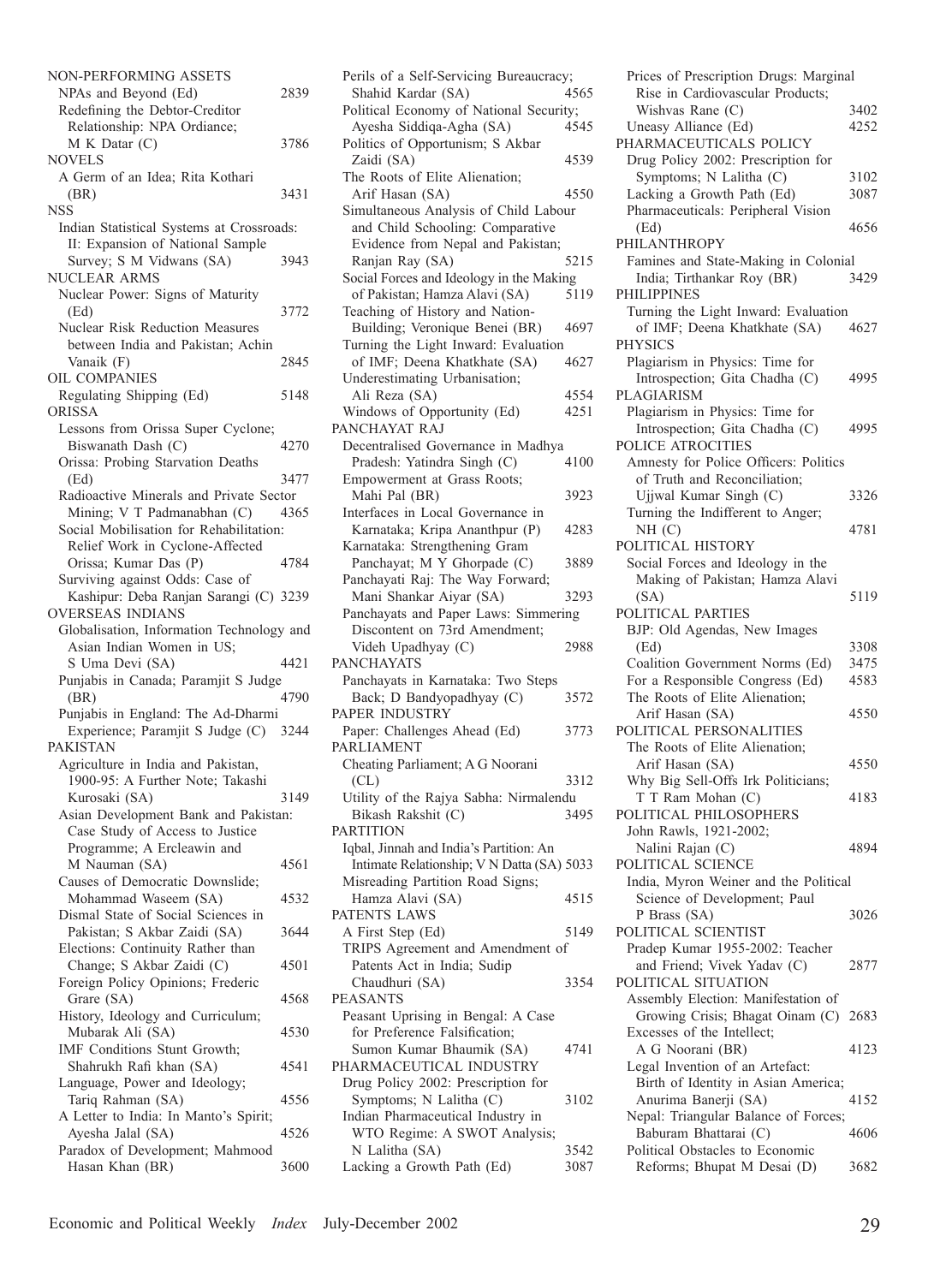Politics in Times of Crises; Vejai Balasubramaniam (C) 3331 Politics of Opportunism; S Akbar Zaidi (SA) 4539<br>olitics: Electoral Reform (Ed) 3564 Politics: Electoral Reform (Ed) 3564<br>Puniab: Political Takht (Ed) 4584 Punjab: Political Takht (Ed) POLITICS AND RELIGION Lord Ganesha Yet again!; GPD (F) 4263 POVERTY Estimations of District Incomes and Poverty; Suba K G K Rao (D) 2926 Growth and Rural Poverty; Maithreyi Krishnaraj (BR) 3924 Have We Already Met the Millennium Development Goal for Poverty?; Martin Ravallion (SA) 4638 Poverty and Inequality in India: A Re-Examination; Angus Deaton and<br>Jean Dreze (SA) 3729 Jean Dreze (SA) Trade Liberalisation and Poverty: Revisiting the Age-Old Debate; Ramkishan Rajan (SA) 4941 POVERTY ALLEVIATION PROGRAMMES Economic Programmes and Poverty Reduction: NGO Experiences from Tamil Nadu; D Rajasekhar (SA) 3063 Urban Poverty Alleviation in Bangalore; Joop W De Wit (SA) 3935 POVERTY MEASUREMENT Well-Being in the 1990s: Towards a Balance Sheet; R H Cassen (SA) 2789 POWER INDUSTRY The Political Economy of Power; S L Rao (SA) 3433 Power: Underutilising Alternatives (Ed) 3565 POWER SECTOR REFORMS In Support of a People's Plan for Power Sector Reform; Amulya Reddy (D) 4578 Towards a People's Plan for Power Sector Reform; T L Sankar (SA) 4143 PRADIP PRADIP Pradep Kumar 1955-2002: Teacher and Friend; Vivek Yadav (C) 2877 PRESS Opening a Window, Just: Krishna Kumar (BR) 3119 PRIMARY EDUCATION Deteriorating primary Education: Quack Remedy; J V Deshpande (C) 4268 No to Child Labour, Yes to Education: Unfolding of a Grass Roots Movement in Andhra Pradesh; Rekha Wazir (SA) 5225 Simultaneous Analysis of Child Labour and Child Schooling: Comparative Evidence from Nepal and Pakistan; Ranjan Ray (SA) 5215 PRIVATE CORPORATE SECTOR Public-Private Partnership in Local Self-Governance: Managing Market Garbage in Falpatti, Kolkata; Nita Mitra (C) 4777 PRIVATISATION Disinvestment: Means and Ends (Ed) 3771

Private Health Insurance and Health Costs: Results from a Delhi Study;<br>Indrani Gunta (SA) 2795 Indrani Gupta (SA) Privatisation of Public Sector Banks;<br>Gurbachan Singh (D) 3378 Gurbachan Singh (D) Privatisation: Compulsions and Options for Economic Reform; Pradip Baijal (P) 4189 Why Big Sell-Offs Irk Politicians; T T Ram Mohan (C) 4183 PUBLIC ADMINISTRATION The Season of Unreason: Dunu Roy (C) 3586 PUBLIC DISTRIBUTION SYSTEM Food Security in Drought-Prone Areas: A Study in Karnataka; V M Rao and R S Deshpande (SA) 3677 Starvation Death in UP and PDS; Kripa Shankar (C) 4272 PUBLIC EXPENDITURE The Season of Unreason; Dunu Roy (C) 3586 PUBLIC FINANCE State Finances in India: Issues and Challenges; M Govinda Rao (SA) 3261 PUBLIC HEALTH Hepatitis- B Vaccine in National Programme: Some Issues; Anant Phadke (C) 5167 PUBLIC INTEREST LITIGATION An Economic Analysis of Judicial Activism; T C A Anant and Jaivir Singh (SA) 4433 PUBLIC SECTOR BANKS Credit Growth and Response to Capital Requirements; Ashok K Nag and Abhiman Das (SA) 3361 Privatisation of Public Sector Banks; Gurbachan Singh (D) 3378 PUBLIC SECTOR ENTERPRISES Holding Company for Public Sector Enterprises; N J Jhaveri (C) 3578 PUBLIC SERVANTS Punishment Posting: Centres and Peripheries (Ed) 4877 PUNE Industrial Slowdown and Small-Scale Industry; Dhanmanjiri Sathe (C) 2990 PUNJAB Agriculture: Problems in Punjab (Ed) 2969 Amnesty for Police Officers: Politics of Truth and Reconciliation; Ujjwal Kumar Singh (C) 3326 Crisis in Agrarian Economy in Punjab: Some Urgent Steps; H S Sindhu (SA) 3132 Punjab: Political Takht (Ed) 4584 Punjabis in Canada; Paramjit S Judge (BR) 4790 Punjabis in England: The Ad-Dharmi Experience; Paramjit S Judge (C) 3244 Rice Production in Punjab: Systems, Varietal Diversity, Growth and Sustainability; Karam singh and Sajla Kalra (SA) 3139 RAILWAY BUDGET Politics to the Force (Ed) 2840 RAILWAYS Cadaverising Indian Railways: Implications of Zonal Reorganisation; T K Naveen (C) 3790<br>
Dne Splits Into Two; GPD (F) 2844 One Splits Into Two; GPD (F) 2844<br>Railways: Hardly a Rescue (Ed) 3864 Railways: Hardly a Rescue (Ed) 3864 RAJASTHAN Migration of Rural Artisans: Evidence from Haryana and Rajasthan; S S Solanki (C) 3579 Private Schools for Less Privileged: Some Insights from a Case Study; Anuradha De; Claire Noronha and Meera Samson (SA) 5230 Rajasthan: Hunger and Starvation Deaths – Call for Public Action; Manish K Jha  $(C)$  5159 RAJYA SABHA Utility of the Rajya Sabha; Nirmalendu Bikash Rakshit (C) 3495 RAWLS, JOHN John Rawls, 1921-2002; Nalini Rajan (C) 4894 RBI Changed Profile of Money Market; EPW Research Foundation (MMR) 4758 View from the Pavilion; Anand Chandavarkar (BR) 2887 REGIONAL IDENTITY Geopolitics and Regional Identity: South Asia's North-West Frontiers; Barun De (BR) 3812 RELIEF AND REHABILITATION Environmental Rehabilitation and Livelihood Impact: Emerging Trends from Ethiopia and Gujarat; H S Shylendra (SA) 3286 Sardar Sarovar Project: Braving the Rising Waters; Gabriele Dietrich (C) 3878 Social Mobilisation for Rehabilitation: Relief Work in Cyclone-Affected Orissa: Kumar Das (P) 4784 Surviving against Odds: Case of Kashipur; Deba Ranjan Sarangi (C) 3239 RELIGION Lord Ganesha and His Historical Plight: GPD (F) 3483 Secularism in the Constituent Assembly Debates, 1946-1950; Shefali Jha (SA) 3175 RELIGIOUS DISCRIMINATION Doubly Alienated Muslims: Some Implications of the Gujarat Carnage; Anand Chakravarti (D) 4246 RELIGIOUS FUNDAMENTALISM Demise of Islamism?; A G Noorani (BR) 3022 RESEARCH AND DEVELOPMENT Research and Development in Small Industry in Karnataka; M H Bala Subrahmanya, M Mathirajan and P Balachandra (SA) 4010 RESERVATION POLICY Creating schisms (Ed) 3089 Ethnography of Reservation in Delhi University; Virginius Xaxa (C) 2849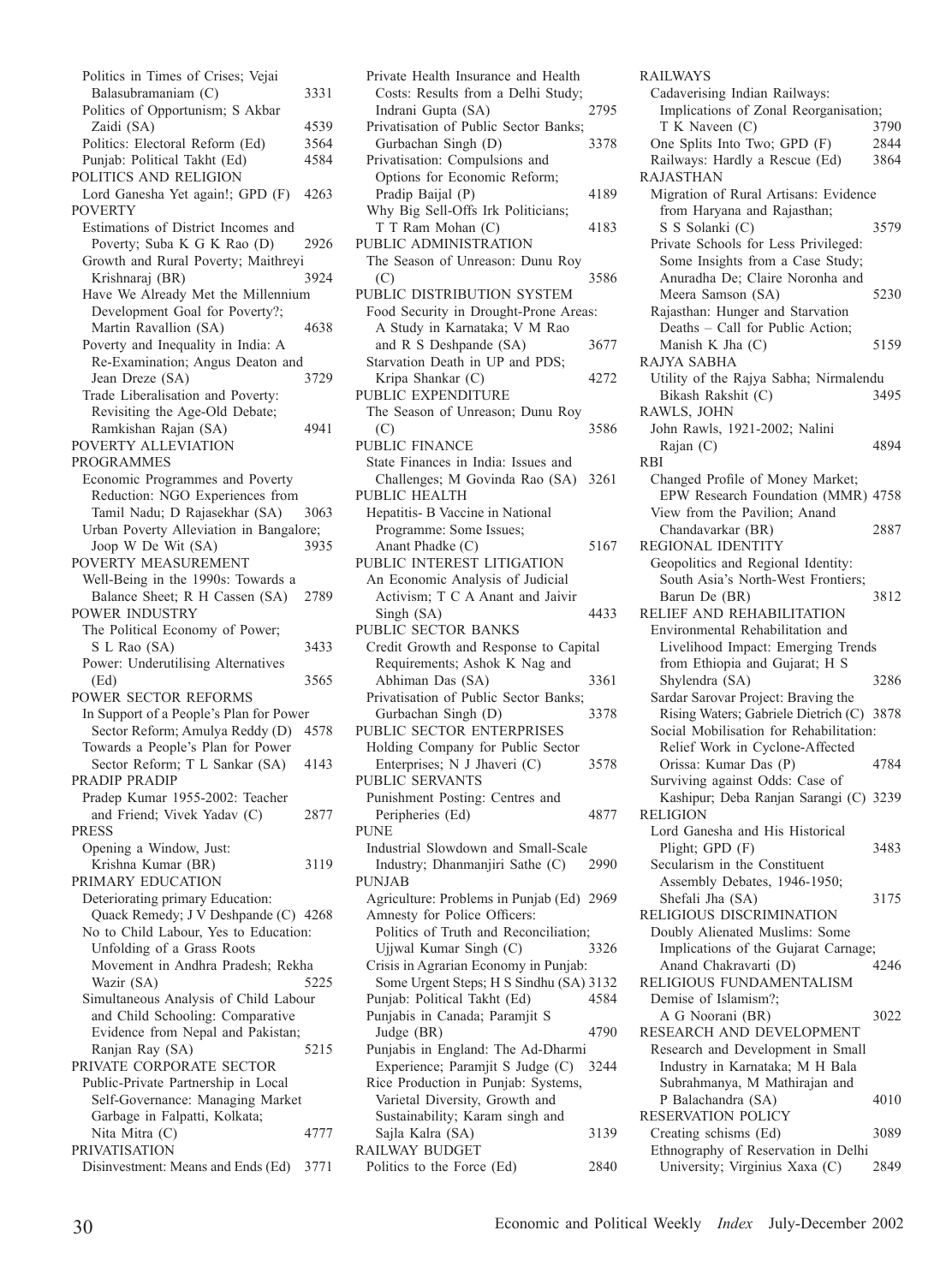Social and Conceptual Background to the Policy of Reservation; Sheela Rai (SA) 4309 **RICE** Hybrid Rice for Indian Farmers: Myths and Realities; Aldas Janaiah (SA) 4319 Noisy Vertical Markets; Raghbendra Jha and Hari K Nagarjun (SA) 5135 Rice Production in Punjab: Systems, Varietal Diversity, Growth and Sustainability; Karam singh and Sajla Kalra (SA) 3139 RIVER WATER DISPUTE Inter-State Water Disputes act 1956: Difficulties and Solutions; Ramaswamy R Iyer (SA) 2907 ROAD TRANSPORT Road Transport: On a Dangerous Curve (Ed) 4084 RUBBER AND RUBBER INDUSTRY Fair Price for Commodities: Scope of Price Stabilisation Fund; Kalyan Raipuria (C) 5155<br>Ayopic Outlook (Ed) 4253 Myopic Outlook (Ed) Natural Rubber in Post-QRs Regime; K Tharian George, Toms Joseph and Joby Joseph (C) 3319 RUDRA, S K S K Rudra, C F Andrews and M K Gandhi: Friendship, Dialogue and Interiority in the Question of Indian Nationalism; Susan Visvanathan (SA) 3532 RURAL CREDIT AND BANKING Need to Resurrect Rural Credit Institutions; EPW Research Foundation (MMR) 4256 Race of Rural Banking; N K Thingalaya (BR) 5103 Revitalising Rural Credit System: Views of Expert Committee; K J S Satyasai and A S Patil (C) 3235 Women as Victims and Agents of Change: Arindam Banik (BR) 3025 RURAL DEVELOPMENT Community, Organisation and Representation: Implications for Development; Indrajit Roy (P) 3591 Rural Development: New Perceptions; N A Majumdar (C) 3983 Rural Development: Role of State; Suryakant Waghmore (C) 3001 Science and Technology for Rural Development: Role of State; Karunamay Subuddhi (P) 3914 RURAL ELECTRIFICATION Power: Underutilising Alternatives (Ed) 3565 RURAL INDUSTRIALISATION Neglected Dimensions of Industrialisation in Kerala; K J Joseph (BR) 3599 Urbanisation and Development of Rural Small Enterprises; Subrata Dutta (SA) 3181 RURAL POVERTY The Forgotten Agenda; D Bandyopadhyay (BR) 5179

RUSSIA Delhi Summit and Putin's Larger Strategy; R G Gidadhubli (C) 5090 Farm Land Law of Russia: Changing Course of History?; R G Gidadhubli<br>and Arun Mohanty (C) 3587 and Arun Mohanty (C) Russia: Continuing Debate over Shock Therapy; R G Gidadhubli and Arun Mohanty (C) 4998 SAARC ASEAN and SAARC: Select Futuristic Scenarios; Kalyan Raipuria (C) 3581 Prospects of Regional Agribusiness; Girish Kumar (BR) 4201 SATI Another Sati (Ed) 3383 SCHOOL EDUCATION Government and Private Schools: Tends in Enrolment and Retention; Shailendra Singh and Kala Seetharam Sridhar (SA) 4229 West Bengal: Schools Out of Shape (Ed) 4345 SCIENCE AND TECHNOLOGY Science and Technology for Rural Development: Role of State; Karunamay Subuddhi (P) 3914 SCIENTIFIC PUBLICATIONS Forgotten Propagator of Science: Kolhapur's Balaji Prabakar Modak; Abhidha S Dhumatkar (SA) SEAFOOD Seafood: Regulating export (Ed) 4085 Shrimp-Turtle Decision in WTO: Economic and Systematic Implications for Developing Countries: Jayati Srivastava and Rajeev Ahuja (SA) 3445 SEBI Loose Thinking on Corporate Governance (Ed) 4083 SECULARISM Nehru's Faith; Sunil Khilnani (SA) 4793 Pluralism vs Universalism; T N Madan (BR) 4196 Secularism and Absence of Theory; Jakob De Roover (D) 5142 Secularism in the Constituent Assembly Debates, 1946-1950; Shefali Jha (SA) 3175 Teaching against Communalism: Role of Social Science Pedagogy; Ananya Vajpeyi (P) 5093 The Vacuity of Secularism: On the Indian Debate and Its Western Origins; Jakob De Roover (SA) 4047 Vacuous Critics of Indian Secularism: Kushal Deb (D) 4466 SEEDS POLICY Agriculture: Seed Policy (Ed) 4585 SELF-EMPLOYMENT Haryana: Self-Employment Programme – A Stocktaking; Mahi Pal (C) 5157 SENEGAL Turning the Light Inward: Evaluation of IMF; Deena Khatkhate (SA) 4627 SEPTEMBER 11, 2001 Terrorism Before and After 9/11; Mark Selden (C) 3795

US after September 11: Returning to<br>Normal?: Kurt Jacobsen (C) 2881 Normal?; Kurt Jacobsen (C) SERVICES SECTOR Globalisation and Indian Services Sector; Sukumar Mukhopadhyay (C) 4097 SEX RATIO Gender Differentials in Adult Mortality: With Notes on Rural-Urban Contrasts;<br>N Krishnaii and K S James (SA) 4633  $N$  Krishnaji and K S James (SA) On the Trail of Missing Indian Females; P N Mari Bhat (SA) 5105 On the Trail of Missing Indian Females, II: Illusion and Reality; P N Mari Bhat (SA) 5244 SHIPPING INDUSTRY Regulating Shipping (Ed) 5148 SILK INDUSTRY India's Encounter with the Silk Road; Subhakant Behera (C) 5077 Quality Silk Production: Some Economic Issues; P Kumaresan (SA) 4019 **SLUMS** Primary HealthCare in Urban Slums; Nandita Kapadia-Kundu and Tara Kanitkar (C) 5086 SMALL FARMERS Smallholder Access to Biotechnology: Case of Rhizobium Inocula in Kenya: Hannington Odame (SA) 2748 SMALL-SCALE INDUSTRIES Industrial Slowdown and Small-Scale Industry; Dhanmanjiri Sathe (C) 2990 Outlook for Small Firms; T A Bhavani (BR) 5182 Research and Development in Small Industry in Karnataka; M H Bala Subrahmanya, M Mathirajan and P Balachandra (SA) 4010 Small Scale Units in the Era of Globalisation: Problems and Prospects; T A Bhavani (SA) 3041 Urbanisation and Development of Rural Small Enterprises; Subrata Dutta (SA) 3181 SOCIAL CAPITAL Social Capital and Development Processes: Role of Formal and Informal Institutions; Kanchan Chopra (SA) 2911 SOCIAL CHANGE Jarwas of Andaman Islands: Their Social and Historical Reconstruction; Vishvajit Pandya (SA) 3830 SOCIAL MOBILITY Changing Patterns of Social Mobility: Some Trends over Time; Sanjay Kumar, Anthony Heath and Oliver Heath (C) 4091 Determinants of Social Mobility in India; Sanjay Kumar, Anthony Heath and Oliver Heath (C) 2983 SOCIAL MOVEMENTS Persisting Questions; Sajal Nag and H Srikanth (BR) 3338 SOCIAL SCIENCE RESEARCH Dismal State of Social Sciences in Pakistan; S Akbar Zaidi (SA) 3644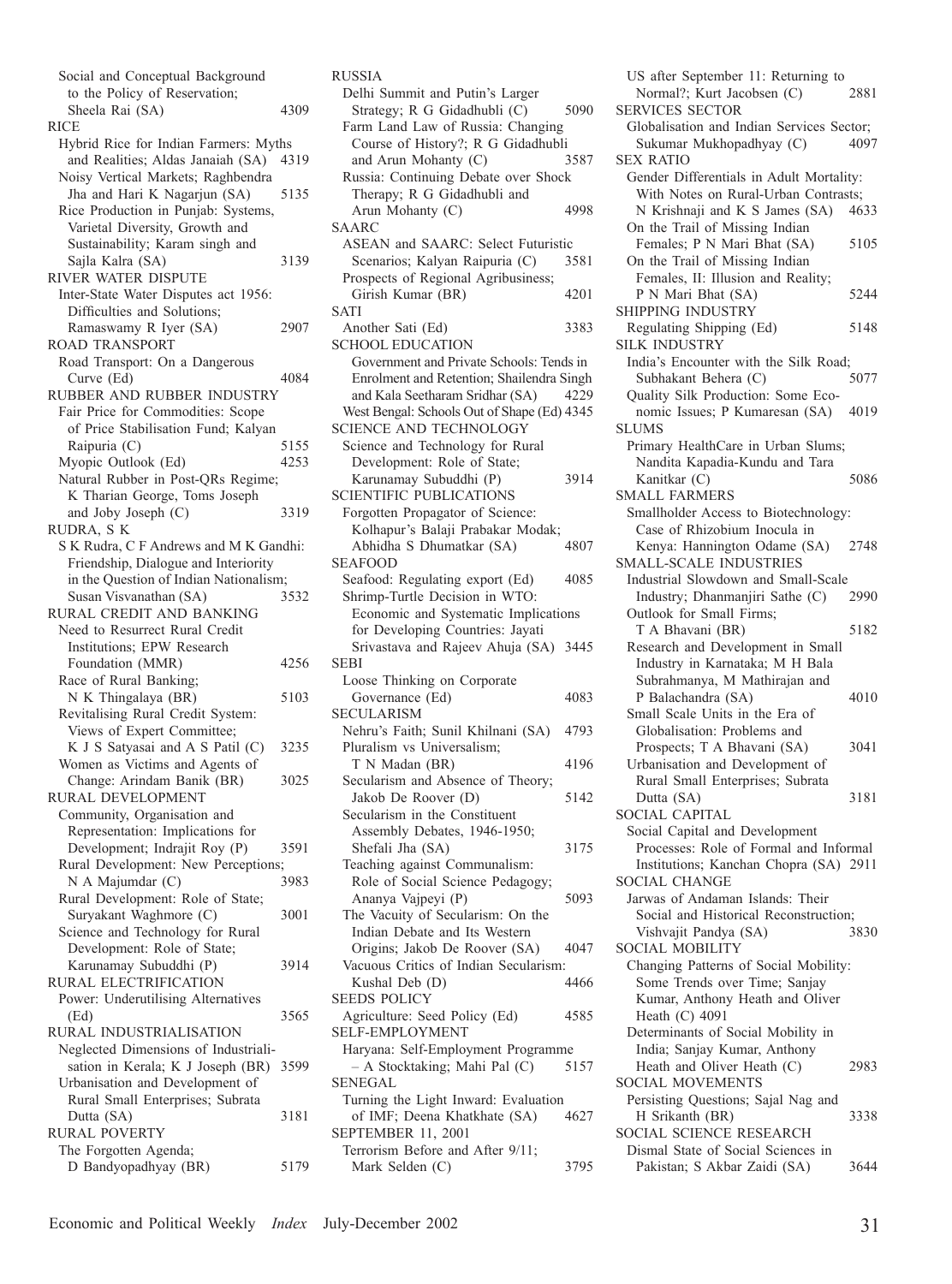How Egalitarian Are the Social Sciences in India?; Gopal Guru (P) 5003 Institutional Context of Social Science Research in South Asia; Partha Chatterjee (SA) 3604 International Collaboration in Social Science Research; Lessons of IDPAD; Sujata Patel (SA) 3749 Neo-Liberal Prognostications of Social Science Institutions; Prasenjit Biswas (D) 5055 Social Science Research Capacity in South Asia: Some Questions for Discussion; Satish Deshpande (SA) 3628 Social Science Research in Nepal; Krishna Hachhethu (SA) 3631 Social Science Research in Universities;<br>M.K. Sukumaran Nair (D) 4079 M K Sukumaran Nair (D) Social Science Research: The Social Context; K S Chalam (D) 4080 Social Sciences in South India: A Survey: M S S Pandian (SA) 3613 SOCIAL SCIENCES Dismal State of Social Sciences in Pakistan; S Akbar Zaidi (SA) 3644 Social Sciences in South India: A Survey; M S S Pandian (SA) 3613 SOCIAL WORK Women as Victims and Agents of Change; Arindam Banik (BR) 3025 SOCIALLY DISADVANTAGED CHILDREN Private Schools for Less Privileged: Some Insights from a Case Study; Anuradha De; Claire Noronha and Meera Samson (SA) 5230 SOCIO-POLITICAL STUDIES History, Ideology and Curriculum; Mubarak Ali (SA) 4530 A Letter to India: In Manto's Spirit; Ayesha Jalal (SA) 4526 SOCIOLOGY Understanding Social Processes and Institutions; M N Panini (BR) 4913 SOUTH INDIA Social Sciences in South India: A Survey: M S S Pandian (SA) 3613 SPORTS The Vernacular in Sports History; Boria Majumdar (SA) 3069 SRI LANKA Discourse and Practice of Singhalese Nationalism: Role of Local Knowledge and Decentralisation; Jakob Rosel (P) 3111 Sri Lanka: A Different Peace This Time?; Prabhu Ghate (C) 5169 Sri Lanka: Critical Negotiations (Ed) 3973 Sri Lankan Economy of War and Peace; Saman Kelegama (C) 4678 STANDARD OF LIVING Well-Being in the 1990s: Towards a Balance Sheet; R H Cassen (SA) 2789 STATES REORGANISATION Creating of New States: Rationale and Implications; Sanjay Kumar (C) 3705

STATISTICAL SYSTEM Faulty Farm Database of West Bengal; Sankar Ray (D) 5275 Indian Statistical System at the Crossroads – I: Ominous Clouds of Centralisation; S M Vidwans (SA) 3819 Indian Statistical Systems at Crossroads – II: Expansion of National Sample Survey; S M Vidwans (SA) Indian Statistical System at the Crossroads – III: Modernisation Project – Centralisation Par Excellence; S M Vidwans (SA) 4060 STOCK MARKET Loose Thinking on Corporate Governance (Ed) 4083 STRIKES AND LOCKOUTS Lament for Horse Carriages; J B D'Souza (BR) 4510 SUB-SAHARAN AFRICA Understanding Gender and Kinship; Pushpesh Kumar (BR) 4043 SUBALTERN STUDIES Whither Subaltern Studies?; S Rohini (D) 3076 SUGAR INDUSTRY Sugar: Bitter Harvest (Ed) 4344 Sugar: Expanding Sops (Ed) 4973 SUSTAINABLE DEVELOPMENT Accepting Responsibilities (Ed) 3687 Human Well-Being and Sustainable Development; Ramprasad Sengupta (BR) 4289 A Sustainable Energy Strategy for India Revisited; B Sudhakara Reddy and P Balachandra (SA) 5264 TAIWAN A Taibei Diary; Alka Acharya and G P Deshpande (P) 4904 TAMIL NADU Companies and Farming: Unlocking Growth (Ed) 2841 Economic Programmes and Poverty Reduction: NGO Experiences from Tamil Nadu; D Rajasekhar (SA) 3063 Labour, Market Linkages and Gender: Case Study of a Village in Tamil Nadu; K Balasubramanian, P Tamizoli and S Murugakani (SA) 4390 Radioactive Minerals and Private Sector Mining; V T Padmanabhan (C) 4365 Tamil Nadu, Leather Processing: Role of Indigenous Technology; V Sujatha (C) 4672 Tamil Nadu: Handlooms in Crises (Ed) 3476 Tamil Nadu: Samathuvapuram: Towards Spatial Equality; K Jothi Sivagnanam and M Sivraj (C) 3990 Vanniyar Separatism; P Radhakrishnan (C) 3315 Voice of the Unorganised Sector: Worker's Rally in Tamil Nadu; A K Roy  $(C)$  4105 Women's Employment and Reduction of Child Labour: Beedi Workers in Rural Tamil Nadu; Velayutham Saravanan (SA) 5205

Work, Caste and Competing Masculinities: Notes from a Tamil Village; S Anandhi, J Jeyaranjan and Rajan Krishnan (SA) 4397 TARIFF COMMISSION Customs Tariff reform; Sukumar Mukhopadhyay (C) 4487 TARIFF REFORMS Customs Tariff reform; Sukumar Mukhopadhyay (C) 4487 TAX ADMINISTRATION Political Parties and Income Tax; Mukul Dube (C) 3894 TAX REFORMS Taxation: Debate Undermined (Ed) 4752 TAXATION Direct Tax Reform: Merit in Gradualist Approach; Ajit Karnik (C) 4981 For Wide Discussion (Ed) 4472<br>Taxation: Debate Undermined (Ed) 4752 Taxation: Debate Undermined (Ed) TEA INDUSTRY Fair Price for Commodities: Scope of Price Stabilisation Fund; Kalyan Raipuria (C) 5155 Tea: Not Enough Zing (Ed) 3385 **TEACHERS** Education: Tough Lessons (Ed) 3217 TECHNOLOGY TRANSFER Sinister Times: GPD (F) 3877 TELECOM REGULATORY AUTHORITY OF INDIA Telecom Regulation and Consumer Welfare; T H Chowdary (C) 4354 TELECOMMUNICATIONS Post and Telecommunications: A Statistical Profile, 1990-2001 (S) 4659 Rural and Village Public Telephones: A Sensible Solution: T H Chowdary (C) 3987 Telecommunications: Interconnection Dispute: Basic Considerations; T H Chowdary (C) 4184 TELECOMMUNICATIONS POLICY Telecom Regulation and Consumer Welfare; T H Chowdary (C) 4354 Telecom: Policy Response to Change; T H Chowdary (C) 3317 TERRORISM 9/11: One Year of Empire-Building; James Petrans (P) 3504 Assam: Roll-Call of the Dead; Udayon Misra (C) 3781 Demise of Islamism?; A G Noorani (BR) 3022 Dreams, Dollars and Dot.Com: Reflections from a Ranch; Ashish Bose (C) 3410 Gulliver's Troubles: State and Militants in North-East India; Sanjib Baruah (C) 4178 Impact of US-Led War on Terrorism; Rama Sampath Kumar (C) 3414 Terrorism Before and After 9/11; Mark Selden (C) 3795 Terrorism beyond Kashmir (Ed) 3971 Terrorism: Definition and Ethics; Achin Vanaik (D) 4164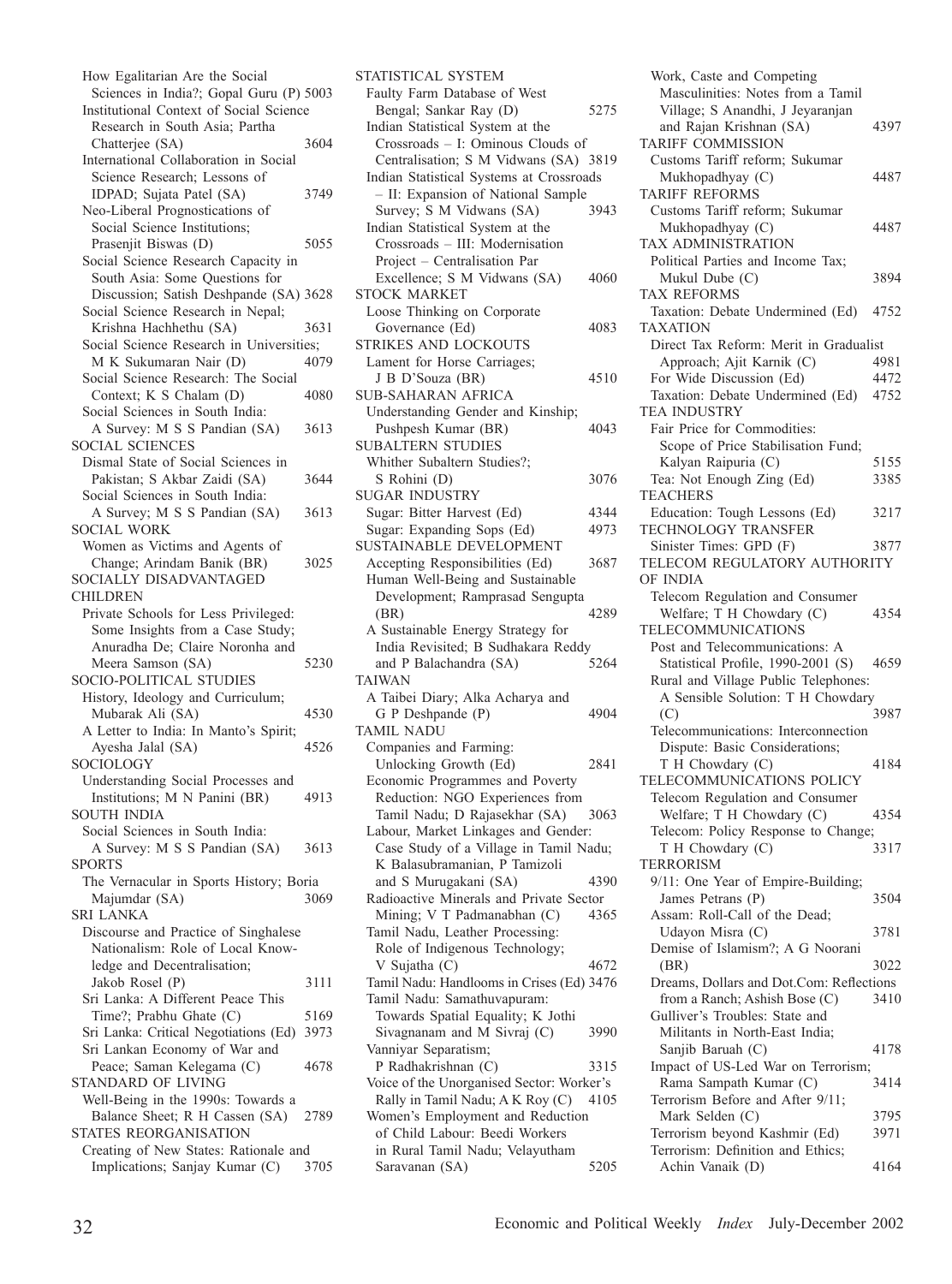Tryst with Fate: India and Pakistan in the War on Terrorism; Radhika Desai (SA) 3456 US after September 11: Returning to<br>Normal?: Kurt Jacobsen (C) 2881 Normal?; Kurt Jacobsen (C) TEXTILE INDUSTRY Lament for Horse Carriages; J B D'Souza (BR) 4510 Right to Raw Materials: Question of Hank yarn (C) 3107 Textiles: New Vistas for Tirupur; Janina Gomes (C) 4783<br>
extiles: Troubled Times (Ed) 3216 Textiles: Troubled Times (Ed) THEOLOGY Islamic Perspectives on Liberation and Dialogue in Contemporary India: Muslim Writings in Dalit Voice: Yoginder Sikand (SA) 3849 TIBET Deconstructing the Dalai Lama on Tibet; Bharti Puri (C) 3500 TOBACCO Fair Price for Commodities: Scope of Price Stabilisation Fund; Kalyan Raipuria (C) 5155 TOTAL FACTOR PRODUCTIVITY TFP Growth in Indian Manufacturing<br>in 1980s: Ishwanath Goldar (D) 4966 in 1980s; Ishwanath Goldar (D) TOURISM INDUSTRY Tourism in India, 1991-2000 (S) 4475 TOWN AND URBAN PLANNING Dichotomy or Continuum: Analysis of Impact of Urban Centres on Their Periphery; Amitabh Kundu, Basanta K Pradhan and A Subramanian (SA) 5039 TRADE AGREEMENTS Trade and Monetary Regionalism; Ramkishen Rajan (C) 4493 TRADE LIBERALISATION ASEAN and SAARC: Select Futuristic Scenarios; Kalyan Raipuria (C) 3581 Jagdish Bhagwati and India's Trade Strategy Today; Aaditya Mattoo and A Subramanian (BR) 5010 Trade Liberalisation and Poverty: Revisiting the Age-Old Debate; Ramkishan Rajan (SA) 4941 TRADE POLICY Natural Rubber in Post-QRs Regime; K Tharian George, Toms Joseph and Joby Joseph (C) 3319 TRIBALS Interrogating Integration: The Counter-Cultural Tribal Other; Rudolf C Heredia (P) 5174 Jarwas of Andaman Islands: Their Social and Historical Reconstruction; Vishvajit Pandya (SA) 3830 Of Surviving Change; Kuntala Lahiri-Dutt (BR) 3722 Surviving against Odds: Case of Kashipur: Deba Ranjan Sarangi (C) 3239 **TRIPS** Health and Trade Regulation (Ed) 3863 Indian Pharmaceutical Industry in WTO Regime: A SWOT Analysis: N Lalitha (SA) 3542 TRIPS Agreement and Amendment of Patents Act in India; Sudip Chaudhuri (SA) 3354

| <b>TRIPURA</b>                           |      |
|------------------------------------------|------|
| Objective Function in Economic           |      |
| Models of Decisions on Production:       |      |
| Evidence from Swiddeners in Tripura:     |      |
| Malabika Das Gupta (SA)                  | 3556 |
|                                          |      |
| TUBEWELLS                                |      |
| Development or Destruction?;             |      |
| Ramaswamy R Iyer (BR)                    | 4429 |
| UDAIPUR                                  |      |
| Shilpgram in Udaipur: Organising         |      |
| Crafts People; Faraaz Mehmood            |      |
| and Gulrez Aazem (C)                     | 4278 |
| <b>ULFA</b>                              |      |
|                                          |      |
| Assam: Roll-Call of the dead;            |      |
| Udayon Misra (C)                         | 3781 |
| UNEMPLOYMENT                             |      |
| Other Side of Unemployment in            |      |
| Kerala; A M Shaljan (D)                  | 4651 |
| Urban Unemployment in Kerala:            |      |
| Some Questions; P M Mathew (D) 5143      |      |
|                                          |      |
| Urban Unemployment in Kerala:            |      |
| The Case of Kochoi City;                 |      |
| B A Prakash (SA)                         | 4073 |
| UNITED NATIONS                           |      |
| 9/11: One Year of Empire-Building;       |      |
| James Petrans (P)                        | 3504 |
| Caste Discrimination and UN;             |      |
| Ambrose Pinto (C)                        | 3988 |
| <b>UNITED STATES</b>                     |      |
|                                          |      |
| Addressing Corporate Crime: Lessons      |      |
| from Washington; Mitu Gulati             |      |
| and Kim Krawiec (C)                      | 3329 |
| Asia and US Global Strategy;             |      |
| Sumanta Banerjee (C)                     | 4187 |
| Dreams, Dollars and Dot.Com: Reflections |      |
| from a Ranch; Ashish Bose (C)            | 3410 |
| Impact of US-Led War on Terrorism;       |      |
| Rama Sampath Kumar (C)                   | 3414 |
| Sinister Times; GPD (F)                  | 3877 |
| Social and Conceptual Background         |      |
| to the Policy of Reservation;            |      |
|                                          |      |
| Sheela Rai (SA)                          | 4309 |
| Terrorism Before and After 9/11;         |      |
| Mark Selden (C)                          | 3795 |
| US after September 11: Returning         |      |
| to Normal?; Kurt Jacobsen (C)            | 2881 |
| Wall Street Capitalism and the           |      |
| World of Professional Managers;          |      |
| D N Ghosh(P)                             | 3803 |
| UNIVERSITIES                             |      |
| Ethnography of Reservation in Delhi      |      |
| University; Virginius Xaxa (C)           | 2849 |
|                                          |      |
| Social Science Research in Universities; |      |
| M K Sukumaran Nair (D)                   | 4079 |
| URBANISATION                             |      |
| Underestimating Urbanisation;            |      |
| Ali Reza (SA)                            | 4554 |
| Urbanisation in Developing Countries;    |      |
| Prabir C Bhattacharya (SA)               | 4219 |
| <b>URDU</b>                              |      |
| Politics of Language: Urdu in Uttar      |      |
|                                          |      |
|                                          |      |
| Pradesh; Sudha Pai (P)                   | 2705 |
| <b>UTTAR PRADESH</b>                     |      |
| Politics of Language: Urdu in Uttar      |      |
| Pradesh: Sudha Pai (P)                   | 2705 |
| Private Schools for Less Privileged:     |      |
| Some Insights from a Case Study;         |      |
| Anuradha De, Claire Noronha and          |      |
| Meera Samson (SA)                        | 5230 |

| Starvation Death in UP and PDS;                                   |      |
|-------------------------------------------------------------------|------|
| Kripa Shankar (C)                                                 | 4272 |
| Uttar Pradesh Deeper into the Debt<br>Trap; Kripa Shankar (C)     | 4902 |
| <b>UTTARAKHAND</b><br>Conserving Forests in Uttarakhand: People's |      |
| Initiative; Rakesh Agrawal (C)<br><b>UTTARANCHAL</b>              | 3881 |
| Creating of New States: Rationale and                             |      |
| Implications; Sanjay Kumar (C)                                    | 3705 |
| VAID, SUDESH                                                      |      |
| Remembering Sudesh Vaid; Neeraj Malik,                            |      |
| Kumkum Sangari, Svati Joshi, Uma                                  |      |
| Chakravarti and Urvashi Butalia (C) 4363                          |      |
| VALUE ADDED TAX                                                   |      |
| Value Added Tax; Sukumar                                          |      |
|                                                                   | 3700 |
| Mukhopadhyay (C)<br>VENKATSWAMY, P R                              |      |
| Evaluating Dalit Leadership; P R                                  |      |
| Venkatswamy and the Hyderabad                                     |      |
| Example; Simon Charsley (SA)                                      | 5237 |
| <b>VIDARBHA</b>                                                   |      |
| Water Supply Schemes in Vidarbha;                                 |      |
| Anuradha Kumar (C)                                                | 4603 |
| <b>VIOLENCE AGAINST WOMEN</b>                                     |      |
| Another Sati (Ed)                                                 | 3383 |
| The Second Gujarat Catastrophe;                                   |      |
| Upendra Baxi (SA)                                                 | 3519 |
| <b>VITAL STATISTICS</b>                                           |      |
| Interstate Comparision of Key Social                              |      |
|                                                                   | 3479 |
| Indicators (S)                                                    |      |
| Microeconomic Indicators,                                         |      |
| 1996-2003 (S)                                                     | 4474 |
| WAGES                                                             |      |
| Wages of Neglect (Ed)                                             | 4473 |
|                                                                   |      |
| WASTE DISPOSAL                                                    |      |
| Public-Private Partnership in Local                               |      |
| Self-Governance: Managing Market                                  |      |
| Garbage in Falpatti, Kolkata;                                     |      |
| Nita Mitra (C)                                                    | 4777 |
| WATER POLLUTION                                                   |      |
| Regulating Shipping (Ed)                                          | 5148 |
| WATER RESOURCE MANAGEMENT                                         |      |
| Linking of Rivers: Judicial Activism                              |      |
| or Error?; Ramaswamy R Iyer (C)                                   | 4595 |
| Notes on Ambedkar's Water Resources                               |      |
| Policies; P Abraham (C)                                           | 4772 |
| Project Management in the Caribbean:                              |      |
| A Case Study; Arindam Banik and                                   |      |
| Pradip K Bhaumik (SA)                                             | 4036 |
| Struggle to Save Nagpur's Water                                   |      |
| Bodies; Anuradha Kumar (C)                                        | 4987 |
| Water Management and Village Groups:                              |      |
| Role of Law; Videh Upadhyay (P)                                   | 4907 |
| Water Security and Management:                                    |      |
| Lessons from South Africa;                                        |      |
| V Ratna Reddy (C)                                                 | 2878 |
| WEINER, MYRON                                                     |      |
| India, Myron Weiner and the Political                             |      |
| Science of Development;                                           |      |
| Paul P Brass (SA)                                                 | 3026 |
| <b>WEST BENGAL</b>                                                |      |
| Agricultural Growth in West Bengal                                |      |
| in 1980s; S Datta Ray (D)                                         | 3858 |
| Emotional World of the Bengal                                     |      |
| Renaissance; Sekhar Bandyopadhyay                                 |      |
| (BR)                                                              | 4513 |
| Faulty Farm Database of West<br>Bengal; Sankar Ray (D)            | 5275 |